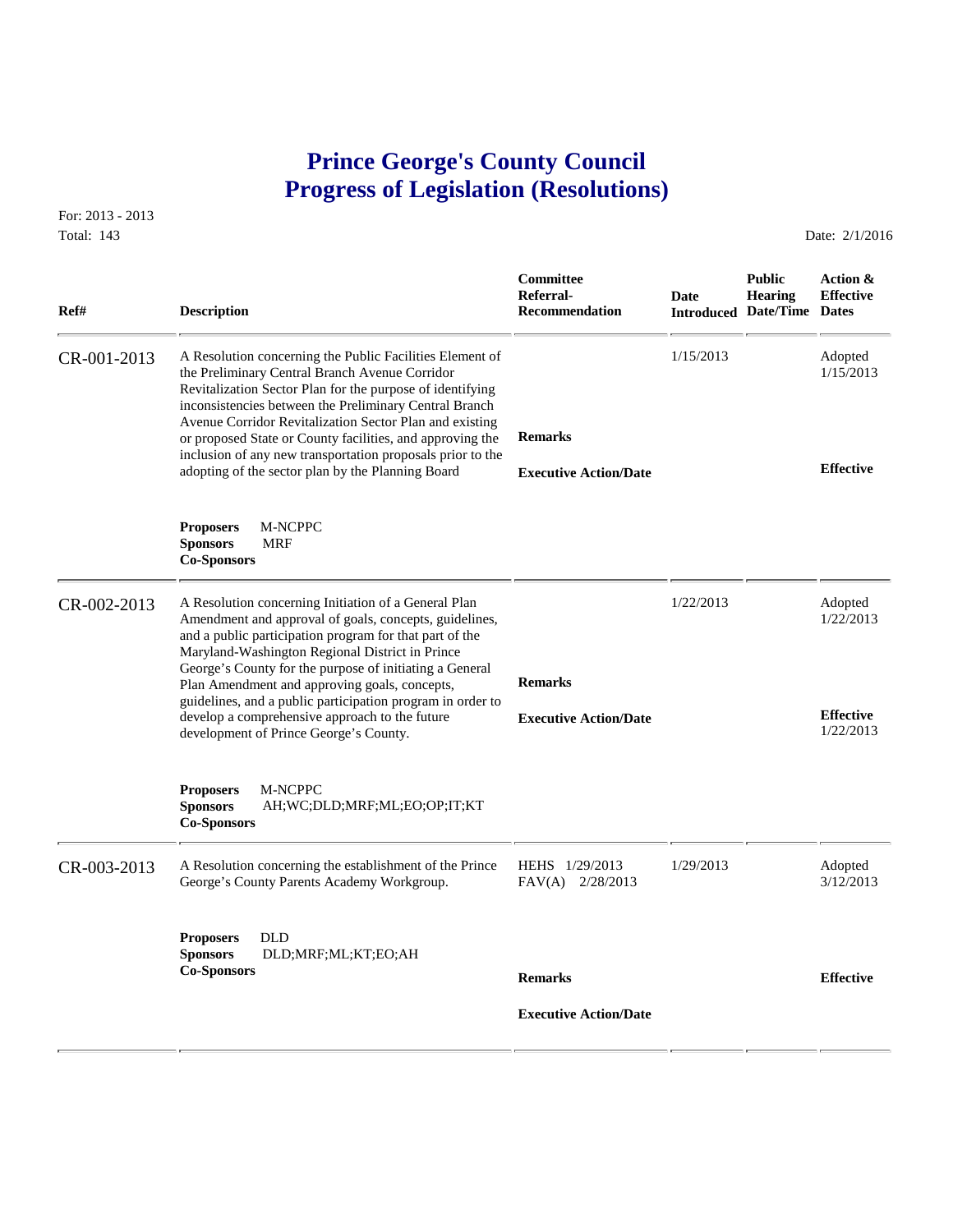**For: 2013-2013 Prince George's County Council** Page 2 of 33<br>**Progress of Legislation (Resolutions)** Date: 2/1/2016 **Total: 143 Progress of Legislation (Resolutions)** 

| Ref#        | <b>Description</b>                                                                                                                                                                                                                                                                                                               | Committee<br>Referral-<br><b>Recommendation</b> | Date<br><b>Introduced</b> | <b>Public</b><br><b>Hearing</b><br>Date/Time | Action &<br><b>Effective</b><br><b>Dates</b> |
|-------------|----------------------------------------------------------------------------------------------------------------------------------------------------------------------------------------------------------------------------------------------------------------------------------------------------------------------------------|-------------------------------------------------|---------------------------|----------------------------------------------|----------------------------------------------|
| CR-004-2013 | A Resolution to approve applying the public safety<br>surcharge for the Largo Metrorail Transit Oriented<br>Development area equivalent to the public safety surcharge<br>established under Section 10-192.11(b)(1)(B) of the<br>County Code.                                                                                    | PSFM 1/29/2013                                  | 1/29/2013                 |                                              |                                              |
|             |                                                                                                                                                                                                                                                                                                                                  | <b>Remarks</b>                                  |                           |                                              | <b>Effective</b>                             |
|             | <b>Proposers</b><br><b>DLD</b><br><b>Sponsors</b><br>DLD;KT;AH;OP;IT;MRF<br><b>Co-Sponsors</b>                                                                                                                                                                                                                                   | <b>Executive Action/Date</b>                    |                           |                                              |                                              |
| CR-005-2013 | A Resolution recommending that the Maryland<br>Agricultural Land Preservation Foundation approve the<br>application of Viola Lee to preserve their property,<br>reference Tax Map 169/Grid B4/Parcel 4/Tax Account<br>04-0256032 and 04-0256040, located at 17708 Magruders<br>Ferry Road in Brandywine, Prince George's County, | THE $2/5/2013$<br>FAV 2/21/2013                 | 2/5/2013                  | 2/26/2013<br>1:30 PM                         | Adopted<br>2/26/2013                         |
|             | Maryland.                                                                                                                                                                                                                                                                                                                        | <b>Remarks</b>                                  |                           |                                              | <b>Effective</b>                             |
|             | M-NCPPC<br><b>Proposers</b><br>AH;DLD;MRF;ML;OP<br><b>Sponsors</b><br><b>Co-Sponsors</b>                                                                                                                                                                                                                                         | <b>Executive Action/Date</b><br>S 3/1/2013      |                           |                                              |                                              |
| CR-006-2013 | A Resolution concerning Maryland Offshore Wind Clean<br>Energy Production for the purpose of expressing the<br>support of the Prince George's County Council for the use<br>offshore wind turbines off the coast of Maryland as a<br>means to produce clean energy for the State.                                                | RULES/GA 2/5/2013<br>FAV(A) 2/13/2013           | 2/5/2013                  |                                              | Adopted<br>2/19/2013                         |
|             |                                                                                                                                                                                                                                                                                                                                  | <b>Remarks</b>                                  |                           |                                              | <b>Effective</b>                             |
|             | ML;OP<br><b>Proposers</b><br><b>Sponsors</b><br>ML;OP;DLD;MRF;AH;EO;IT<br><b>Co-Sponsors</b>                                                                                                                                                                                                                                     | <b>Executive Action/Date</b>                    |                           |                                              |                                              |
| CR-007-2013 | A Resolution concerning the Prince George's County<br>Foreclosure Task Force for the purpose of extending the<br>reporting date for the Prince George's County Foreclosure<br>Task Force to make recommendations.                                                                                                                |                                                 | 2/5/2013                  |                                              | Adopted<br>2/5/2013                          |
|             |                                                                                                                                                                                                                                                                                                                                  | <b>Remarks</b>                                  |                           |                                              |                                              |
|             | <b>OP</b><br><b>Proposers</b><br><b>Sponsors</b><br>OP:DLD:MRF:EO:IT<br><b>Co-Sponsors</b>                                                                                                                                                                                                                                       | <b>Executive Action/Date</b>                    |                           |                                              | <b>Effective</b>                             |
| CR-008-2013 | A Resolution concerning the enactment of a certain<br>Ordinance by the City of Bowie for the purpose of<br>approving the enactment of Ordinance O-9-12 concerning<br>residential parking.                                                                                                                                        |                                                 | 2/5/2013                  |                                              | Adopted<br>2/5/2013                          |
|             |                                                                                                                                                                                                                                                                                                                                  | <b>Remarks</b>                                  |                           |                                              |                                              |
|             | IT<br><b>Proposers</b><br>IT;AH;OP<br><b>Sponsors</b><br><b>Co-Sponsors</b>                                                                                                                                                                                                                                                      | <b>Executive Action/Date</b>                    |                           |                                              | <b>Effective</b>                             |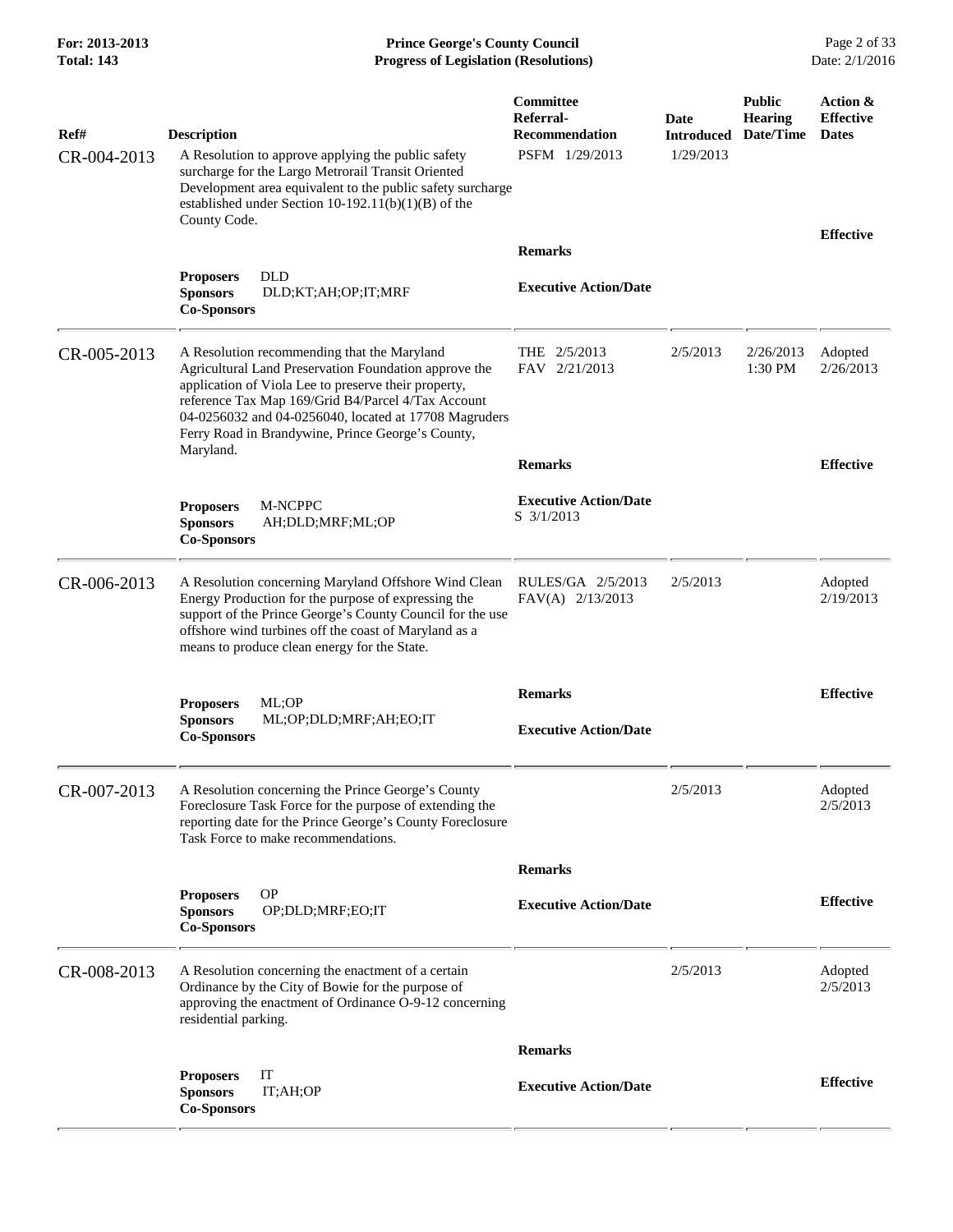**For: 2013-2013 Prince George's County Council** Page 3 of 33<br>**Progress of Legislation (Resolutions)** Date: 2/1/2016 **Progress of Legislation (Resolutions)** 

| Ref#<br>CR-009-2013 | <b>Description</b><br>A Resolution supporting Enterprise Community Partners,<br>Inc.'s application for financing a Neighborhood<br>Conservation Initiative ("NCI"), through the National<br>Mortgage Loan Servicing Practices Settlement Funding<br>administered by the Maryland Office of the Attorney<br>General and the Maryland State Department of Housing<br>and Community Development | Committee<br>Referral-<br><b>Recommendation</b><br><b>Remarks</b> | Date<br><b>Introduced</b><br>2/12/2013 | <b>Public</b><br><b>Hearing</b><br>Date/Time | Action &<br><b>Effective</b><br><b>Dates</b><br>Adopted<br>2/12/2013 |
|---------------------|----------------------------------------------------------------------------------------------------------------------------------------------------------------------------------------------------------------------------------------------------------------------------------------------------------------------------------------------------------------------------------------------|-------------------------------------------------------------------|----------------------------------------|----------------------------------------------|----------------------------------------------------------------------|
|                     | CO. EXEC.<br><b>Proposers</b><br><b>Sponsors</b><br>AH;MRF;EO;OP<br><b>Co-Sponsors</b>                                                                                                                                                                                                                                                                                                       | <b>Executive Action/Date</b><br>S 2/12/2013                       |                                        |                                              | <b>Effective</b>                                                     |
| CR-010-2013         | A Resolution in support of the Redevelopment Authority's<br>application for \$1,500,000 of National Mortgage Loan<br>Servicing Practices Settlement Funding through Maryland<br>Neighborhood Conservation Initiative, for the My HOME<br>II Program                                                                                                                                          |                                                                   | 2/12/2013                              |                                              | Adopted<br>2/12/2013                                                 |
|                     | <b>Proposers</b><br>CO. EXEC.<br><b>Sponsors</b><br>AH;WC;DLD;ML;EO;OP;KT<br><b>Co-Sponsors</b>                                                                                                                                                                                                                                                                                              | <b>Remarks</b><br><b>Executive Action/Date</b><br>S 2/12/2013     |                                        |                                              | <b>Effective</b>                                                     |
| CR-011-2013         | A Resolution concerning Development at Metro Sites for<br>the purpose of expressing the Council's support to use<br>financial incentives as necessary to encourage<br>development at WMATA Metro stations in the County.                                                                                                                                                                     | PSFM 2/19/2013<br>FAV(A)<br>4/4/2013                              | 2/19/2013                              |                                              | Adopted<br>4/16/2013                                                 |
|                     | EO;WC;OP;KT;IT;AH;DLD;MRF<br><b>Proposers</b><br><b>Sponsors</b><br>WC;DLD;MRF;AH;ML;EO;OP;IT;KT<br><b>Co-Sponsors</b>                                                                                                                                                                                                                                                                       | <b>Remarks</b><br><b>Executive Action/Date</b>                    |                                        |                                              | <b>Effective</b>                                                     |
| CR-012-2013         | A Resolution establishing the Work Group on Crime,<br>Children and Safer Communities in an effort to address the<br>recent spike in youth violence and homicides in Prince<br>George's County and recommend strategies and solutions<br>that need to be implemented in order to enhance the safety<br>and decrease the crime by and against the youth in our                                 | <b>Remarks</b>                                                    | 2/26/2013                              |                                              | Adopted<br>2/26/2013                                                 |
|                     | communities.                                                                                                                                                                                                                                                                                                                                                                                 | <b>Executive Action/Date</b>                                      |                                        |                                              | <b>Effective</b>                                                     |
|                     | KT;WC;DLD;MRF;AH;ML;EO;OP;IT<br><b>Proposers</b><br><b>Sponsors</b><br>KT;AH;WC;DLD;MRF;OP;IT;EO;ML<br><b>Co-Sponsors</b>                                                                                                                                                                                                                                                                    |                                                                   |                                        |                                              |                                                                      |
| CR-013-2013         | A Resolution supporting the financing for Shankra, LLC<br>under the Neighborhood BusinessWorks Program of the<br>Maryland Department of Housing and Community<br>Development                                                                                                                                                                                                                 | THE $3/5/2013$<br>3/7/2013<br>FAV                                 | 3/5/2013                               |                                              | Adopted<br>3/12/2013                                                 |
|                     | CO. EXEC.<br><b>Proposers</b><br><b>Sponsors</b><br>AH;WC;DLD;MRF;OP;IT<br><b>Co-Sponsors</b>                                                                                                                                                                                                                                                                                                | <b>Remarks</b><br><b>Executive Action/Date</b><br>S 3/19/2013     |                                        |                                              | <b>Effective</b>                                                     |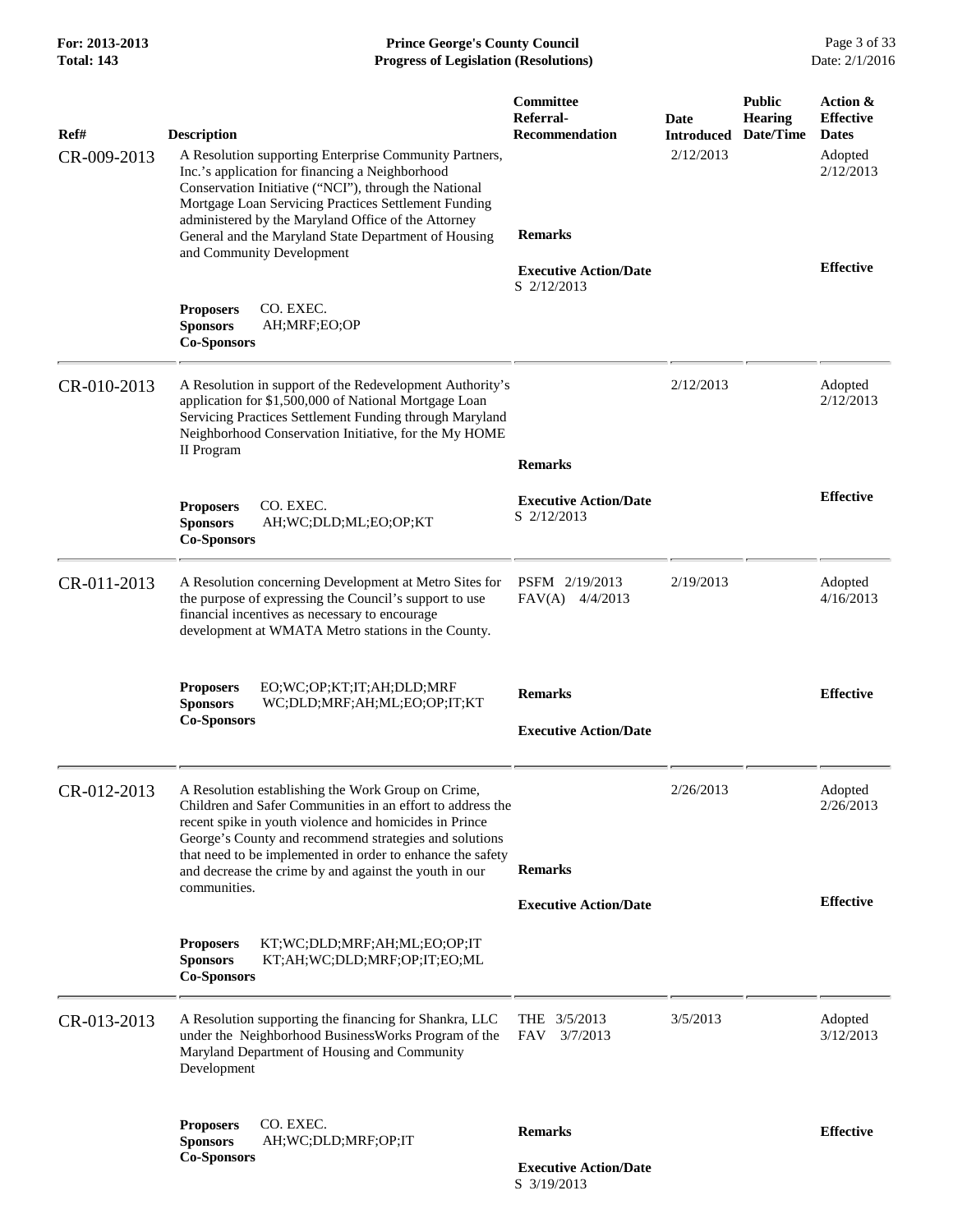| Ref#        | <b>Description</b>                                                                                                                                                                                                                                                                                                                                                                                                                                                                                                                                                                                                                                                                                                                                                                                                                                                                                                                                                           | Committee<br>Referral-<br><b>Recommendation</b> | <b>Date</b> | <b>Public</b><br>Hearing<br><b>Introduced Date/Time</b> | Action &<br><b>Effective</b><br><b>Dates</b> |
|-------------|------------------------------------------------------------------------------------------------------------------------------------------------------------------------------------------------------------------------------------------------------------------------------------------------------------------------------------------------------------------------------------------------------------------------------------------------------------------------------------------------------------------------------------------------------------------------------------------------------------------------------------------------------------------------------------------------------------------------------------------------------------------------------------------------------------------------------------------------------------------------------------------------------------------------------------------------------------------------------|-------------------------------------------------|-------------|---------------------------------------------------------|----------------------------------------------|
| CR-014-2013 | A Resolution concerning the Greenbelt Metro Area and<br>MD 193 Corridor Sectional Map Amendment for the<br>purpose of approving with amendments and revisions, as<br>an Act of the County Council of Prince George's County,<br>Maryland, sitting as the District Council, the Greenbelt<br>Metro Area and MD 193 Corridor Sectional Map<br>Amendment (SMA), thereby setting forth and adopting<br>detailed zoning proposals in Planning Area 67 for the area Executive Action/Date<br>generally comprised of the properties bounded by the<br>Capital Beltway (I-95/I-495), Henry A. Wallace Beltsville<br>Agricultural Research Center, and the historic center of<br>Greenbelt to the north; the city boundaries of College Park<br>to the west; the residential portion of the Town of Berwyn<br>Heights, Greenbelt National Park, and the Hunting Ridge<br>apartment complex to the south; and the Windsor Green<br>and Greenbrook residential communities to the east. | <b>Remarks</b>                                  | 3/5/2013    |                                                         | Adopted<br>3/5/2013<br><b>Effective</b>      |
|             | M-NCPPC<br><b>Proposers</b><br><b>Sponsors</b><br>DLD;OP;IT<br><b>Co-Sponsors</b>                                                                                                                                                                                                                                                                                                                                                                                                                                                                                                                                                                                                                                                                                                                                                                                                                                                                                            |                                                 |             |                                                         |                                              |
| CR-015-2013 | A Resolution concerning the Greenbelt Metro Area and<br>MD 193 Corridor Sector Plan for the purpose of<br>approving with amendments and revisions, as an Act of the<br>County Council of Prince George's County, Maryland,<br>sitting as the District Council, the Greenbelt Metro Area<br>and MD 193 Corridor Sector Plan, thereby defining<br>long-range land use and development policies in Planning<br>Area 67 for the area generally comprised of the properties<br>bounded by the Capital Beltway (I-95/I-495), Henry A.<br>Wallace Beltsville Agricultural Research Center, and the<br>historic center of Greenbelt to the north; the city<br>boundaries of College Park to the west; the residential<br>portion of the Town of Berwyn Heights, Greenbelt<br>National Park, and the Hunting Ridge apartment complex<br>to the south; and the Windsor Green and Greenbrook<br>residential communities to the east.                                                    | <b>Remarks</b><br><b>Executive Action/Date</b>  | 3/5/2013    |                                                         | Adopted<br>3/5/2013<br><b>Effective</b>      |
|             | <b>Proposers</b><br>M-NCPPC<br><b>Sponsors</b><br>IT;OP<br><b>Co-Sponsors</b>                                                                                                                                                                                                                                                                                                                                                                                                                                                                                                                                                                                                                                                                                                                                                                                                                                                                                                |                                                 |             |                                                         |                                              |
| CR-016-2013 | A Resolution concerning a Voluntary Retirement Incentive C.O.W. 3/19/2013<br>Program and amending the Salary Plan of the County to<br>reflect cash incentive payments for certain employees who<br>retire from County service before a certain date                                                                                                                                                                                                                                                                                                                                                                                                                                                                                                                                                                                                                                                                                                                          | FAV 3/19/2013                                   | 3/19/2013   |                                                         | Adopted<br>3/19/2013                         |
|             | <b>Proposers</b><br>CO. EXEC.<br><b>Sponsors</b><br>AH<br><b>Co-Sponsors</b>                                                                                                                                                                                                                                                                                                                                                                                                                                                                                                                                                                                                                                                                                                                                                                                                                                                                                                 | <b>Remarks</b><br><b>Executive Action/Date</b>  |             |                                                         | <b>Effective</b>                             |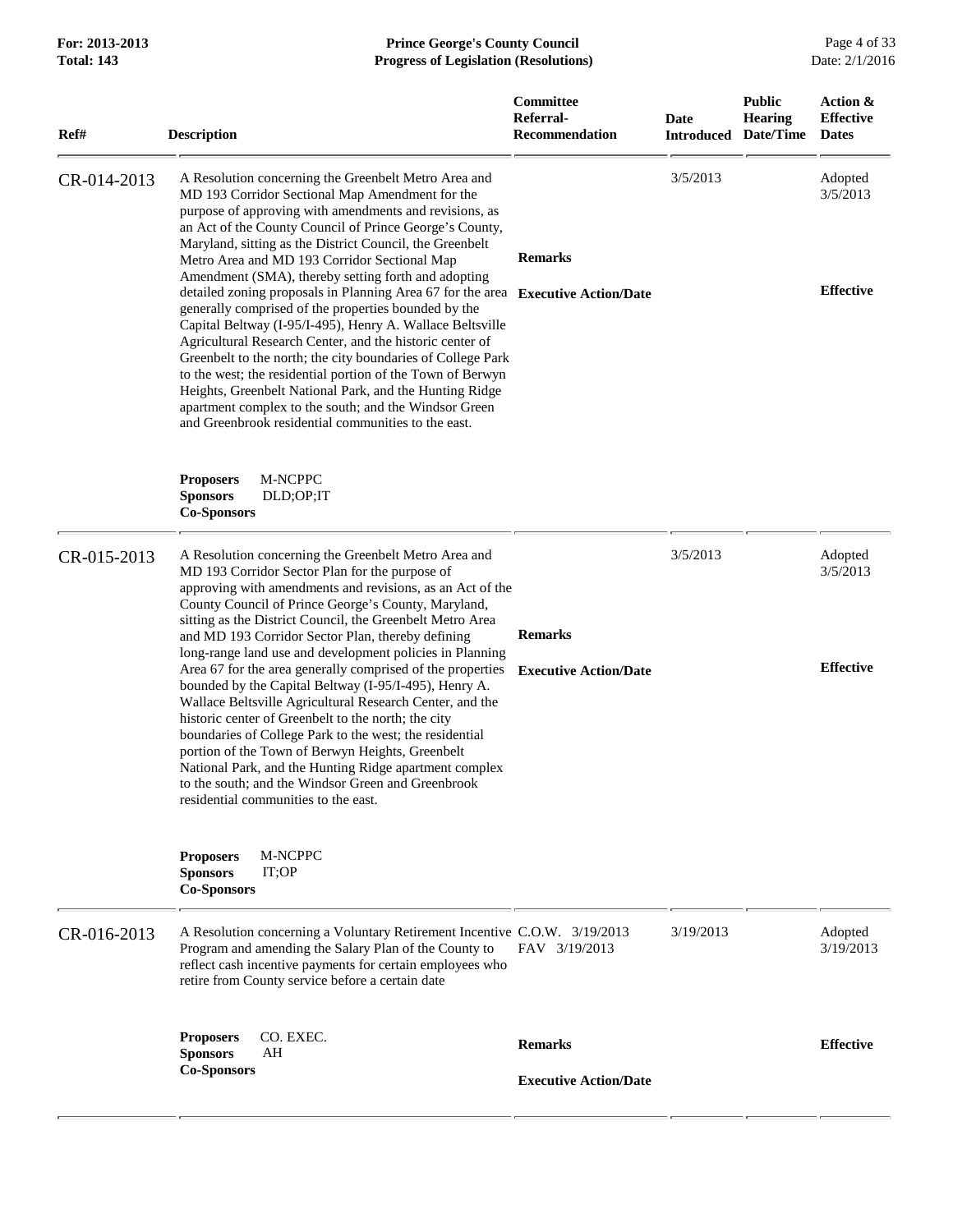| Ref#        | <b>Description</b>                                                                                                                                                                                                                                                                                                                                                               | Committee<br>Referral-<br>Recommendation    | <b>Date</b><br>Introduced | <b>Public</b><br><b>Hearing</b><br>Date/Time | Action &<br><b>Effective</b><br><b>Dates</b> |
|-------------|----------------------------------------------------------------------------------------------------------------------------------------------------------------------------------------------------------------------------------------------------------------------------------------------------------------------------------------------------------------------------------|---------------------------------------------|---------------------------|----------------------------------------------|----------------------------------------------|
| CR-017-2013 | A Resolution concerning the approval of a certain<br>Refunding Plan of the Washington Suburban Sanitary<br>Commission for the Issuance of Refunding Bonds for the<br>purpose of approving the Refunding Plan of the<br>Washington Suburban Sanitary Commission for the<br>refunding of certain bonds of Washington Suburban<br>Sanitary District through the issuance of General | $C.0.W.$ $3/19/2013$<br>FAV 3/19/2013       | 3/19/2013                 |                                              | Adopted<br>3/19/2013                         |
|             | Construction Refunding Bonds, Water Supply Refunding<br>Bonds, and Sewage Disposal Refunding Bonds of                                                                                                                                                                                                                                                                            | <b>Remarks</b>                              |                           |                                              | <b>Effective</b>                             |
|             | Washington Suburban Sanitary District.                                                                                                                                                                                                                                                                                                                                           | <b>Executive Action/Date</b><br>S 3/28/2013 |                           |                                              |                                              |
|             | <b>WSSC</b><br><b>Proposers</b><br><b>Sponsors</b><br>AH<br><b>Co-Sponsors</b>                                                                                                                                                                                                                                                                                                   |                                             |                           |                                              |                                              |
| CR-018-2013 | A Resolution for the purpose of directing the flying of the<br>National League of Families POW/MIA Flags at the<br>Prince George's County Administration Building and<br>Circuit Court.                                                                                                                                                                                          |                                             | 3/19/2013                 |                                              | Adopted<br>3/19/2013                         |
|             |                                                                                                                                                                                                                                                                                                                                                                                  | <b>Remarks</b>                              |                           |                                              |                                              |
|             | <b>Proposers</b><br>IT;ML<br>IT;ML;WC;DLD;MRF;AH;EO;OP;KT<br><b>Sponsors</b><br><b>Co-Sponsors</b>                                                                                                                                                                                                                                                                               | <b>Executive Action/Date</b>                |                           |                                              | <b>Effective</b>                             |
| CR-019-2013 | A Resolution approving multiyear service agreements for<br>HIV/AIDS healthcare services utilizing the Ryan White<br>Treatment Extension Act of 2009 – Part A grant funding                                                                                                                                                                                                       | PSFM 3/26/2013<br><b>FAV</b><br>4/4/2013    | 3/26/2013                 | 4/30/2013<br>1:30 PM                         | Adopted<br>4/30/2013                         |
|             | CO. EXEC.<br><b>Proposers</b><br><b>Sponsors</b><br>AH;DLD;MRF;ML;EO;OP;KT<br><b>Co-Sponsors</b>                                                                                                                                                                                                                                                                                 | <b>Remarks</b>                              |                           |                                              | <b>Effective</b>                             |
|             |                                                                                                                                                                                                                                                                                                                                                                                  | <b>Executive Action/Date</b>                |                           |                                              |                                              |
| CR-020-2013 | A Resolution concerning the 2008 Water and Sewer Plan<br>(December 2012 Amendment Cycle) to change the water<br>and sewer category designations within the 2008 Water<br>and Sewer Plan                                                                                                                                                                                          | THE 3/26/2013<br>5/2/2013<br><b>FAV</b>     | 3/26/2013                 | 4/30/2013<br>1:30 PM                         | Adopted<br>5/7/2013                          |
|             | CO. EXEC.<br><b>Proposers</b><br><b>Sponsors</b><br>AH<br><b>Co-Sponsors</b>                                                                                                                                                                                                                                                                                                     | <b>Remarks</b>                              |                           |                                              | <b>Effective</b><br>5/15/2013                |
|             |                                                                                                                                                                                                                                                                                                                                                                                  | <b>Executive Action/Date</b>                |                           |                                              |                                              |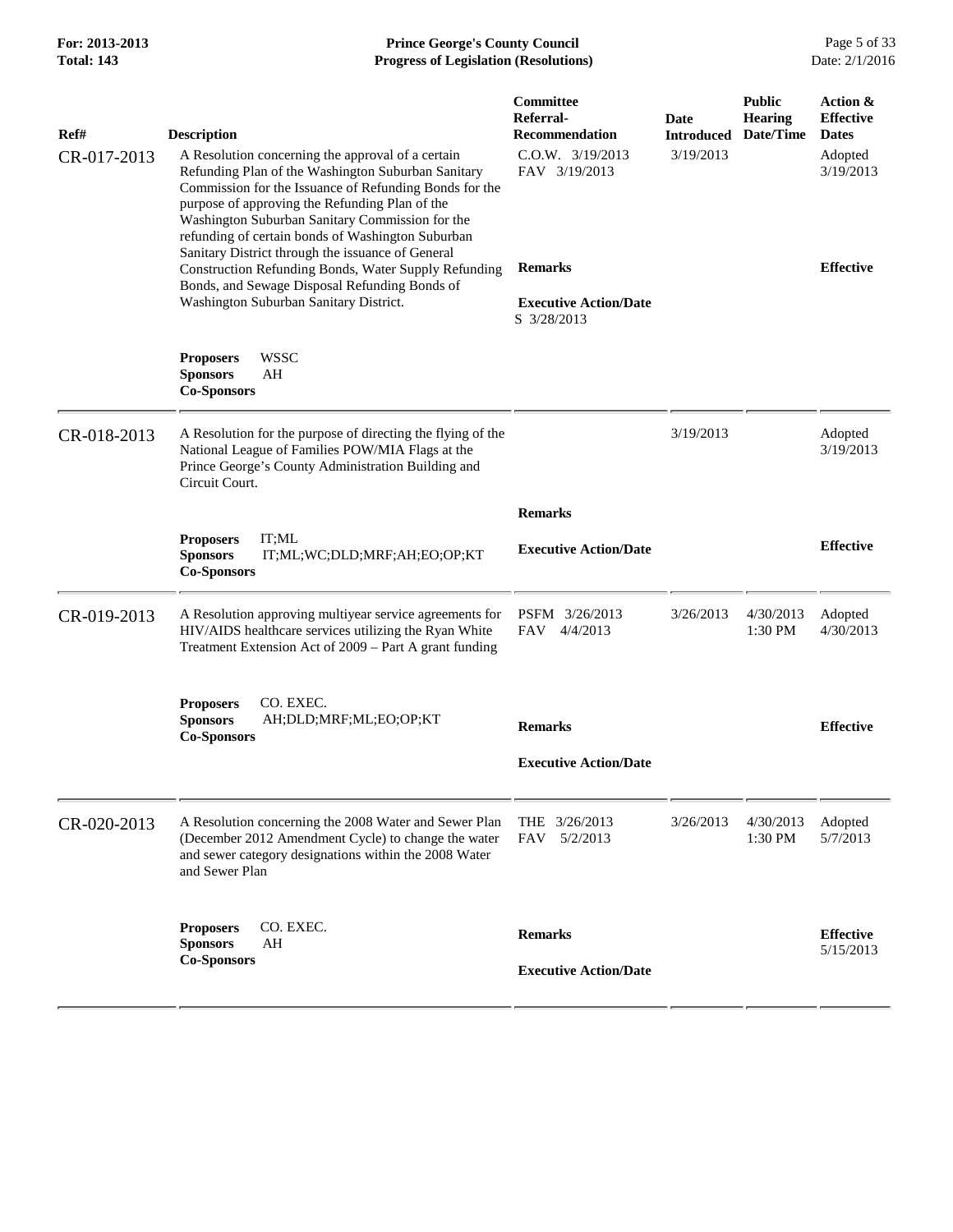| For: 2013-2013<br>Total: 143 | <b>Prince George's County Council</b><br><b>Progress of Legislation (Resolutions)</b>                                                                                                                                                                                                                                                                                                                                                                                                                                                                                                                                                                                                                                                                |                                                                                          |                                        |                                              | Page 6 of 33<br>Date: 2/1/2016                                       |
|------------------------------|------------------------------------------------------------------------------------------------------------------------------------------------------------------------------------------------------------------------------------------------------------------------------------------------------------------------------------------------------------------------------------------------------------------------------------------------------------------------------------------------------------------------------------------------------------------------------------------------------------------------------------------------------------------------------------------------------------------------------------------------------|------------------------------------------------------------------------------------------|----------------------------------------|----------------------------------------------|----------------------------------------------------------------------|
| Ref#<br>CR-021-2013          | <b>Description</b><br>A Resolution amending the Salary Plan of the County to<br>provide the continuation of certain military leave benefits                                                                                                                                                                                                                                                                                                                                                                                                                                                                                                                                                                                                          | <b>Committee</b><br>Referral-<br><b>Recommendation</b><br>PSFM 3/26/2013<br>FAV 4/4/2013 | Date<br><b>Introduced</b><br>3/26/2013 | <b>Public</b><br><b>Hearing</b><br>Date/Time | Action &<br><b>Effective</b><br><b>Dates</b><br>Adopted<br>4/16/2013 |
|                              | CO. EXEC.<br><b>Proposers</b><br><b>Sponsors</b><br>AH;WC;DLD;MRF;ML;EO;OP;KT;IT<br><b>Co-Sponsors</b>                                                                                                                                                                                                                                                                                                                                                                                                                                                                                                                                                                                                                                               | <b>Remarks</b><br>Retroactive to March 1,<br>2013.<br><b>Executive Action/Date</b>       |                                        |                                              | <b>Effective</b><br>4/16/2013                                        |
| CR-022-2013                  | A Resolution approving and adopting the Prince George's THE 3/26/2013<br>County Fiscal Year 2014 Annual Action Plan for Housing FAV(A) 5/2/2013<br>and Community Development                                                                                                                                                                                                                                                                                                                                                                                                                                                                                                                                                                         |                                                                                          | 3/26/2013                              | 4/16/2013<br>7:00 PM                         | Adopted<br>5/7/2013                                                  |
|                              | <b>Proposers</b><br>CO. EXEC.<br><b>Sponsors</b><br>MRF;OP<br><b>Co-Sponsors</b>                                                                                                                                                                                                                                                                                                                                                                                                                                                                                                                                                                                                                                                                     | <b>Remarks</b><br><b>Executive Action/Date</b><br>S 5/13/2013                            |                                        |                                              | <b>Effective</b>                                                     |
| CR-023-2013                  | A Resolution identifying inconsistencies between the<br>Formula 2040: Preliminary Functional Master Plan for<br>Parks, Recreation and Open Space and existing or<br>proposed State or County facilities and approving the<br>inclusion of any new transportation or other public<br>facilities proposals prior to the adoption of the functional<br>master plan by the Planning Board.                                                                                                                                                                                                                                                                                                                                                               | $C.O.W.$ 4/2/2013<br>$FAV(A)$ 4/2/2013<br><b>Remarks</b>                                 | 4/2/2013                               |                                              | Adopted<br>4/2/2013<br><b>Effective</b>                              |
|                              | M-NCPPC<br><b>Proposers</b><br><b>Sponsors</b><br>AH;DLD;KT;IT<br><b>Co-Sponsors</b>                                                                                                                                                                                                                                                                                                                                                                                                                                                                                                                                                                                                                                                                 | <b>Executive Action/Date</b>                                                             |                                        |                                              |                                                                      |
| CR-024-2013                  | A Resolution approving with amendments and revisions, as<br>an Act of the County Council of Prince George's County,<br>Maryland, sitting as the District Council, the Central<br>Branch Avenue Corridor Revitalization Sector Plan,<br>thereby defining long-range land use and development and<br>revitalization policies within the plan boundary that                                                                                                                                                                                                                                                                                                                                                                                             | <b>Remarks</b>                                                                           | 4/2/2013                               |                                              | Adopted<br>4/2/2013                                                  |
|                              | generally extends from the intersection of Branch Avenue<br>(MD 5) and Saint Barnabas Road (MD 414) in the north to Executive Action/Date<br>the Southern Maryland Hospital Center (Surratts Road and<br>Branch Avenue) in the south, with northeastern and<br>eastern boundaries along Suitland Parkway, Allentown<br>Road (MD 337), and Woodyard Road (MD 223); and<br>includes portions of Camp Springs and Clinton<br>communities along Branch Avenue, Auth Road, and<br>Woodyard Road; the Town of Morningside and Skyline<br>neighborhood along Suitland Road; and the Beech Road<br>commercial-industrial area as well as the Gordon's Corner<br>neighborhood and Temple Hills community along St.<br>Barnabas Road (the "Sector Plan Area"). |                                                                                          |                                        |                                              | <b>Effective</b>                                                     |
|                              |                                                                                                                                                                                                                                                                                                                                                                                                                                                                                                                                                                                                                                                                                                                                                      |                                                                                          |                                        |                                              |                                                                      |

**Proposers** M-NCPPC **Sponsors** DLD;MRF;OP;KT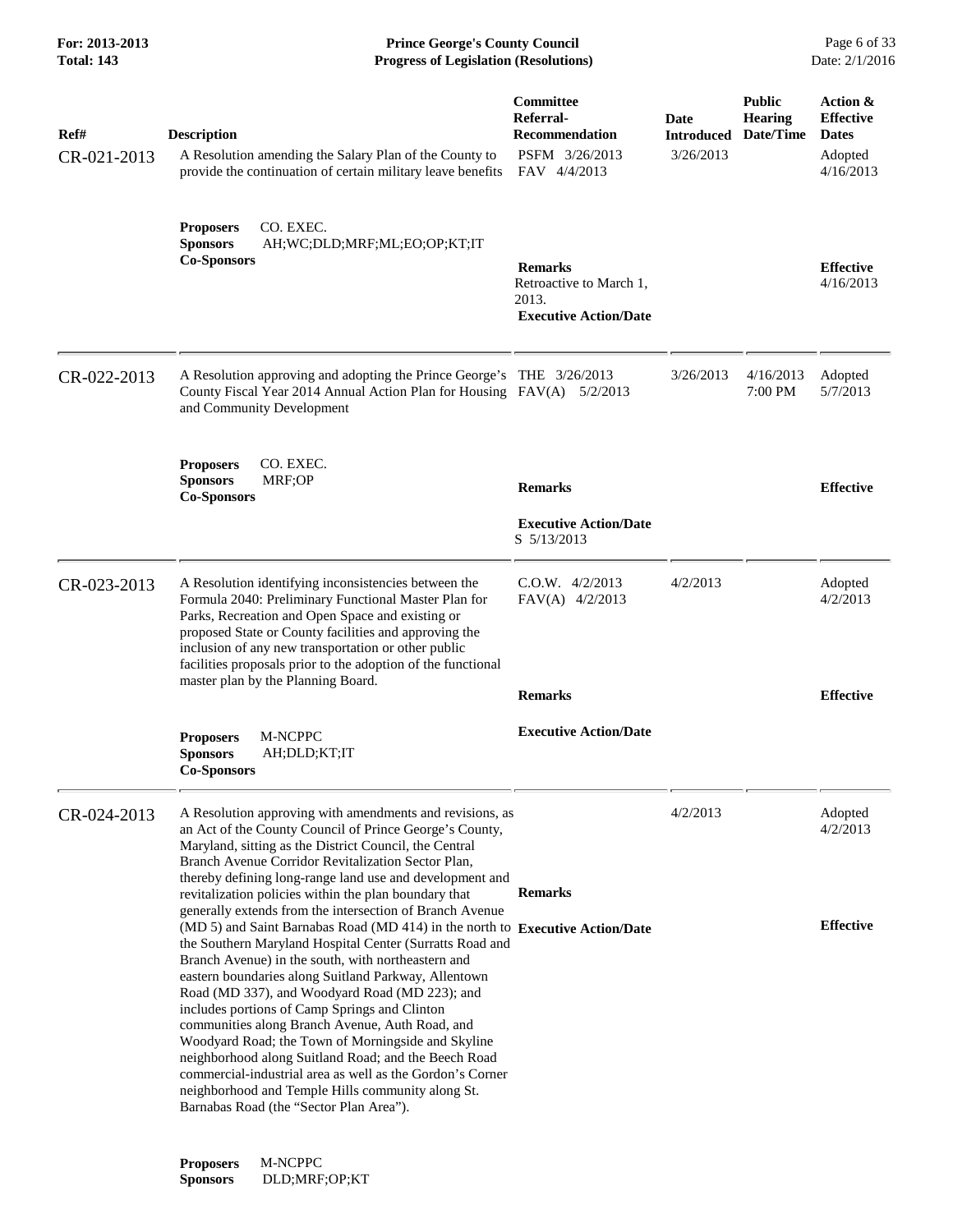**For: 2013-2013 Prince George's County Council** Page 7 of 33<br>**Progress of Legislation (Resolutions)** Date: 2/1/2016 **Progress of Legislation (Resolutions) Progress of Legislation (Resolutions)** 

| Ref#        | <b>Description</b><br><b>Co-Sponsors</b>                                                                                                                                                                                                                                                                                                                                                      | Committee<br>Referral-<br><b>Recommendation</b>              | <b>Date</b><br><b>Introduced</b> | <b>Public</b><br><b>Hearing</b><br>Date/Time | Action &<br><b>Effective</b><br><b>Dates</b> |
|-------------|-----------------------------------------------------------------------------------------------------------------------------------------------------------------------------------------------------------------------------------------------------------------------------------------------------------------------------------------------------------------------------------------------|--------------------------------------------------------------|----------------------------------|----------------------------------------------|----------------------------------------------|
| CR-025-2013 | A Resolution approving amendments to the Operating<br>Procedures (formerly Administrative Regulations) for the<br>Prince George's County Housing Rehabilitation<br>Assistance Program                                                                                                                                                                                                         | THE 4/9/2013<br>$FAV(A)$ 6/6/2013                            | 4/9/2013                         |                                              | Adopted<br>6/18/2013                         |
|             | CO. EXEC.<br><b>Proposers</b><br><b>Sponsors</b><br>AH;DLD;MRF;ML;OP<br><b>Co-Sponsors</b>                                                                                                                                                                                                                                                                                                    | <b>Remarks</b><br><b>Executive Action/Date</b><br>S 7/3/2013 |                                  |                                              | <b>Effective</b><br>6/18/2013                |
| CR-026-2013 | A Resolution expressing the support of the County Council<br>and County Executive on the implementation of<br>recommendations in the Andrews Working Group Action<br>Plan according to the priorities established by the Plan                                                                                                                                                                 |                                                              | 4/23/2013                        |                                              | Adopted<br>4/23/2013                         |
|             |                                                                                                                                                                                                                                                                                                                                                                                               | <b>Remarks</b>                                               |                                  |                                              |                                              |
|             | <b>Proposers</b><br>CO. EXEC.<br><b>Sponsors</b><br>MRF;ML;OP;KT<br><b>Co-Sponsors</b>                                                                                                                                                                                                                                                                                                        | <b>Executive Action/Date</b><br>S 5/3/2013                   |                                  |                                              | <b>Effective</b>                             |
| CR-027-2013 | A Resolution for the purpose of establishing additional<br>criteria applicable to the recipient of the Prince George's<br>County Council Leadership Achievement Scholarship.                                                                                                                                                                                                                  |                                                              | 4/23/2013                        |                                              | Adopted<br>4/23/2013                         |
|             |                                                                                                                                                                                                                                                                                                                                                                                               | <b>Remarks</b>                                               |                                  |                                              |                                              |
|             | <b>DLD</b><br><b>Proposers</b><br><b>Sponsors</b><br>DLD;AH;MRF<br><b>Co-Sponsors</b>                                                                                                                                                                                                                                                                                                         | <b>Executive Action/Date</b>                                 |                                  |                                              | <b>Effective</b>                             |
| CR-028-2013 | A Resolution designating and establishing the Calvert<br>Tract Special Taxing District, and creating a special fund<br>to finance the construction of infrastructure improvements<br>associated with the Calvert Tract development project                                                                                                                                                    | PSFM 4/23/2013<br>NR 5/14/2013                               | 4/23/2013                        | 5/14/2013<br>11:30 AM                        | Adopted<br>5/14/2013                         |
|             | CO. EXEC.                                                                                                                                                                                                                                                                                                                                                                                     |                                                              |                                  |                                              |                                              |
|             | <b>Proposers</b><br><b>Sponsors</b><br>AH                                                                                                                                                                                                                                                                                                                                                     | <b>Remarks</b>                                               |                                  |                                              | <b>Effective</b><br>5/28/2013                |
|             | <b>Co-Sponsors</b>                                                                                                                                                                                                                                                                                                                                                                            | <b>Executive Action/Date</b><br>S 5/28/2013                  |                                  |                                              |                                              |
| CR-029-2013 | A Resolution amending the Prince George's County<br>Neighborhood Stabilization Program Round 3 ("NSP3"):<br>Substantial Amendment to the Annual Action Plan FY<br>2011 to restructure, reprogram, and approve NSP3<br>activities to assist the County with the acquisition,<br>rehabilitation, resale, rental and demolition of abandoned<br>and foreclosed homes, residential and commercial | THE 4/30/2013<br>$FAV(A)$ 6/20/2013                          | 4/30/2013                        | 6/11/2013<br>10:00 AM                        | Adopted<br>10/29/2013                        |
|             | properties.                                                                                                                                                                                                                                                                                                                                                                                   | <b>Remarks</b>                                               |                                  |                                              | <b>Effective</b>                             |
|             | CO. EXEC.<br><b>Proposers</b><br><b>Sponsors</b><br>AH;DLD;OP;IT<br><b>Co-Sponsors</b>                                                                                                                                                                                                                                                                                                        | <b>Executive Action/Date</b><br>S 11/1/2013                  |                                  |                                              |                                              |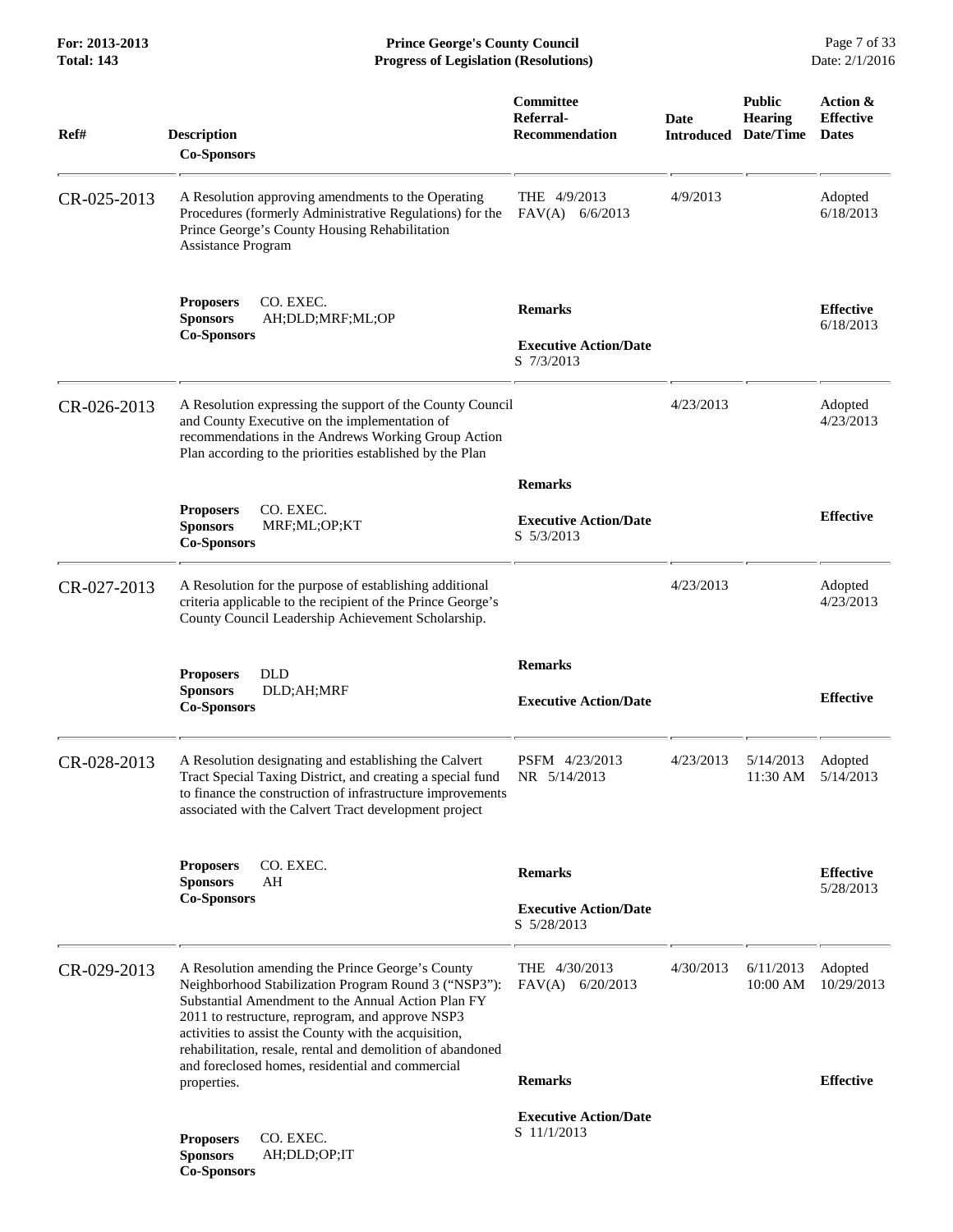**For: 2013-2013 Prince George's County Council** Page 8 of 33<br>**Progress of Legislation (Resolutions)** Date: 2/1/2016 **Total: 143 Progress of Legislation (Resolutions)** 

| Ref#        | <b>Description</b>                                                                                                                                                                                                                                                                                                  | Committee<br>Referral-<br><b>Recommendation</b>               | <b>Date</b><br><b>Introduced</b> | <b>Public</b><br>Hearing<br>Date/Time | Action &<br><b>Effective</b><br><b>Dates</b> |
|-------------|---------------------------------------------------------------------------------------------------------------------------------------------------------------------------------------------------------------------------------------------------------------------------------------------------------------------|---------------------------------------------------------------|----------------------------------|---------------------------------------|----------------------------------------------|
| CR-030-2013 | A Resolution amending the Prince George's County FY<br>2010, FY 2011, and FY 2012 Annual Action Plans for<br>Housing and Community Development to restructure<br>certain Community Development Block Grant ("CDBG")<br>activities                                                                                   | THE<br>4/30/2013<br><b>FAV</b><br>6/20/2013                   | 4/30/2013                        | 6/11/2013<br>10:00 AM                 | Adopted<br>7/2/2013                          |
|             | CO. EXEC.<br><b>Proposers</b><br><b>Sponsors</b><br>AH;DLD;IT<br><b>Co-Sponsors</b>                                                                                                                                                                                                                                 | <b>Remarks</b><br><b>Executive Action/Date</b><br>S 7/23/2013 |                                  |                                       | <b>Effective</b>                             |
| CR-031-2013 | A Resolution approving a lease of certain improvements<br>for Training and Administrative Headquarters office space FAV 5/14/2013<br>for the Police Department                                                                                                                                                      | PSFM 4/30/2013                                                | 4/30/2013                        | 5/14/2013<br>10:30 AM                 | Adopted<br>3/4/2014                          |
|             | CO. EXEC.<br><b>Proposers</b><br><b>Sponsors</b><br>AH;DLD;MRF;OP<br><b>Co-Sponsors</b>                                                                                                                                                                                                                             | <b>Remarks</b><br><b>Executive Action/Date</b>                |                                  |                                       | <b>Effective</b>                             |
| CR-032-2013 | A Resolution in support of HomeFree-USA and Open<br>Door Housing Fund's application for \$2,750,000 of<br>National Mortgage Loan Servicing Practices Settlement<br>Funding administered by the Maryland Office of the<br>Attorney General and the Maryland State Department of<br>Housing and Community Development | <b>Remarks</b>                                                |                                  |                                       | <b>Effective</b>                             |
|             | CO. EXEC.<br><b>Proposers</b><br><b>Sponsors</b><br><b>Co-Sponsors</b>                                                                                                                                                                                                                                              | <b>Executive Action/Date</b>                                  |                                  |                                       |                                              |
| CR-033-2013 | A Resolution declaring certain parcels of County-owned<br>real property as surplus, and approving the County<br>Executive's plan for disposal of such parcels                                                                                                                                                       | PSFM 6/11/2013<br>FAV(A) $6/27/2013$                          | 6/11/2013                        | 7/16/2013<br>1:30 PM                  | Adopted<br>7/16/2013                         |
|             | CO. EXEC.<br><b>Proposers</b><br><b>Sponsors</b><br>DLD;AH<br><b>Co-Sponsors</b>                                                                                                                                                                                                                                    | <b>Remarks</b><br><b>Executive Action/Date</b>                |                                  |                                       | <b>Effective</b>                             |
| CR-034-2013 | A Resolution expressing the County Council's support for<br>declaring May 17, 2013 as Bike to Work Day in Prince<br>George's County as part of National Bike to Work Week<br>in the Washington, D.C. metropolitan region.                                                                                           |                                                               | 5/7/2013                         |                                       | Adopted<br>5/7/2013                          |
|             |                                                                                                                                                                                                                                                                                                                     | <b>Remarks</b>                                                |                                  |                                       |                                              |
|             | EO<br><b>Proposers</b><br><b>Sponsors</b><br>EO;MRF;ML;KT;AH;DLD;IT<br><b>Co-Sponsors</b>                                                                                                                                                                                                                           | <b>Executive Action/Date</b>                                  |                                  |                                       | <b>Effective</b>                             |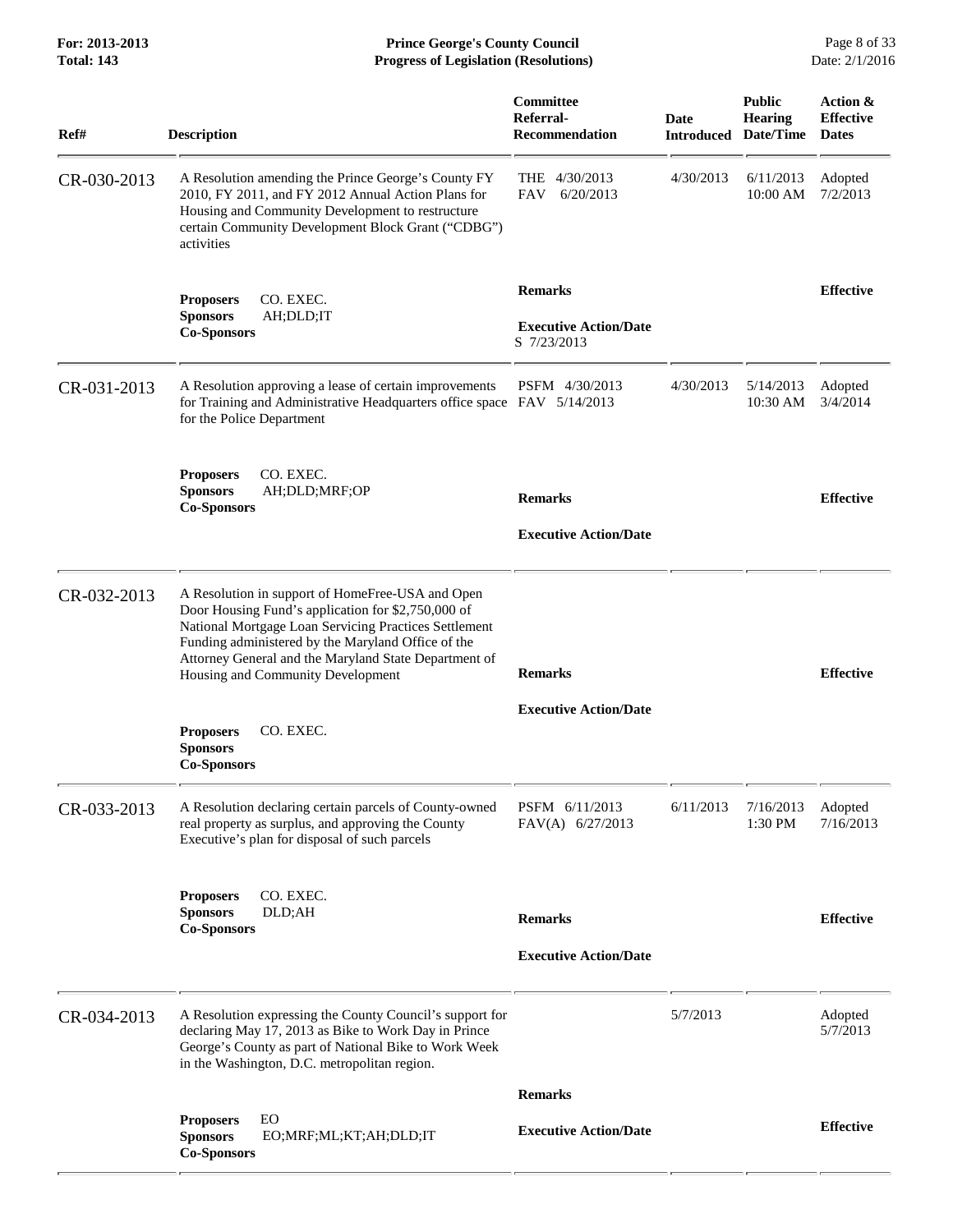**For: 2013-2013 Prince George's County Council** Page 9 of 33<br>**Progress of Legislation (Resolutions)** Date: 2/1/2016 **Total: 143 Progress of Legislation (Resolutions)** 

| Ref#        | <b>Description</b>                                                                                                                                                                                                                                                                                                                                   | Committee<br>Referral-<br><b>Recommendation</b> | Date<br><b>Introduced</b> | <b>Public</b><br><b>Hearing</b><br>Date/Time | Action &<br><b>Effective</b><br><b>Dates</b> |
|-------------|------------------------------------------------------------------------------------------------------------------------------------------------------------------------------------------------------------------------------------------------------------------------------------------------------------------------------------------------------|-------------------------------------------------|---------------------------|----------------------------------------------|----------------------------------------------|
| CR-035-2013 | A Resolution requesting an exemption to the residency<br>requirement and confirming the nine members of the<br>Public Employee Relations Board                                                                                                                                                                                                       | C.O.W. 5/7/2013<br>FAV 6/4/2013                 | 5/7/2013                  | 6/4/2013<br>11:30 AM                         | Adopted<br>6/4/2013                          |
|             | CO. EXEC.<br><b>Proposers</b><br><b>Sponsors</b><br>AΗ<br><b>Co-Sponsors</b>                                                                                                                                                                                                                                                                         | <b>Remarks</b>                                  |                           |                                              | <b>Effective</b>                             |
|             |                                                                                                                                                                                                                                                                                                                                                      | <b>Executive Action/Date</b><br>S 6/25/2013     |                           |                                              |                                              |
| CR-036-2013 | A Resolution concerning Unauthorized budget transfers,<br>appropriations, and expenditures for the purpose of<br>establishing that requests for County Council approval for<br>certain transactions requiring prior Council approval shall<br>be automatically deemed disapproved in certain<br>circumstances.                                       | PSFM 5/14/2013<br>$FAV(A)$ 6/6/2013             | 5/14/2013                 |                                              | Adopted<br>6/18/2013                         |
|             |                                                                                                                                                                                                                                                                                                                                                      | <b>Remarks</b>                                  |                           |                                              | <b>Effective</b>                             |
|             | <b>MRF</b><br><b>Proposers</b><br>MRF;DLD;AH;OP<br><b>Sponsors</b><br><b>Co-Sponsors</b>                                                                                                                                                                                                                                                             | <b>Executive Action/Date</b>                    |                           |                                              |                                              |
| CR-037-2013 | A Resolution concerning the Prince George's County<br>Pedestrian and Bicycle Work Group for the purpose of<br>establishing the Prince George's County Pedestrian and<br>Bicycle Safety Work Group to review and evaluate ways<br>and to recommend appropriate policies and/or legislation<br>to address pedestrian and bicycle safety in the County. | THE $5/14/2013$<br>$FAV(A)$ 7/2/2013            | 5/14/2013                 |                                              | Adopted<br>7/9/2013                          |
|             |                                                                                                                                                                                                                                                                                                                                                      | <b>Remarks</b>                                  |                           |                                              | <b>Effective</b>                             |
|             | KT<br><b>Proposers</b><br><b>Sponsors</b><br>KT;MRF;AH;ML;EO<br><b>Co-Sponsors</b>                                                                                                                                                                                                                                                                   | <b>Executive Action/Date</b><br>S 7/24/2013     |                           |                                              |                                              |
| CR-038-2013 | A Resolution approving the Fiscal Year 2014 Operating<br>and Capital Budgets of the Washington Suburban Sanitary<br>Commission, recommendations of Water and Sewer rates,<br>and Ad Valorem Tax Levies for Fiscal Year 2014.                                                                                                                         |                                                 | 5/30/2013                 |                                              | Adopted<br>5/30/2013                         |
|             |                                                                                                                                                                                                                                                                                                                                                      | <b>Remarks</b>                                  |                           |                                              |                                              |
|             | AH<br><b>Proposers</b><br><b>Sponsors</b><br>OP;DLD<br><b>Co-Sponsors</b>                                                                                                                                                                                                                                                                            | <b>Executive Action/Date</b>                    |                           |                                              | <b>Effective</b><br>7/1/2013                 |
| CR-039-2013 | A Resolution approving the Washington Suburban<br>Sanitary Commission Fiscal Years 2014-2019 Capital<br>Improvement Program and FY 2014 Capital Budget for<br>Prince George's County for Water and Sewerage                                                                                                                                          |                                                 | 5/30/2013                 |                                              | Adopted<br>5/30/2013                         |
|             |                                                                                                                                                                                                                                                                                                                                                      | <b>Remarks</b>                                  |                           |                                              |                                              |
|             | <b>Proposers</b><br>AH<br><b>DLD</b><br><b>Sponsors</b><br><b>Co-Sponsors</b>                                                                                                                                                                                                                                                                        | <b>Executive Action/Date</b>                    |                           |                                              | <b>Effective</b><br>7/1/2013                 |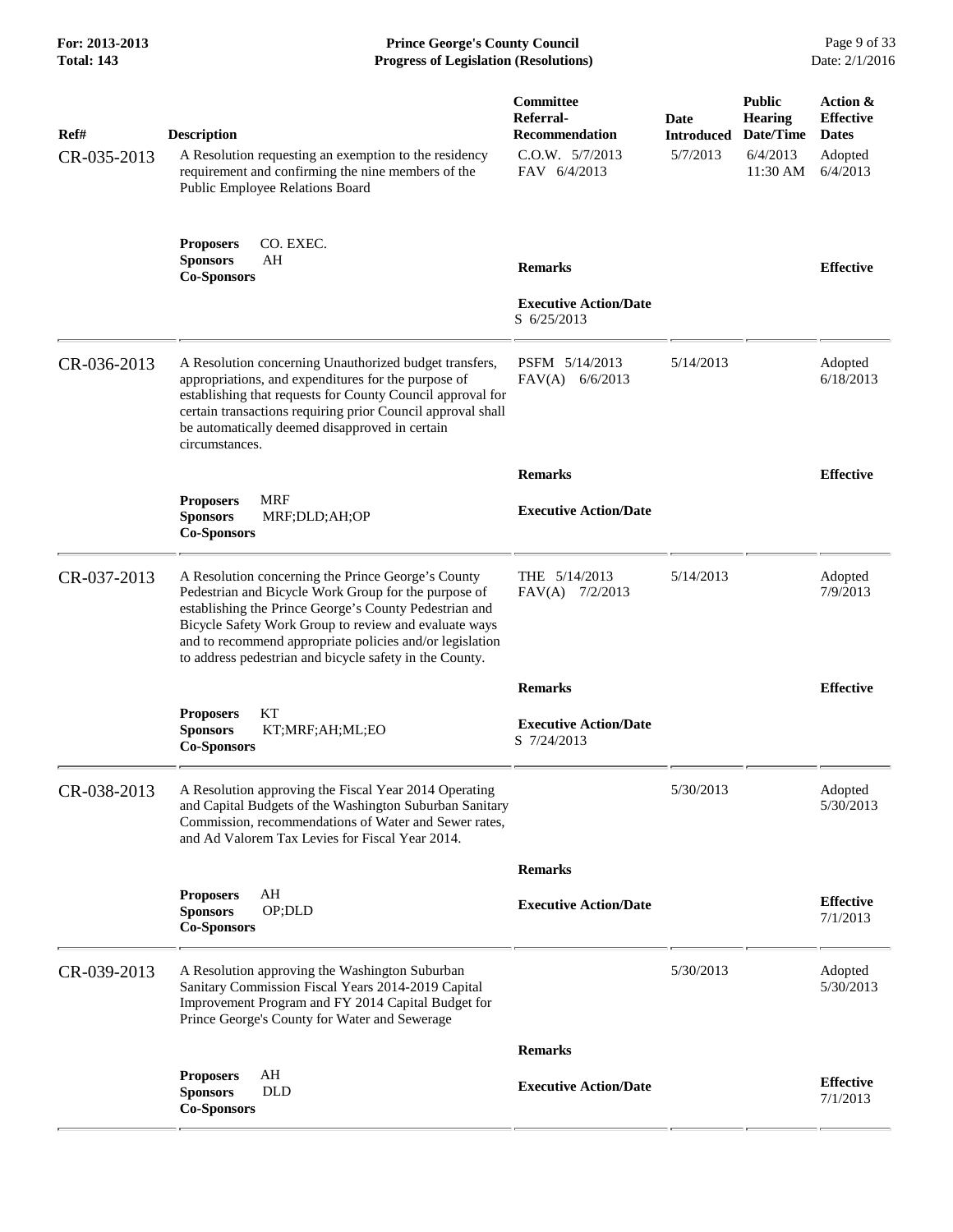**For: 2013-2013 Prince George's County Council** Page 10 of 33<br>**Progress of Legislation (Resolutions)** Date: 2/1/2016 **Total: 143 Progress of Legislation (Resolutions)** 

| Ref#<br>CR-040-2013 | <b>Description</b><br>A Resolution approving the Fiscal Year 2014 Washington<br>Suburban Transit Commission's Administrative Budget                                                                                                                                                       | Committee<br>Referral-<br><b>Recommendation</b> | Date<br><b>Introduced</b><br>5/30/2013 | <b>Public</b><br><b>Hearing</b><br>Date/Time | Action &<br><b>Effective</b><br><b>Dates</b><br>Adopted<br>5/30/2013 |
|---------------------|-------------------------------------------------------------------------------------------------------------------------------------------------------------------------------------------------------------------------------------------------------------------------------------------|-------------------------------------------------|----------------------------------------|----------------------------------------------|----------------------------------------------------------------------|
|                     | AH<br><b>Proposers</b><br><b>Sponsors</b><br><b>DLD</b><br><b>Co-Sponsors</b>                                                                                                                                                                                                             | <b>Remarks</b><br><b>Executive Action/Date</b>  |                                        |                                              | <b>Effective</b><br>7/1/2013                                         |
| CR-041-2013         | A Resolution concerning the Fiscal Year 2014 Operating<br>Budget and Capital Improvement Program of the Revenue<br>Authority of Prince George's County                                                                                                                                    |                                                 | 5/30/2013                              |                                              | Adopted<br>5/30/2013                                                 |
|                     | <b>Proposers</b><br>AH<br><b>Sponsors</b><br>AH<br><b>Co-Sponsors</b>                                                                                                                                                                                                                     | <b>Remarks</b><br><b>Executive Action/Date</b>  |                                        |                                              | <b>Effective</b><br>7/1/2013                                         |
| CR-042-2013         | A Resolution concerning the Fiscal Year 2014 Operating<br>Budget and Capital Improvement Program of the<br>Redevelopment Authority of Prince George's County                                                                                                                              |                                                 | 5/30/2013                              |                                              | Adopted<br>5/30/2013                                                 |
|                     | <b>Proposers</b><br>AH<br>AH<br><b>Sponsors</b><br><b>Co-Sponsors</b>                                                                                                                                                                                                                     | <b>Remarks</b><br><b>Executive Action/Date</b>  |                                        |                                              | <b>Effective</b><br>7/1/2013                                         |
| CR-043-2013         | A Resolution modifying the Washington Suburban<br>Sanitary Commission (WSSC) System Development<br>Charge (SDC) to help finance capital costs and to provide<br>for full and/or partial waivers of the charge for certain<br>revitalization, biotechnology, and elderly housing projects. | <b>Remarks</b>                                  | 5/30/2013                              |                                              | Adopted<br>5/30/2013                                                 |
|                     | AH<br><b>Proposers</b><br><b>Sponsors</b><br><b>DLD</b><br><b>Co-Sponsors</b>                                                                                                                                                                                                             | <b>Executive Action/Date</b>                    |                                        |                                              | <b>Effective</b><br>7/1/2013                                         |
| CR-044-2013         | A Resolution approving a revised reimbursement schedule C.O.W. 6/4/2013<br>for full or partial legal fees and court costs for Personnel<br><b>Board matters</b>                                                                                                                           | FAV 6/4/2013                                    | 6/4/2013                               |                                              | Adopted<br>6/11/2013                                                 |
|                     | <b>Proposers</b><br>CO. EXEC.<br>AH<br><b>Sponsors</b><br><b>Co-Sponsors</b>                                                                                                                                                                                                              | <b>Remarks</b><br><b>Executive Action/Date</b>  |                                        |                                              | <b>Effective</b>                                                     |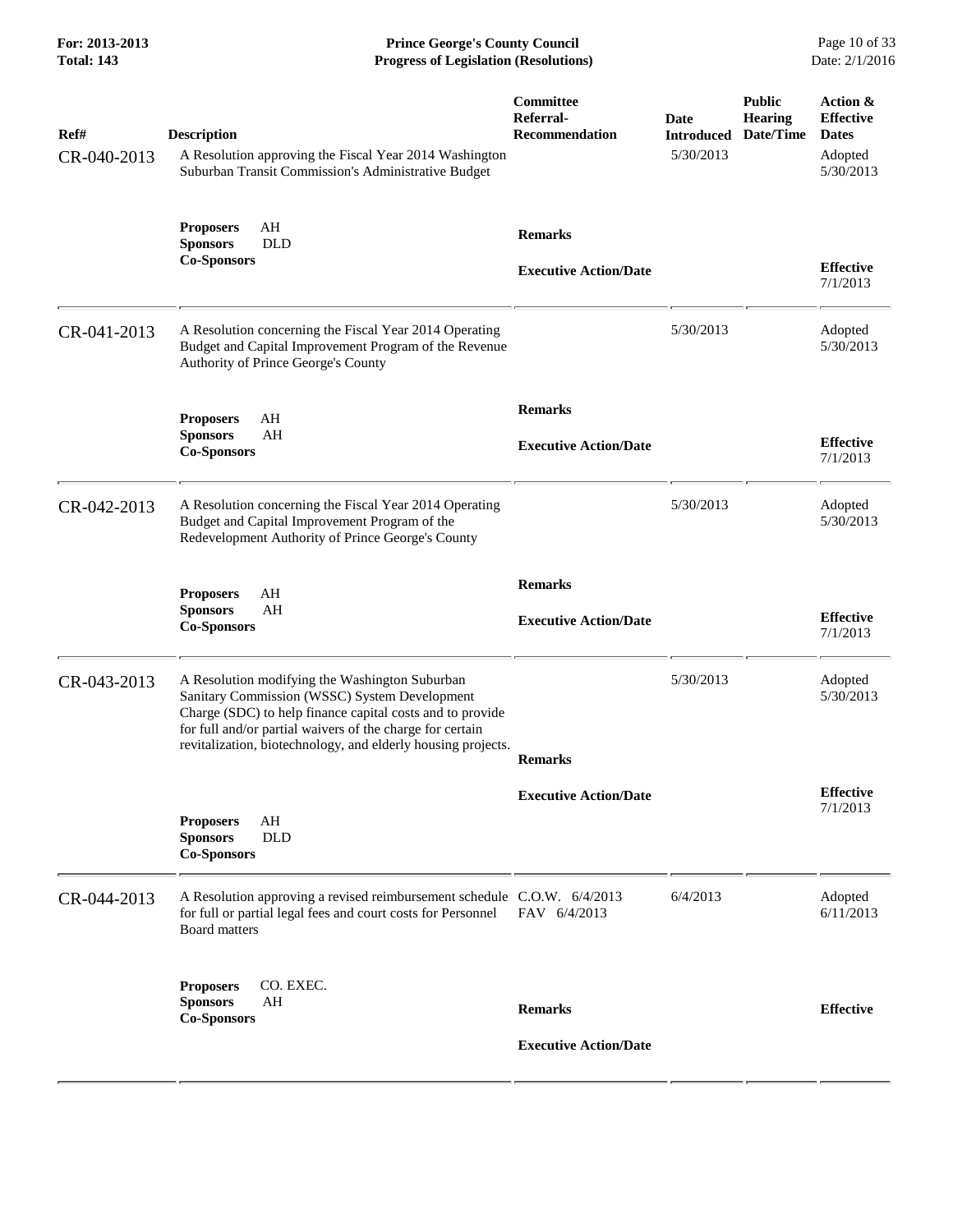**For: 2013-2013 Prince George's County Council** Page 11 of 33<br>**Progress of Legislation (Resolutions)** Date: 2/1/2016 **Progress of Legislation (Resolutions) Progress of Legislation (Resolutions)** 

| Ref#<br>CR-045-2013 | <b>Description</b><br>A Resolution amending the Prince George's County Fiscal THE 6/4/2013<br>Year 2013 Annual Action Plan to include new HOME<br>Investment Partnerships ("HOME") projects and<br>approving the reprogramming of \$2,100,000 in HOME<br>funding from prior year annual action plans for these<br>projects                                         | Committee<br>Referral-<br><b>Recommendation</b><br>FAV(A) 7/18/2013                                  | <b>Date</b><br><b>Introduced</b><br>6/4/2013 | <b>Public</b><br><b>Hearing</b><br>Date/Time<br>7/2/2013<br>1:30 AM | Action &<br><b>Effective</b><br><b>Dates</b><br>Adopted<br>7/24/2013 |
|---------------------|--------------------------------------------------------------------------------------------------------------------------------------------------------------------------------------------------------------------------------------------------------------------------------------------------------------------------------------------------------------------|------------------------------------------------------------------------------------------------------|----------------------------------------------|---------------------------------------------------------------------|----------------------------------------------------------------------|
|                     |                                                                                                                                                                                                                                                                                                                                                                    | <b>Remarks</b>                                                                                       |                                              |                                                                     | <b>Effective</b>                                                     |
|                     | CO. EXEC.<br><b>Proposers</b><br><b>Sponsors</b><br>AH;DLD;ML<br><b>Co-Sponsors</b>                                                                                                                                                                                                                                                                                | <b>Executive Action/Date</b><br>S 8/6/2013                                                           |                                              |                                                                     | 7/24/2013                                                            |
| CR-046-2013         | A Resolution designating the Suitland-Naylor Road<br>Development District and providing for and determining<br>certain matters in connection with the establishment of the<br>development district, creating a tax increment fund with<br>respect to the development district and allocating certain<br>property taxes with respect to the development district to | PSFM 6/4/2013<br>FAV(A) 7/11/2013                                                                    | 6/4/2013                                     |                                                                     | Adopted<br>11/5/2013                                                 |
|                     | be paid over to the tax increment fund                                                                                                                                                                                                                                                                                                                             | <b>Remarks</b>                                                                                       |                                              |                                                                     | <b>Effective</b><br>11/22/2013                                       |
|                     | CO. EXEC.<br><b>Proposers</b><br><b>Sponsors</b><br>AH;DLD;MRF;ML;OP;KT<br><b>Co-Sponsors</b>                                                                                                                                                                                                                                                                      | <b>Executive Action/Date</b><br>S 11/22/2013                                                         |                                              |                                                                     |                                                                      |
| CR-047-2013         | A Resolution amending Salary Schedule X effective July 1, PSFM 6/4/2013<br>2013 through June 30, 2015 for employees covered by<br>Council 67, American Federation of State, County and<br>Municipal Employees ("AFSCME"), AFL-CIO, and its<br>affiliated Local 241 (School Crossing Guards)                                                                        | FAV<br>6/6/2013                                                                                      | 6/4/2013                                     |                                                                     | Adopted<br>7/9/2013                                                  |
|                     | <b>Proposers</b><br>CO. EXEC.<br><b>Sponsors</b><br>AH;WC;DLD;MRF;ML;OP;IT;KT<br><b>Co-Sponsors</b>                                                                                                                                                                                                                                                                | <b>Remarks</b><br>See also CB-43-2013<br>Retroactive to July 1, 2013<br><b>Executive Action/Date</b> |                                              |                                                                     | <b>Effective</b>                                                     |
| CR-048-2013         | A Resolution amending Salary Schedule A effective July 1, PSFM 6/4/2013<br>2013 through June 30, 2015 for employees covered by<br>Council 67, American Federation of State, County and<br>Municipal Employees ("AFSCME"), AFL-CIO, and its<br>affiliated Locals 1170, 2462, 2735 and 3389                                                                          | FAV<br>6/6/2013                                                                                      | 6/4/2013                                     |                                                                     | Adopted<br>7/9/2013                                                  |
|                     | <b>Proposers</b><br>CO. EXEC.<br><b>Sponsors</b><br>AH; WC; DLD; MRF; ML; OP; KT; IT<br><b>Co-Sponsors</b>                                                                                                                                                                                                                                                         | <b>Remarks</b><br>See also CB-44-2013<br>Retroactive to July 1, 2013<br><b>Executive Action/Date</b> |                                              |                                                                     | <b>Effective</b>                                                     |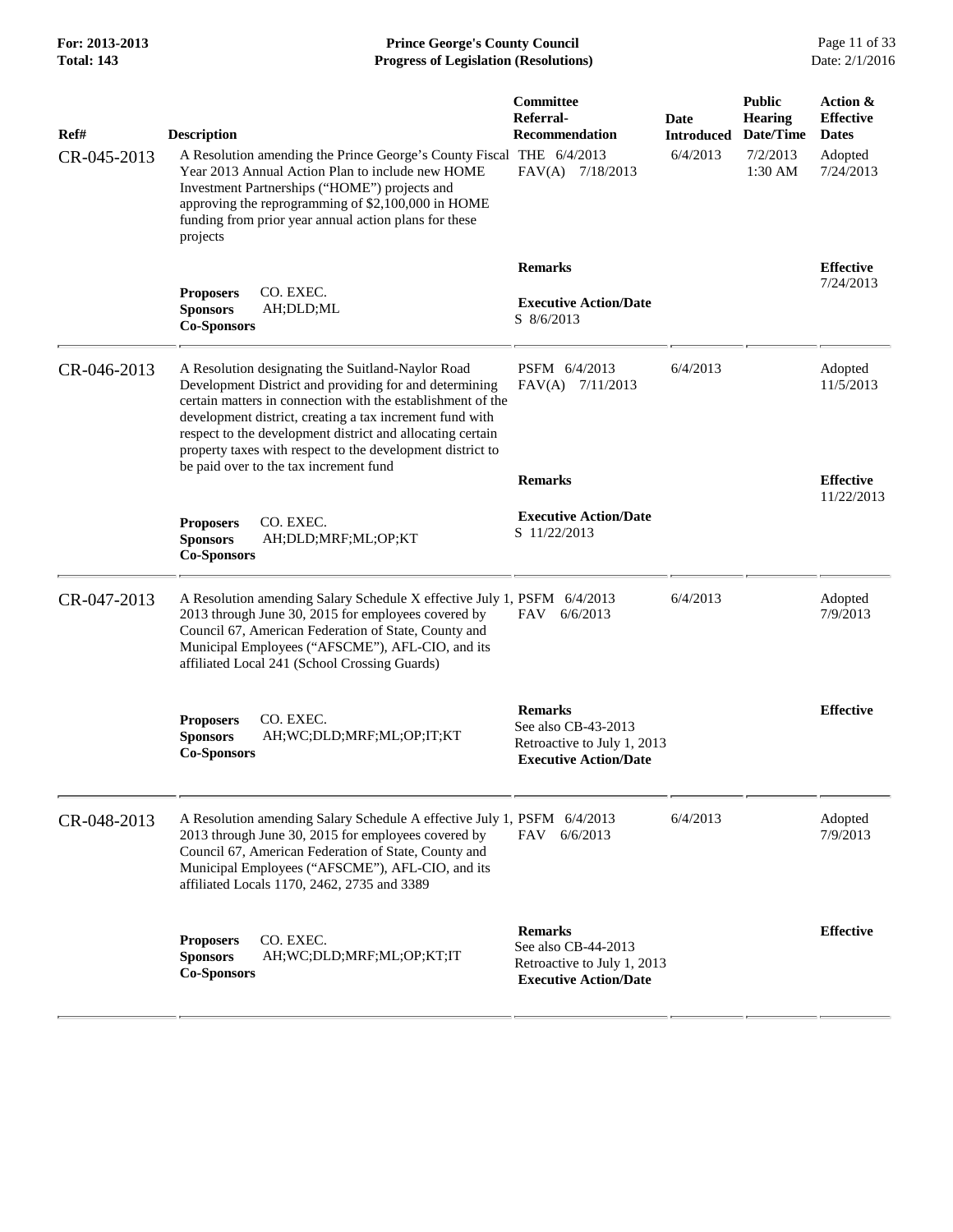**For: 2013-2013 Prince George's County Council** Page 12 of 33<br>**Prince George's County Council** Page 12 of 33<br>**Progress of Legislation (Resolutions)** Date: 2/1/2016 **Total: 143 Progress of Legislation (Resolutions)** 

| Ref#<br>CR-049-2013 | <b>Description</b><br>A Resolution concerning the Statewide Special<br>Transportation Assistance Program for the purpose of<br>approving the application being submitted to the Maryland<br>Transit Administration of the Maryland Department of<br>Transportation                                                                                                                                                                                                                     | Committee<br>Referral-<br><b>Recommendation</b><br>THE 6/11/2013<br>FAV 6/20/2013 | Date<br><b>Introduced</b><br>6/11/2013 | <b>Public</b><br><b>Hearing</b><br>Date/Time | Action &<br><b>Effective</b><br><b>Dates</b><br>Adopted<br>7/2/2013 |
|---------------------|----------------------------------------------------------------------------------------------------------------------------------------------------------------------------------------------------------------------------------------------------------------------------------------------------------------------------------------------------------------------------------------------------------------------------------------------------------------------------------------|-----------------------------------------------------------------------------------|----------------------------------------|----------------------------------------------|---------------------------------------------------------------------|
|                     | <b>Proposers</b><br>CO. EXEC.<br><b>Sponsors</b><br>DLD;ML<br><b>Co-Sponsors</b>                                                                                                                                                                                                                                                                                                                                                                                                       | <b>Remarks</b><br><b>Executive Action/Date</b>                                    |                                        |                                              | <b>Effective</b>                                                    |
| CR-050-2013         | A Resolution concerning the 2008 Water and Sewer Plan<br>(April 2013 Amendment Cycle) to change the water and<br>sewer category designations within the 2008 Water and<br>Sewer Plan                                                                                                                                                                                                                                                                                                   | THE 6/11/2013                                                                     | 6/11/2013                              | 7/24/2013<br>11:00 AM                        | Adopted<br>7/24/2013                                                |
|                     | CO. EXEC.<br><b>Proposers</b><br><b>Sponsors</b><br><b>DLD</b><br><b>Co-Sponsors</b>                                                                                                                                                                                                                                                                                                                                                                                                   | <b>Remarks</b><br><b>Executive Action/Date</b>                                    |                                        |                                              | <b>Effective</b><br>8/6/2013                                        |
| CR-051-2013         | A Resolution concerning Supplementary Appropriation of PSFM 6/11/2013<br>Federal, State and other funds in the amount of \$7,341,958 FAV(A)<br>to the Department of Social Services, Office of Homeland<br>Security, Office of the Sheriff, Circuit Court, Office of the<br>State's Attorney, Department of Family Services, Health<br>Department, Police Department, Department of Housing<br>and Community Development, Fire/EMS Department and<br>the Office of Community Relations | 6/27/2013<br><b>Remarks</b>                                                       | 6/11/2013                              |                                              | Adopted<br>7/9/2013<br><b>Effective</b><br>7/9/2013                 |
|                     | <b>Proposers</b><br>CO. EXEC.<br><b>Sponsors</b><br>AH;DLD;MRF;ML;OP;KT;IT<br><b>Co-Sponsors</b>                                                                                                                                                                                                                                                                                                                                                                                       | <b>Executive Action/Date</b>                                                      |                                        |                                              |                                                                     |
| CR-052-2013         | A Resolution concerning the Purple Line Transit-Oriented<br>Development ("TOD") Study Report for the purpose of<br>expressing support by the County governing body for the<br>implementation of recommendations in the Purple Line<br>Transit-Oriented Development Study Report according to<br>the priorities established by the study.                                                                                                                                               | <b>Remarks</b>                                                                    | 6/11/2013                              |                                              | Adopted<br>6/11/2013                                                |
|                     | M-NCPPC<br><b>Proposers</b><br><b>Sponsors</b><br>EO;AH;MRF;IT<br><b>Co-Sponsors</b>                                                                                                                                                                                                                                                                                                                                                                                                   | <b>Executive Action/Date</b><br>S 6/25/2013                                       |                                        |                                              | <b>Effective</b>                                                    |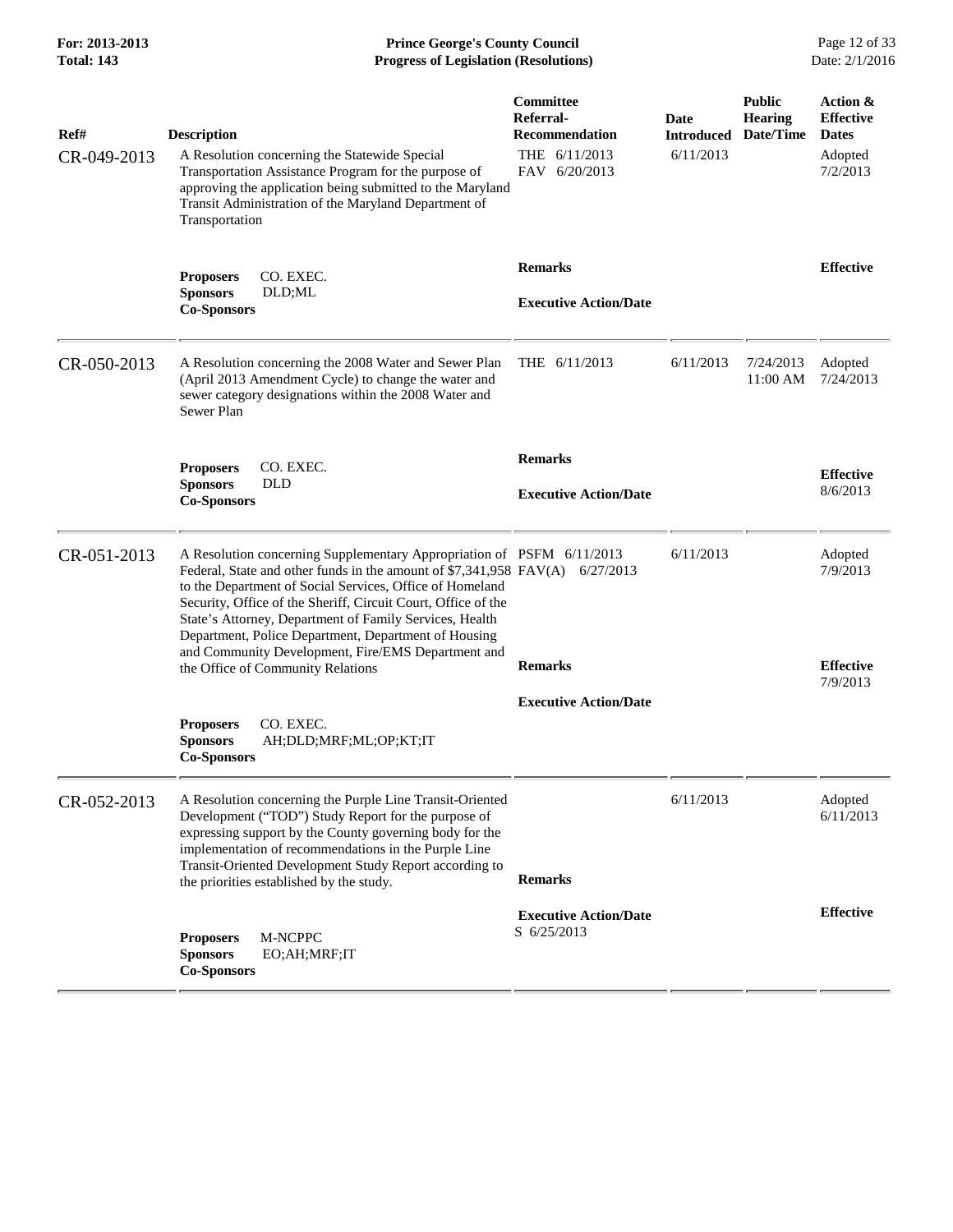| Ref#        | <b>Description</b>                                                                                                                                                                                                                                                                                                                                                                                                                                                                                                                                                                | Committee<br>Referral-<br>Recommendation       | Date<br><b>Introduced</b> | <b>Public</b><br><b>Hearing</b><br>Date/Time | Action &<br><b>Effective</b><br><b>Dates</b> |
|-------------|-----------------------------------------------------------------------------------------------------------------------------------------------------------------------------------------------------------------------------------------------------------------------------------------------------------------------------------------------------------------------------------------------------------------------------------------------------------------------------------------------------------------------------------------------------------------------------------|------------------------------------------------|---------------------------|----------------------------------------------|----------------------------------------------|
| CR-053-2013 | A Resolution concerning the Public Facilities Element of<br>the Preliminary Subregion 5 Master Plan and Proposed<br>Sectional Map Amendment for the purpose of identifying<br>inconsistencies between the Preliminary Subregion 5<br>Master Plan and Proposed Sectional Map Amendment and<br>existing or proposed State or County facilities, and<br>approving the inclusion of any new transportation<br>proposals prior to the adoption of the master plan by the<br>Prince George's County Planning Board of The<br>Maryland-National Capital Park and Planning<br>Commission. | <b>Remarks</b><br><b>Executive Action/Date</b> | 6/11/2013                 |                                              | Adopted<br>6/11/2013<br><b>Effective</b>     |
|             | <b>Proposers</b><br>M-NCPPC<br><b>Sponsors</b><br><b>MRF</b><br><b>Co-Sponsors</b>                                                                                                                                                                                                                                                                                                                                                                                                                                                                                                |                                                |                           |                                              |                                              |
| CR-054-2013 | A Resolution concerning the Public Facilities Element of<br>the Preliminary Subregion 6 Master Plan and Proposed<br>Sectional Map Amendment for the purpose of identifying<br>inconsistencies between the Preliminary Subregion 6<br>Master Plan and Proposed Sectional Map Amendment and<br>existing or proposed State or County facilities, and<br>approving the inclusion of any new transportation<br>proposals prior to the adoption of the master plan by the<br>Prince George's County Planning Board of The<br>Maryland-National Capital Park and Planning<br>Commission. | <b>Remarks</b><br><b>Executive Action/Date</b> | 6/11/2013                 |                                              | Adopted<br>6/11/2013<br><b>Effective</b>     |
|             | <b>Proposers</b><br>M-NCPPC<br><b>MRF</b><br><b>Sponsors</b><br><b>Co-Sponsors</b>                                                                                                                                                                                                                                                                                                                                                                                                                                                                                                |                                                |                           |                                              |                                              |
| CR-055-2013 | A Resolution expressing support for the Juneteenth<br>National Holiday Campaign and Observance.                                                                                                                                                                                                                                                                                                                                                                                                                                                                                   |                                                | 6/11/2013                 |                                              | Adopted<br>6/11/2013                         |
|             | <b>Proposers</b><br><b>DLD</b><br><b>Sponsors</b><br>DLD;AH;MRF;ML;EO;OP;KT;IT<br><b>Co-Sponsors</b>                                                                                                                                                                                                                                                                                                                                                                                                                                                                              | <b>Remarks</b><br><b>Executive Action/Date</b> |                           |                                              | <b>Effective</b>                             |
| CR-056-2013 | A Resolution concerning the Tax Rates for Fiscal Year<br>2014 for the purpose of imposing and levying the tax rates<br>and causing to be raised the amount of taxes required by<br>the adopted budget so as to balance the budget as to<br>proposed income and expenditures for the fiscal year<br>beginning July 1, 2013; and to set forth the State tax levy<br>and the Stormwater Management District tax levy.                                                                                                                                                                | <b>Remarks</b>                                 | 6/18/2013                 |                                              | Adopted<br>6/18/2013<br><b>Effective</b>     |
|             | <b>Proposers</b><br>AH<br><b>Sponsors</b><br>AH<br><b>Co-Sponsors</b>                                                                                                                                                                                                                                                                                                                                                                                                                                                                                                             | <b>Executive Action/Date</b>                   |                           |                                              | 7/1/2013                                     |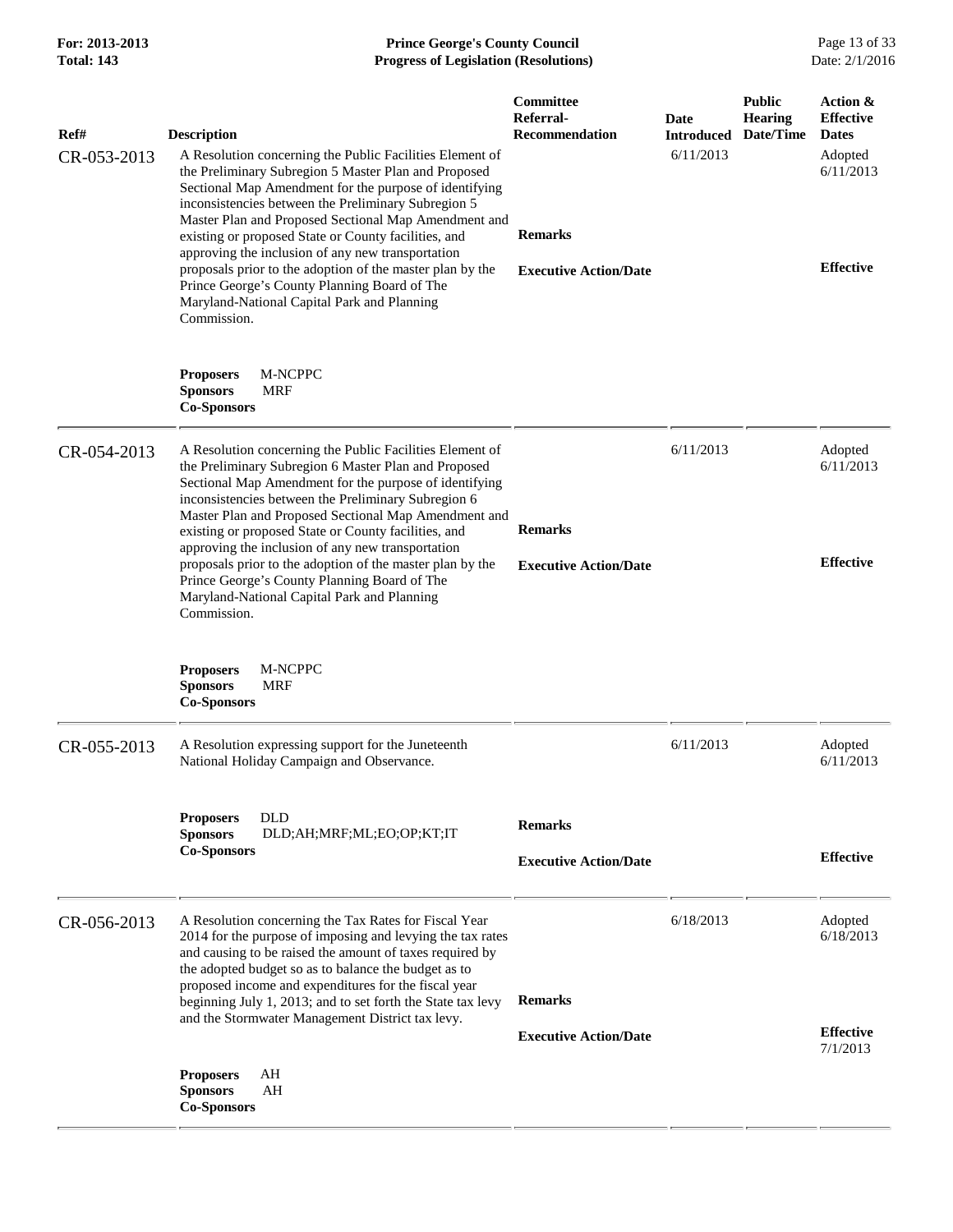**For: 2013-2013 Prince George's County Council** Page 14 of 33<br>**Prince George's County Council** Page 14 of 33<br>**Progress of Legislation (Resolutions)** Date: 2/1/2016 **Total: 143 Progress of Legislation (Resolutions)** 

| Ref#<br>CR-057-2013 | <b>Description</b><br>A Resolution updating the 1997 College Park-Riverdale<br>Park Transit District Development Plan and Transit<br>District Overlay Zoning Map Amendment.                                                                                                                                                                                                        | <b>Committee</b><br>Referral-<br>Recommendation                                                      | Date<br><b>Introduced</b><br>6/18/2013 | <b>Public</b><br><b>Hearing</b><br>Date/Time | Action &<br><b>Effective</b><br><b>Dates</b><br>Adopted<br>6/18/2013 |
|---------------------|------------------------------------------------------------------------------------------------------------------------------------------------------------------------------------------------------------------------------------------------------------------------------------------------------------------------------------------------------------------------------------|------------------------------------------------------------------------------------------------------|----------------------------------------|----------------------------------------------|----------------------------------------------------------------------|
|                     | <b>Proposers</b><br>M-NCPPC<br><b>Sponsors</b><br>EO<br><b>Co-Sponsors</b>                                                                                                                                                                                                                                                                                                         | <b>Remarks</b><br><b>Executive Action/Date</b>                                                       |                                        |                                              | <b>Effective</b>                                                     |
| CR-058-2013         | A Resolution to amend the Salary Plan for the<br>International Association of Fire Fighters, AFL-CIO,<br>Local 1619 (Fire Fighters, Paramedics and Fire<br>Fighter/Medics), Salary Schedule Y, effective July 1, 2013<br>through June 30, 2015                                                                                                                                     | FAV 6/27/2013                                                                                        | 6/18/2013                              |                                              | Adopted<br>7/24/2013                                                 |
|                     | CO. EXEC.<br><b>Proposers</b><br><b>Sponsors</b><br>AH;WC;DLD;MRF;ML;EO;OP;IT;KT<br><b>Co-Sponsors</b>                                                                                                                                                                                                                                                                             | <b>Remarks</b><br>See also CB-49-2013<br>Retroactive to July 1, 2013<br><b>Executive Action/Date</b> |                                        |                                              | <b>Effective</b><br>7/24/2013                                        |
| CR-059-2013         | A Resolution establishing a schedule of fees to be collected THE 6/18/2013<br>as part of the Watershed Protection and Restoration<br>Program as provided in Section 10-302 of the Prince<br>George's County Code                                                                                                                                                                   | FAV(A) 7/2/2013                                                                                      | 6/18/2013                              |                                              | Adopted<br>7/24/2013                                                 |
|                     | CO. EXEC.<br><b>Proposers</b><br><b>Sponsors</b><br>AH;ML<br><b>Co-Sponsors</b>                                                                                                                                                                                                                                                                                                    | <b>Remarks</b><br><b>Executive Action/Date</b>                                                       |                                        |                                              | <b>Effective</b><br>7/1/2013                                         |
| CR-060-2013         | A Resolution authorizing and approving the filing of an<br>application with the Maryland Transit Administration of<br>the Maryland Department of Transportation for a grant for<br>FY 2014 and FY 2015 under Title 49 U.S.C. 5316, as<br>amended by SAFETEA-LU - Job Access and Reverse<br>Commute (JARC) and Section 5317 - New Freedom<br>Programs under the Federal Transit Act | THE 7/2/2013<br>FAV 7/18/2013                                                                        | 7/2/2013                               |                                              | Adopted<br>7/24/2013                                                 |
|                     |                                                                                                                                                                                                                                                                                                                                                                                    | <b>Remarks</b>                                                                                       |                                        |                                              | <b>Effective</b>                                                     |
|                     | CO. EXEC.<br><b>Proposers</b><br><b>Sponsors</b><br>AH<br><b>Co-Sponsors</b>                                                                                                                                                                                                                                                                                                       | <b>Executive Action/Date</b>                                                                         |                                        |                                              |                                                                      |
| CR-061-2013         | A Resolution to adopt the County's FY 2012-2022<br>Comprehensive Ten Year Solid Waste Management Plan                                                                                                                                                                                                                                                                              | THE $7/2/2013$<br>$FAV(A)$ 10/3/2013                                                                 | 7/2/2013                               | 9/10/2013<br>10:00 AM                        | Adopted<br>10/8/2013                                                 |
|                     | CO. EXEC.<br><b>Proposers</b>                                                                                                                                                                                                                                                                                                                                                      |                                                                                                      |                                        |                                              |                                                                      |
|                     | <b>Sponsors</b><br>ML<br><b>Co-Sponsors</b>                                                                                                                                                                                                                                                                                                                                        | <b>Remarks</b>                                                                                       |                                        |                                              | <b>Effective</b>                                                     |
|                     |                                                                                                                                                                                                                                                                                                                                                                                    | <b>Executive Action/Date</b>                                                                         |                                        |                                              | 10/18/2013                                                           |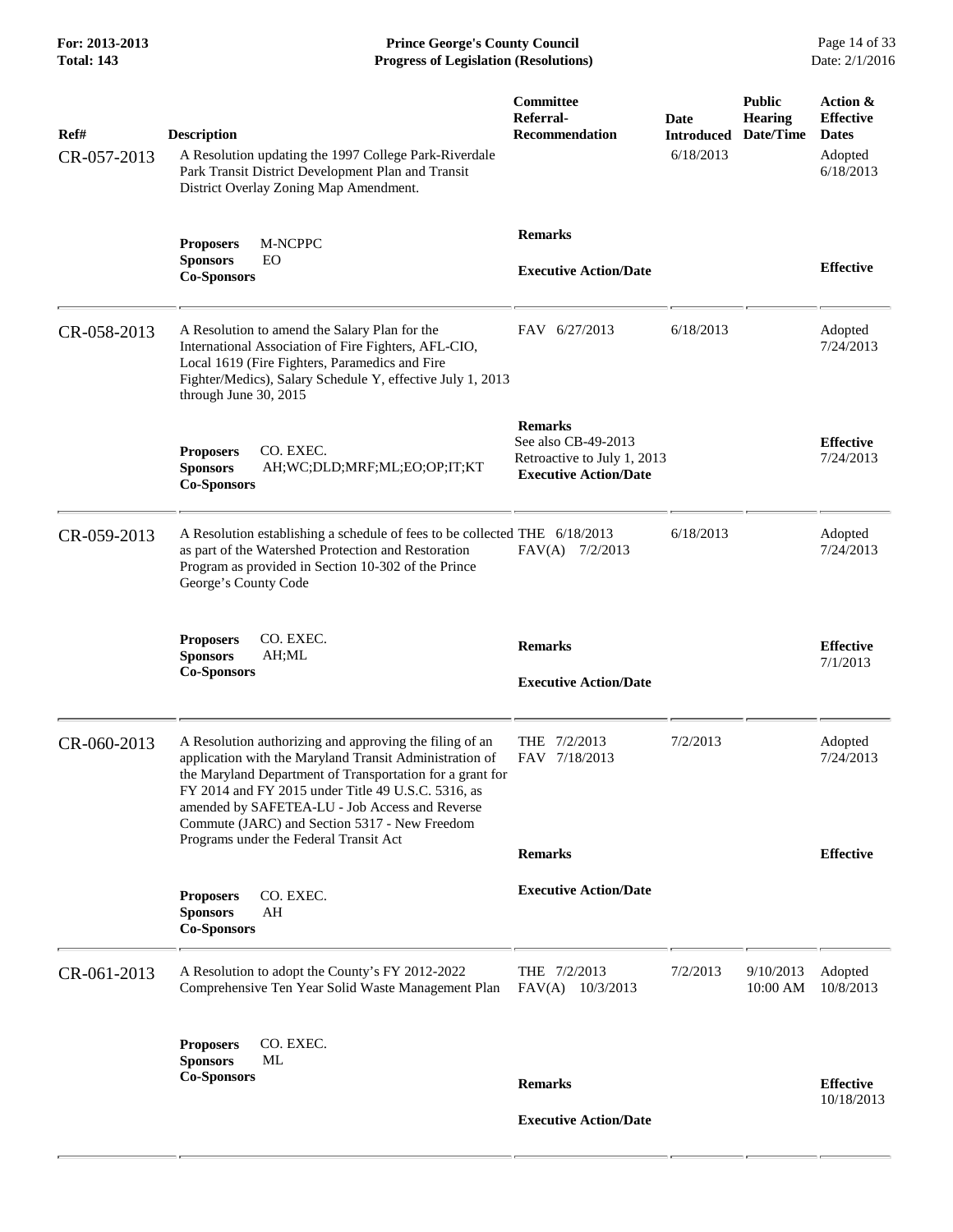**For: 2013-2013 Prince George's County Council** Page 15 of 33<br>**Prince George's County Council** Page 15 of 33<br>Date: 2/1/2016 **Total: 143 Progress of Legislation (Resolutions)** 

| Ref#<br>CR-062-2013 | <b>Description</b><br>A Resolution to amend the Salary Plan for Fire Officials,<br>Salary Schedule F-O, to reflect wage and benefit<br>modifications effective July 1, 2013 through June 30, 2014                                                                                                                                                                                                                                                                                                                                                                                                                                                                   | Committee<br>Referral-<br><b>Recommendation</b><br>PSFM 7/2/2013<br>FAV 7/11/2013 | Date<br>Introduced<br>7/2/2013 | <b>Public</b><br><b>Hearing</b><br>Date/Time | Action &<br><b>Effective</b><br><b>Dates</b><br>Adopted<br>7/24/2013 |
|---------------------|---------------------------------------------------------------------------------------------------------------------------------------------------------------------------------------------------------------------------------------------------------------------------------------------------------------------------------------------------------------------------------------------------------------------------------------------------------------------------------------------------------------------------------------------------------------------------------------------------------------------------------------------------------------------|-----------------------------------------------------------------------------------|--------------------------------|----------------------------------------------|----------------------------------------------------------------------|
|                     | <b>Proposers</b><br>CO. EXEC.<br><b>Sponsors</b><br>AH;WC;DLD;MRF;ML;OP;IT;KT<br><b>Co-Sponsors</b>                                                                                                                                                                                                                                                                                                                                                                                                                                                                                                                                                                 | <b>Remarks</b><br>Retroactive to July 1, 2013<br><b>Executive Action/Date</b>     |                                |                                              | <b>Effective</b><br>7/24/2013                                        |
| CR-063-2013         | A Resolution concerning The Formula 2040 Functional<br>Master Plan for Parks, Recreation and Open Space for the<br>purpose of approving, as an act of the County Council of<br>Prince George's County, Maryland, sitting as the District<br>Council, the Formula 2040 Functional Master Plan for<br>Parks, Recreation and Open Space, thereby defining<br>long-range park, recreation and open space policies for<br>that part of the regional district located in Prince George's<br>County                                                                                                                                                                        | <b>Remarks</b><br><b>Executive Action/Date</b>                                    | 7/2/2013                       |                                              | Adopted<br>7/2/2013<br><b>Effective</b><br>7/2/2013                  |
|                     | M-NCPPC<br><b>Proposers</b><br><b>Sponsors</b><br>AH;ML;OP;DLD;IT<br><b>Co-Sponsors</b>                                                                                                                                                                                                                                                                                                                                                                                                                                                                                                                                                                             |                                                                                   |                                |                                              |                                                                      |
| CR-064-2013         | A Resolution concerning a Charter Review Commission<br>and Compensation Review Board for the purpose of<br>establishing a Charter Review Commission to undertake a<br>comprehensive study of the Charter and recommending<br>appropriate changes, providing that the same body shall<br>serve as the Compensation Review Board to study the rate<br>of current compensation for the County Council and the<br>County Executive and make recommendations regarding<br>the amount of compensation, providing for the selection of $S$ 7/23/2013<br>the members thereof, and generally relating to the Charter<br>Review Commission and the Compensation Review Board. | <b>Remarks</b><br><b>Executive Action/Date</b>                                    | 7/2/2013                       |                                              | Adopted<br>7/2/2013<br><b>Effective</b>                              |
|                     | AH<br><b>Proposers</b><br><b>Sponsors</b><br>AH<br><b>Co-Sponsors</b>                                                                                                                                                                                                                                                                                                                                                                                                                                                                                                                                                                                               |                                                                                   |                                |                                              |                                                                      |
| CR-065-2013         | A Resolution concerning the Public Safety Surcharge for<br>the purpose of adjusting the Public Safety Surcharge for<br>inflation for Fiscal Year 2014, as required by State law,<br>and to reflect changes made by Chapter 684 of the 2013<br>Laws of Maryland                                                                                                                                                                                                                                                                                                                                                                                                      | <b>Remarks</b>                                                                    | 7/2/2013                       |                                              | Adopted<br>7/2/2013                                                  |
|                     | CO. EXEC.<br><b>Proposers</b><br>AH<br><b>Sponsors</b><br><b>Co-Sponsors</b>                                                                                                                                                                                                                                                                                                                                                                                                                                                                                                                                                                                        | <b>Executive Action/Date</b>                                                      |                                |                                              | <b>Effective</b><br>7/1/2013                                         |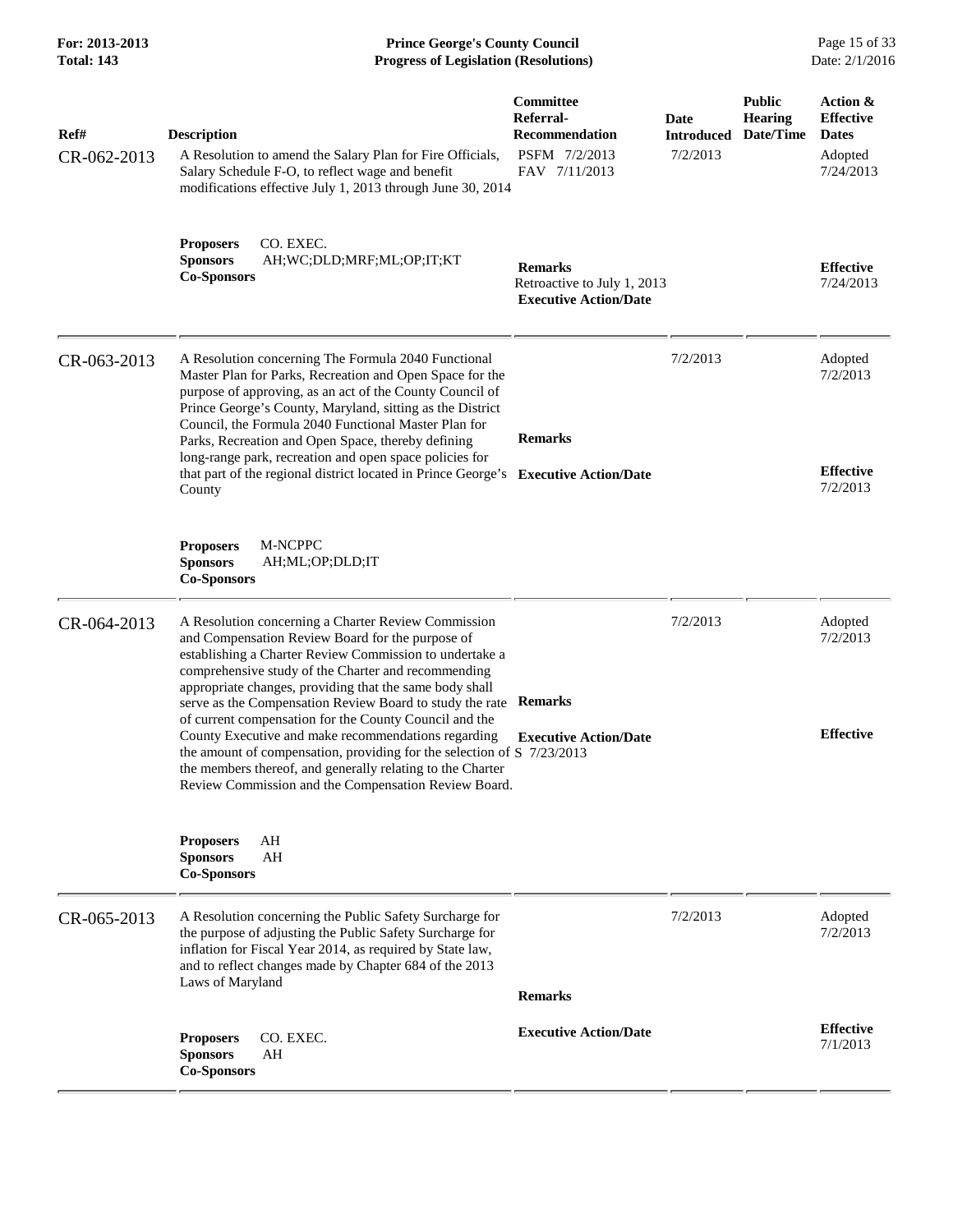| Ref#<br>CR-066-2013 | <b>Description</b><br>A Resolution concerning School Facilities Surcharge for<br>the purpose of adjusting the School Facilities Surcharge<br>for inflation for Fiscal Year 2014, as required by State law                                                                                                                                                                           | <b>Committee</b><br>Referral-<br><b>Recommendation</b>                        | Date<br><b>Introduced</b><br>7/2/2013 | <b>Public</b><br><b>Hearing</b><br>Date/Time | Action &<br><b>Effective</b><br><b>Dates</b><br>Adopted<br>7/2/2013 |
|---------------------|-------------------------------------------------------------------------------------------------------------------------------------------------------------------------------------------------------------------------------------------------------------------------------------------------------------------------------------------------------------------------------------|-------------------------------------------------------------------------------|---------------------------------------|----------------------------------------------|---------------------------------------------------------------------|
|                     | CO. EXEC.<br><b>Proposers</b><br>AH<br><b>Sponsors</b><br><b>Co-Sponsors</b>                                                                                                                                                                                                                                                                                                        | <b>Remarks</b><br><b>Executive Action/Date</b>                                |                                       |                                              | <b>Effective</b><br>7/1/2013                                        |
| CR-067-2013         | A Resolution concerning the M-X-T Zone for the purpose<br>of extending the time for abrogation of certain provisions<br>of Section 27-547(b) of the Zoning Ordinance.                                                                                                                                                                                                               |                                                                               | 7/2/2013                              |                                              | Adopted<br>7/2/2013                                                 |
|                     | <b>DLD</b><br><b>Proposers</b><br><b>Sponsors</b><br>DLD;AH;IT<br><b>Co-Sponsors</b>                                                                                                                                                                                                                                                                                                | <b>Remarks</b><br><b>Executive Action/Date</b>                                |                                       |                                              | <b>Effective</b><br>7/2/2013                                        |
| CR-068-2013         | A Resolution to amend the Salary Plan, Salary Schedule G, PSFM 7/9/2013<br>for General Schedule employees effective July 1, 2013,<br>through June 30, 2014                                                                                                                                                                                                                          | FAV(A) 7/11/2013                                                              | 7/9/2013                              |                                              | Adopted<br>7/24/2013                                                |
|                     | CO. EXEC.<br><b>Proposers</b><br><b>Sponsors</b><br>WC;DLD;MRF;ML;EO;OP;IT;KT<br><b>Co-Sponsors</b>                                                                                                                                                                                                                                                                                 | <b>Remarks</b><br>Retroactive to July 1, 2013<br><b>Executive Action/Date</b> |                                       |                                              | <b>Effective</b><br>7/24/2013                                       |
| CR-069-2013         | A Resolution addressing the geographic distribution and<br>balance of the membership of the Maryland-National<br>Capital Park and Planning Commission, confirming<br>Elizabeth M. Hewlett to serve as a member of the<br>Maryland-National Capital Park and Planning Commission<br>and as Chairperson of the Prince George's County<br>Planning Board to serve on a full-time basis | <b>Remarks</b><br><b>Executive Action/Date</b>                                | 7/9/2013                              |                                              | Adopted<br>7/9/2013<br><b>Effective</b>                             |
|                     | CO. EXEC.<br><b>Proposers</b><br><b>Sponsors</b><br>DLD;MRF;OP;KT<br><b>Co-Sponsors</b>                                                                                                                                                                                                                                                                                             |                                                                               |                                       |                                              |                                                                     |
| CR-070-2013         | A Resolution establishing and providing for the<br>compensation of the Chairperson of the Prince George's<br><b>County Planning Board</b>                                                                                                                                                                                                                                           |                                                                               | 7/9/2013                              |                                              | Adopted<br>7/9/2013                                                 |
|                     | <b>Proposers</b><br>CO. EXEC.<br><b>Sponsors</b><br>AH;DLD;MRF;OP;KT;IT<br><b>Co-Sponsors</b>                                                                                                                                                                                                                                                                                       | <b>Remarks</b><br><b>Executive Action/Date</b>                                |                                       |                                              | <b>Effective</b>                                                    |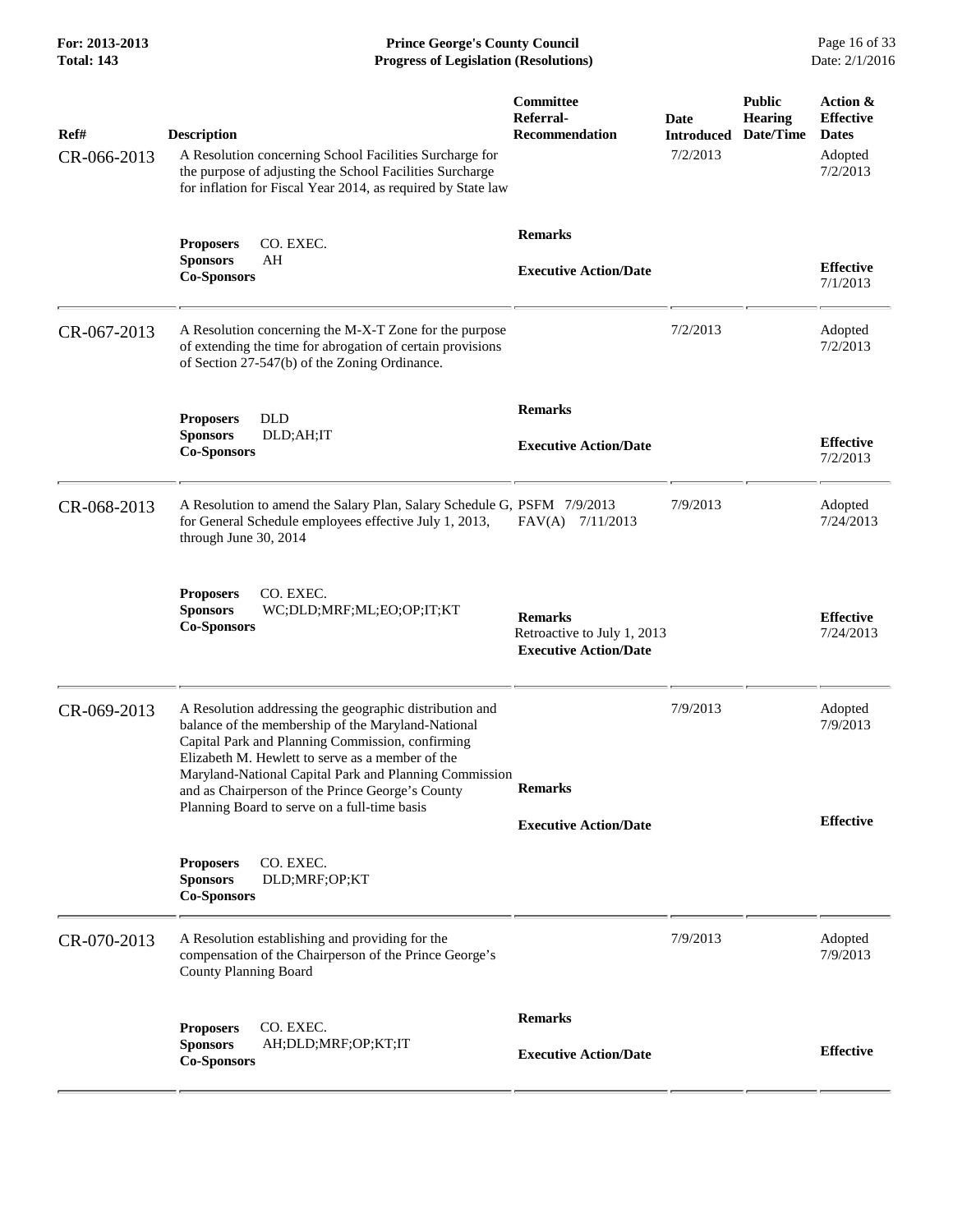| For: 2013-2013<br><b>Total: 143</b> | <b>Prince George's County Council</b><br><b>Progress of Legislation (Resolutions)</b>                                                                                                                                                                                                                                                                                          |                                                                                                                         |                                       |                                              |                                                                                         |
|-------------------------------------|--------------------------------------------------------------------------------------------------------------------------------------------------------------------------------------------------------------------------------------------------------------------------------------------------------------------------------------------------------------------------------|-------------------------------------------------------------------------------------------------------------------------|---------------------------------------|----------------------------------------------|-----------------------------------------------------------------------------------------|
| Ref#<br>CR-071-2013                 | <b>Description</b><br>A Resolution concerning the State of Maryland<br>Neighborhood and Community Assistance Program for the<br>purpose of approving the project to be submitted by<br>Hospice of the Chesapeake, Inc., to the Maryland<br>Department of Housing and Community Development for<br>participation in the Department's Community Investment<br>Tax Credit Program | <b>Committee</b><br>Referral-<br><b>Recommendation</b><br><b>Remarks</b><br><b>Executive Action/Date</b><br>S 7/24/2013 | Date<br><b>Introduced</b><br>7/9/2013 | <b>Public</b><br><b>Hearing</b><br>Date/Time | Action &<br><b>Effective</b><br><b>Dates</b><br>Adopted<br>7/9/2013<br><b>Effective</b> |
|                                     | <b>Proposers</b><br>CO. EXEC.<br>DLD;OP<br><b>Sponsors</b><br><b>Co-Sponsors</b>                                                                                                                                                                                                                                                                                               |                                                                                                                         |                                       |                                              |                                                                                         |
| CR-072-2013                         | A Resolution for the purpose of endorsing the proposal of<br>the Prince George's County Food Equity Council Task<br>Force to establish a Food Equity Council                                                                                                                                                                                                                   |                                                                                                                         | 7/9/2013                              |                                              | Adopted<br>7/9/2013                                                                     |
|                                     | <b>Proposers</b><br>AH;DLD;MRF;EO<br><b>Sponsors</b><br>AH;DLD;MRF;EO<br><b>Co-Sponsors</b>                                                                                                                                                                                                                                                                                    | <b>Remarks</b><br><b>Executive Action/Date</b>                                                                          |                                       |                                              | <b>Effective</b>                                                                        |
| CR-073-2013                         | A Resolution establishing the Re-Entry Council to<br>determine, evaluate, and assess the feasibility of<br>developing a Re-Entry Program in the County to service<br>ex-offenders attempting to re-enter society, and to develop<br>a long-term three prong process that creates a Re-Entry<br>Court, a one-stop shop for re-entry services and job<br>placement.              | PSFM 7/9/2013<br>FAV(A) 7/11/2013                                                                                       | 7/9/2013                              |                                              | Adopted<br>7/24/2013                                                                    |
|                                     | KТ<br><b>Proposers</b><br><b>Sponsors</b><br>KT;DLD;MRF;AH;ML;OP<br><b>Co-Sponsors</b>                                                                                                                                                                                                                                                                                         | <b>Remarks</b><br><b>Executive Action/Date</b>                                                                          |                                       |                                              | <b>Effective</b>                                                                        |
| CR-074-2013                         | A Resolution establishing the Human Trafficking Task<br>Force to address the issue of Human Trafficking in Prince<br>George's County, to educate the public about human<br>trafficking, to identify and serve victims of human<br>trafficking and to increase prosecution of traffickers.                                                                                      | PSFM 7/9/2013<br>FAV 7/11/2013                                                                                          | 7/9/2013                              |                                              | Adopted<br>7/24/2013                                                                    |
|                                     | KТ<br><b>Proposers</b><br><b>Sponsors</b><br>KT;WC;DLD;MRF;AH;ML;EO;IT<br><b>Co-Sponsors</b>                                                                                                                                                                                                                                                                                   | <b>Remarks</b><br><b>Executive Action/Date</b>                                                                          |                                       |                                              | <b>Effective</b>                                                                        |
| CR-075-2013                         | A Resolution expressing the support of the County Council PZED 7/16/2013<br>and the County Executive on the implementation of the<br>action strategies and recommendations in the May 2013<br>report, "Economic Drivers and Catalysts: A Targeted<br>Economic Development Strategy for Prince George's<br>County, Maryland"                                                    |                                                                                                                         | 7/16/2013                             |                                              | Adopted<br>7/24/2013                                                                    |
|                                     |                                                                                                                                                                                                                                                                                                                                                                                | <b>Remarks</b>                                                                                                          |                                       |                                              | <b>Effective</b>                                                                        |
|                                     | <b>Proposers</b><br>CO. EXEC.<br><b>Sponsors</b><br>AH;DLD;MRF;IT<br><b>Co-Sponsors</b>                                                                                                                                                                                                                                                                                        | <b>Executive Action/Date</b><br>S 8/6/2013                                                                              |                                       |                                              |                                                                                         |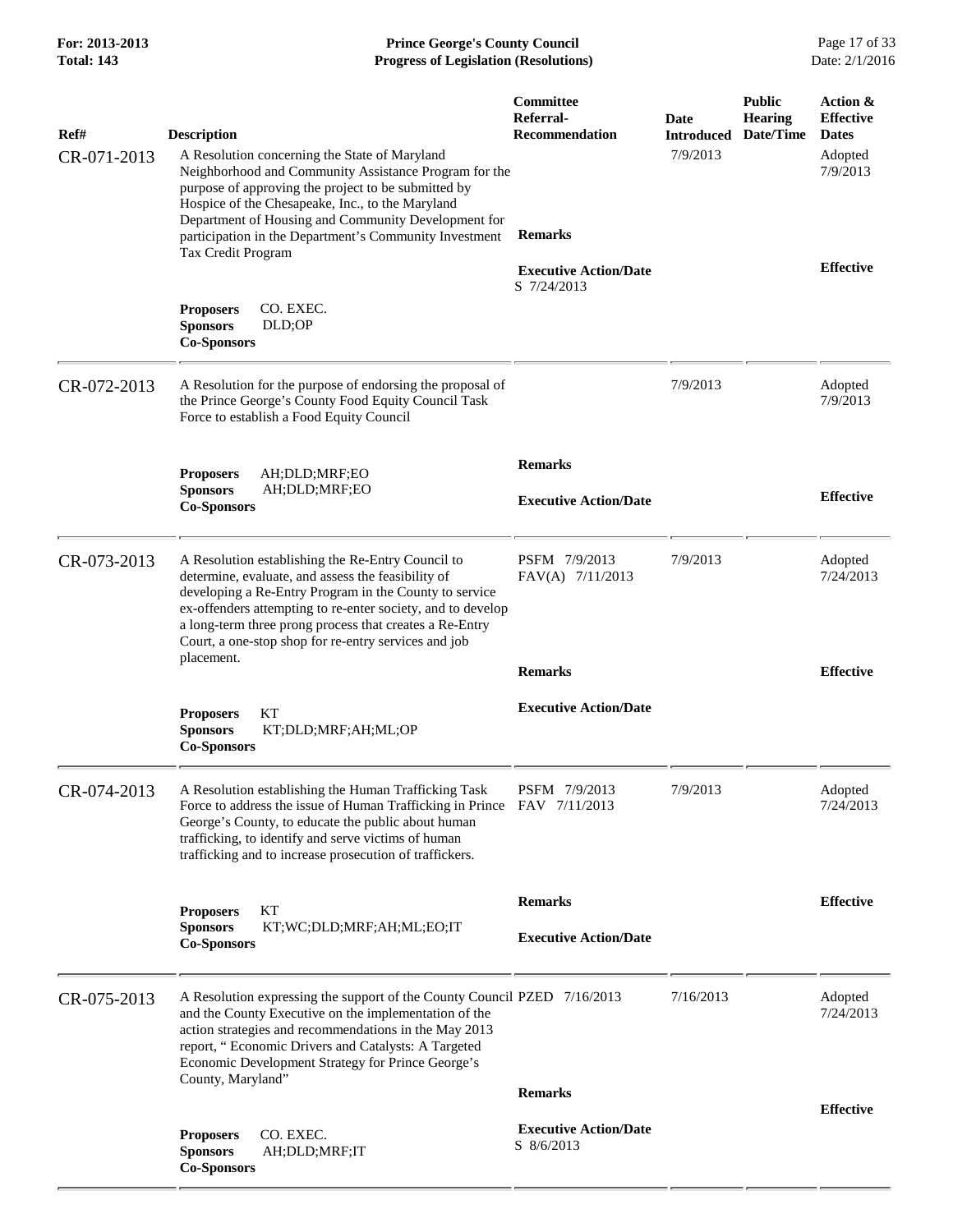| For: 2013-2013<br><b>Total: 143</b> | <b>Prince George's County Council</b><br><b>Progress of Legislation (Resolutions)</b><br>Date: 2/1/2016                                                                                                                                                                                                                                                                                                            |                                                        |           |                                                         |                                              |
|-------------------------------------|--------------------------------------------------------------------------------------------------------------------------------------------------------------------------------------------------------------------------------------------------------------------------------------------------------------------------------------------------------------------------------------------------------------------|--------------------------------------------------------|-----------|---------------------------------------------------------|----------------------------------------------|
| Ref#                                | <b>Description</b>                                                                                                                                                                                                                                                                                                                                                                                                 | <b>Committee</b><br>Referral-<br><b>Recommendation</b> | Date      | <b>Public</b><br>Hearing<br><b>Introduced Date/Time</b> | Action &<br><b>Effective</b><br><b>Dates</b> |
| CR-076-2013                         | A Resolution concerning State of Maryland Community<br>Investment Tax Credit program for the purpose of<br>approving the project submitted by the Patuxent<br>Riverkeeper to the Maryland Department of Housing and<br>Community Development for participation in the<br>Department's Community Investment Tax Credit Program. Remarks                                                                             |                                                        | 7/16/2013 |                                                         | Adopted<br>7/16/2013                         |
|                                     |                                                                                                                                                                                                                                                                                                                                                                                                                    | <b>Executive Action/Date</b><br>S 7/31/2013            |           |                                                         | <b>Effective</b>                             |
|                                     | MRF<br><b>Proposers</b><br><b>Sponsors</b><br><b>MRF</b><br><b>Co-Sponsors</b>                                                                                                                                                                                                                                                                                                                                     |                                                        |           |                                                         |                                              |
| CR-077-2013                         | A Resolution concerning the Public Facilities Element of<br>the Preliminary Southern Green Line Metro Station Area<br>Sector Plan and Proposed Sectional Map Amendment for<br>the purpose of identifying inconsistencies between the<br>Preliminary Southern Green Line Station Area Sector Plan<br>and Proposed Sectional Map Amendment and existing or<br>proposed State or County facilities, and approving the | <b>Remarks</b>                                         | 7/16/2013 |                                                         | Adopted<br>7/16/2013                         |
|                                     | inclusion of any new transportation proposals prior to<br>adoption of the preliminary sector plan by the Planning<br>Board.                                                                                                                                                                                                                                                                                        | <b>Executive Action/Date</b>                           |           |                                                         | <b>Effective</b>                             |
|                                     | M-NCPPC<br><b>Proposers</b><br><b>Sponsors</b><br>KT;MRF<br><b>Co-Sponsors</b>                                                                                                                                                                                                                                                                                                                                     |                                                        |           |                                                         |                                              |
| CR-078-2013                         | A Resolution concerning Horse Park Feasibility Study for<br>the purpose of expressing support by the governing body<br>of Prince George's County for grant funding from the<br>Maryland Department of Business and Economic<br>Development by the Maryland Stadium Authority in order<br>to conduct Phase II of a Horse Park Feasibility Study by                                                                  | <b>Remarks</b>                                         | 7/16/2013 |                                                         | Adopted<br>7/16/2013                         |
|                                     | the Maryland Department of Agriculture's Maryland<br>Horse Industry Board Agency and the Maryland Stadium<br>Authority.                                                                                                                                                                                                                                                                                            | <b>Executive Action/Date</b><br>S 7/31/2013            |           |                                                         | <b>Effective</b><br>7/16/2013                |
|                                     | AH<br><b>Proposers</b><br><b>Sponsors</b><br>AH;DLD;MRF;ML;OP;IT;KT<br><b>Co-Sponsors</b>                                                                                                                                                                                                                                                                                                                          |                                                        |           |                                                         |                                              |
| CR-079-2013                         | A Resolution concerning The Croom and Aquasco Roads<br>Scenic Byway for the purpose of endorsing the findings<br>and supporting the recommendations of the 2012 Croom<br>and Aquasco Roads Scenic Byway Plan Elements: A<br>Corridor Program for These Roadways and Other Related<br>Star-Spangled Banner Historic Roadways in Prince                                                                              | <b>Remarks</b>                                         | 7/16/2013 |                                                         | Adopted<br>7/16/2013                         |
|                                     | George's County ("Corridor Program") and establishing a<br>local Scenic Byway Advisory Committee.                                                                                                                                                                                                                                                                                                                  | <b>Executive Action/Date</b>                           |           |                                                         | <b>Effective</b>                             |
|                                     | M-NCPPC<br><b>Proposers</b><br><b>Sponsors</b><br>DLD;MRF;ML<br><b>Co-Sponsors</b>                                                                                                                                                                                                                                                                                                                                 |                                                        |           |                                                         |                                              |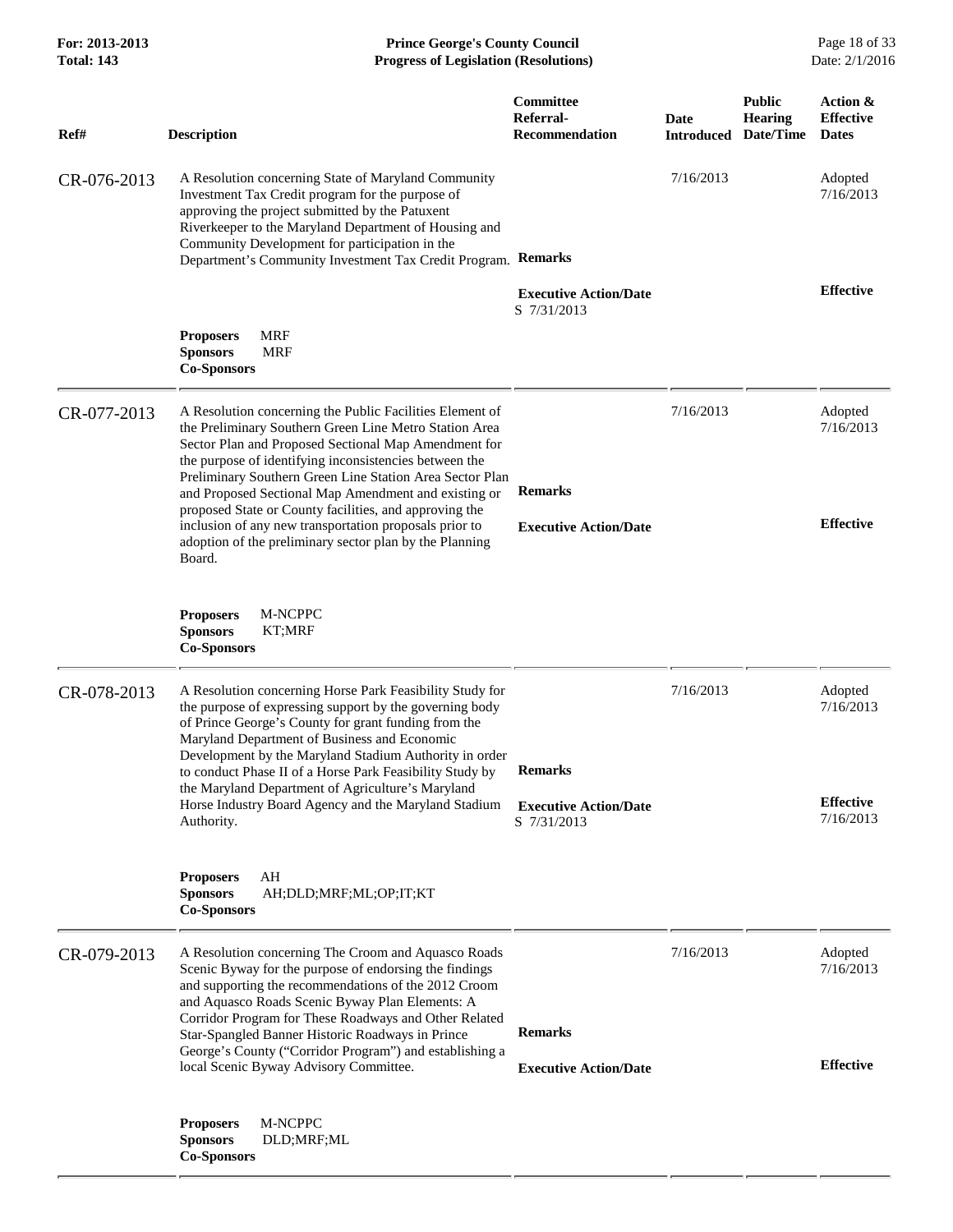## **For: 2013-2013 Prince George's County Council** Page 19 of 33<br>**Progress of Legislation (Resolutions)** Date: 2/1/2016 **Progress of Legislation (Resolutions)**

| Ref#        | <b>Description</b>                                                                                                                                                                                                                                                                                                                                                                                                                                                                                                                                                                                                                                                                                                                                                       | Committee<br>Referral-<br><b>Recommendation</b> | <b>Date</b><br><b>Introduced</b> | <b>Public</b><br><b>Hearing</b><br>Date/Time | Action &<br><b>Effective</b><br><b>Dates</b> |
|-------------|--------------------------------------------------------------------------------------------------------------------------------------------------------------------------------------------------------------------------------------------------------------------------------------------------------------------------------------------------------------------------------------------------------------------------------------------------------------------------------------------------------------------------------------------------------------------------------------------------------------------------------------------------------------------------------------------------------------------------------------------------------------------------|-------------------------------------------------|----------------------------------|----------------------------------------------|----------------------------------------------|
| CR-080-2013 | A Resolution approving, with amendments and revisions,<br>as an Act of the County Council of Prince George's<br>County, Maryland, sitting as the District Council, the<br>Subregion 5 Master Plan, thereby defining long-range land<br>use and development policies in Planning Areas 81A, 81B,<br>83, 84, and 85A for the area generally comprised of the<br>properties bounded by Andrews Air Force Base (to the<br>north) and Charles County (to the south), and between<br>these boundaries, the Potomac River, Gallahan Road, Old<br>Fort Road, Steed Road, Allentown Road and Tinkers Creek<br>(to the west), and Piscataway Creek, a PEPCO electric<br>utility right-of-way and the Pope's Creek CONRAIL<br>railroad (to the east).                               | <b>Remarks</b><br><b>Executive Action/Date</b>  | 7/24/2013                        |                                              | Adopted<br>7/24/2013<br><b>Effective</b>     |
|             | <b>Proposers</b><br>M-NCPPC<br><b>Sponsors</b><br>MRF;DLD<br><b>Co-Sponsors</b>                                                                                                                                                                                                                                                                                                                                                                                                                                                                                                                                                                                                                                                                                          |                                                 |                                  |                                              |                                              |
| CR-081-2013 | A Resolution approving, with amendments and revisions,<br>as an Act of the County Council of Prince George's<br>County, Maryland, sitting as the District Council, the<br>Subregion 5 Sectional Map Amendment, thereby setting<br>forth and adopting detailed zoning proposals in Planning<br>Areas 81A, 81B, 83, 84, and 85A for the area generally<br>comprised of the properties bounded by Andrews Air<br>Force Base (to the north) and Charles County (to the<br>south), and between these boundaries, the Potomac River,<br>Gallahan Road, Old Fort Road, Steed Road, Allentown<br>Road and Tinkers Creek (to the west), and Piscataway<br>Creek, a PEPCO electric utility right-of-way and the<br>Pope's Creek CONRAIL railroad (to the east).                    | <b>Remarks</b><br><b>Executive Action/Date</b>  | 7/24/2013                        |                                              | Adopted<br>7/24/2013<br><b>Effective</b>     |
|             | <b>Proposers</b><br><b>M-NCPPC</b><br><b>Sponsors</b><br>MRF;DLD<br><b>Co-Sponsors</b>                                                                                                                                                                                                                                                                                                                                                                                                                                                                                                                                                                                                                                                                                   |                                                 |                                  |                                              |                                              |
| CR-082-2013 | A Resolution approving, with revisions and amendments,<br>as an Act of the County Council of Prince George's<br>County, Maryland, sitting as the District Council, the<br>Master Plan for Subregion 6, thereby defining long-range<br>land use and development policies in Planning Areas 77,<br>78 (excluding that portion included in the 2007 Approved<br>Westphalia Sector Plan), 79, 82A, 82B, 85B, 86A, 86B,<br>87A and 87B for the area generally bounded by the<br>Patuxent River (East), the Charles County line (South), the<br>Conrail Line, PEPCO powerline right of way, Piscataway<br>Creek, Andrews Air Force Base, Old Alexandria Ferry<br>Road, Branch Avenue, Allentown Road, Interstate 95/495,<br>Pennsylvania Avenue, Ritchie Marlboro Road (West), | <b>Remarks</b><br><b>Executive Action/Date</b>  | 7/24/2013                        |                                              | Adopted<br>7/24/2013<br><b>Effective</b>     |
|             | White House Road, Largo Road, Watkins Park Drive, Oak<br>Grove Road, Leeland Road, US 301 and District Branch<br>(North).<br>M-NCPPC<br><b>Proposers</b><br>MRF;DLD<br><b>Sponsors</b><br><b>Co-Sponsors</b>                                                                                                                                                                                                                                                                                                                                                                                                                                                                                                                                                             |                                                 |                                  |                                              |                                              |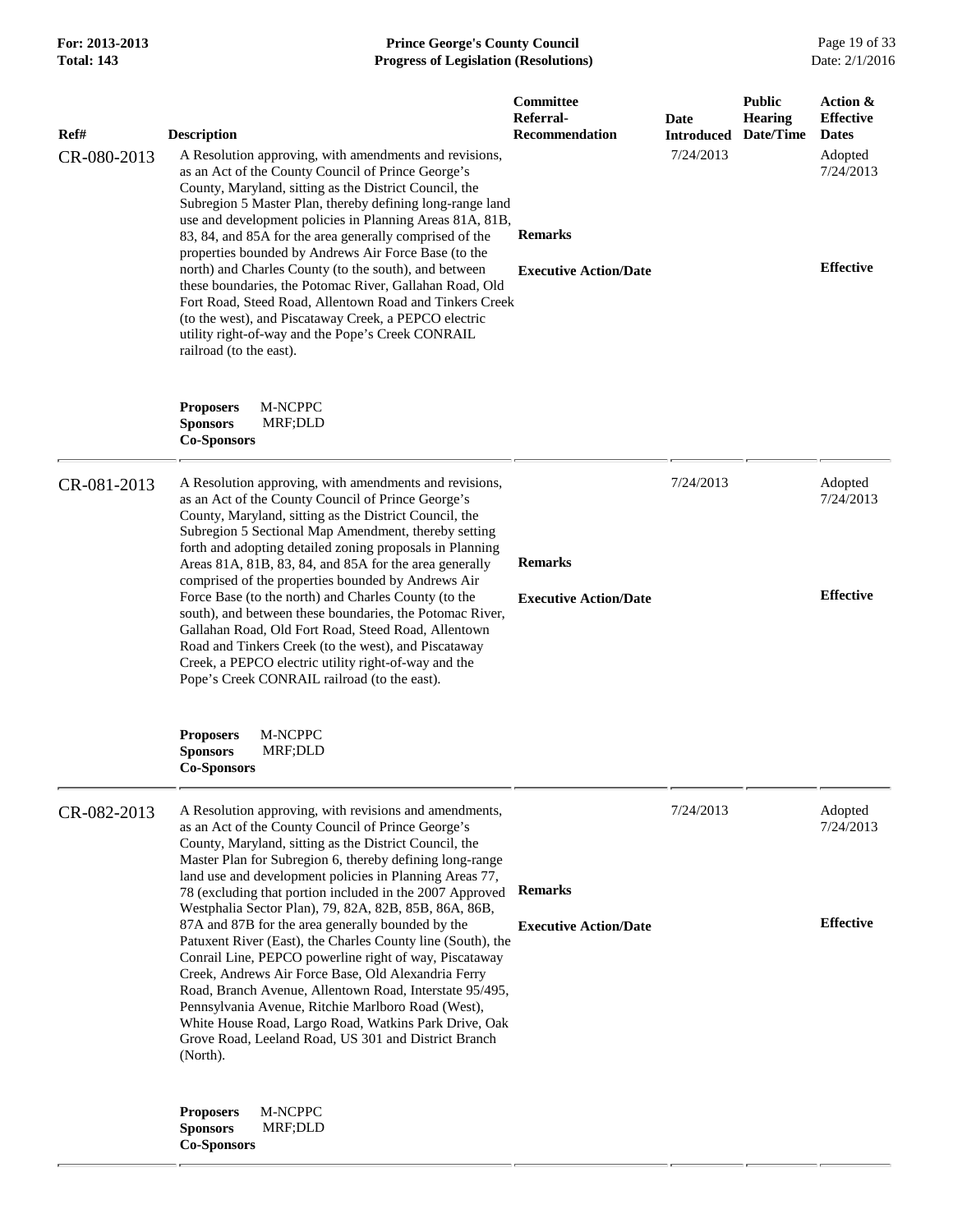## **For: 2013-2013 Prince George's County Council** Page 20 of 33<br>**Prince George's County Council** Page 20 of 33<br>Date: 2/1/2016 **Total: 143 Progress of Legislation (Resolutions)**

| Ref#        | <b>Description</b>                                                                                                                                                                                                                                                                                                                                                                                                                                                                                                                                                     | Committee<br>Referral-<br><b>Recommendation</b> | Date<br><b>Introduced</b> | <b>Public</b><br><b>Hearing</b><br>Date/Time | Action &<br><b>Effective</b><br><b>Dates</b> |
|-------------|------------------------------------------------------------------------------------------------------------------------------------------------------------------------------------------------------------------------------------------------------------------------------------------------------------------------------------------------------------------------------------------------------------------------------------------------------------------------------------------------------------------------------------------------------------------------|-------------------------------------------------|---------------------------|----------------------------------------------|----------------------------------------------|
| CR-083-2013 | A Resolution approving, with amendments and revisions,<br>as an Act of the County Council of Prince George's<br>County, Maryland, sitting as the District Council, the<br>Sectional Map Amendment ("SMA") for Subregion 6,<br>thereby setting forth and adopting detailed zoning<br>proposals in Planning Areas 77, 78 (excluding that portion Remarks                                                                                                                                                                                                                 |                                                 | 7/24/2013                 |                                              | Adopted<br>7/24/2013                         |
|             | included in the 2007 Approved Westphalia Sector Plan),<br>79, 82A, 82B, 85B, 86A, 86B, 87A and 87B for the area<br>generally bounded by the Patuxent River (East), the<br>Charles County line (South), the Conrail Line, PEPCO<br>powerline right of way, Piscataway Creek, Andrews Air<br>Force Base, Old Alexandria Ferry Road, Branch Avenue,<br>Allentown Road, Interstate 95/495, Pennsylvania Avenue,<br>Ritchie Marlboro Road (West), White House Road, Largo<br>Road, Watkins Park Drive, Oak Grove Road, Leeland<br>Road, US 301 and District Branch (North). | <b>Executive Action/Date</b>                    |                           |                                              | <b>Effective</b>                             |
|             | M-NCPPC<br><b>Proposers</b><br><b>Sponsors</b><br>MRF;DLD<br><b>Co-Sponsors</b>                                                                                                                                                                                                                                                                                                                                                                                                                                                                                        |                                                 |                           |                                              |                                              |
| CR-084-2013 | A Resolution concerning State of Maryland Community<br>Investment Tax Credit program for the purpose of<br>approving the project submitted by Housing Initiative<br>Partnership to the Maryland Department of Housing and<br>Community Development for participation in the<br>Department's Community Investment Tax Credit Program. Remarks                                                                                                                                                                                                                           |                                                 | 7/24/2013                 |                                              | Adopted<br>7/24/2013                         |
|             |                                                                                                                                                                                                                                                                                                                                                                                                                                                                                                                                                                        | <b>Executive Action/Date</b><br>S 7/31/2013     |                           |                                              | <b>Effective</b>                             |
|             | <b>WC</b><br><b>Proposers</b><br><b>Sponsors</b><br>WC;ML;MRF;IT;DLD;OP<br><b>Co-Sponsors</b>                                                                                                                                                                                                                                                                                                                                                                                                                                                                          |                                                 |                           |                                              |                                              |
| CR-085-2013 | A Resolution concerning Initiation of a new Mount Rainier PZED 7/24/2013<br>Architectural Conservation Overlay Zone for the purpose FAV 9/18/2013<br>of initiating an Architectural Conservation District<br>designation within the City of Mount Rainier and<br>authorizing the Planning Board to prepare an Architectural<br>Conservation Overlay Zone and Architectural<br><b>Conservation District Plan.</b>                                                                                                                                                       |                                                 | 7/24/2013                 |                                              | Adopted<br>10/1/2013                         |
|             |                                                                                                                                                                                                                                                                                                                                                                                                                                                                                                                                                                        | <b>Remarks</b>                                  |                           |                                              | <b>Effective</b>                             |
|             | WC<br><b>Proposers</b><br><b>Sponsors</b><br>WC<br><b>Co-Sponsors</b>                                                                                                                                                                                                                                                                                                                                                                                                                                                                                                  | <b>Executive Action/Date</b>                    |                           |                                              |                                              |
| CR-086-2013 | A Resolution authorizing the establishment of a temporary<br>Prince George's County Roadside Charitable Solicitation<br>Permit Program pursuant to State law.                                                                                                                                                                                                                                                                                                                                                                                                          |                                                 | 7/24/2013                 |                                              | Adopted<br>7/24/2013                         |
|             | KT;MRF<br><b>Proposers</b>                                                                                                                                                                                                                                                                                                                                                                                                                                                                                                                                             | <b>Remarks</b>                                  |                           |                                              |                                              |
|             | <b>Sponsors</b><br>KT;MRF;DLD<br><b>Co-Sponsors</b>                                                                                                                                                                                                                                                                                                                                                                                                                                                                                                                    | <b>Executive Action/Date</b><br>S 8/6/2013      |                           |                                              | <b>Effective</b>                             |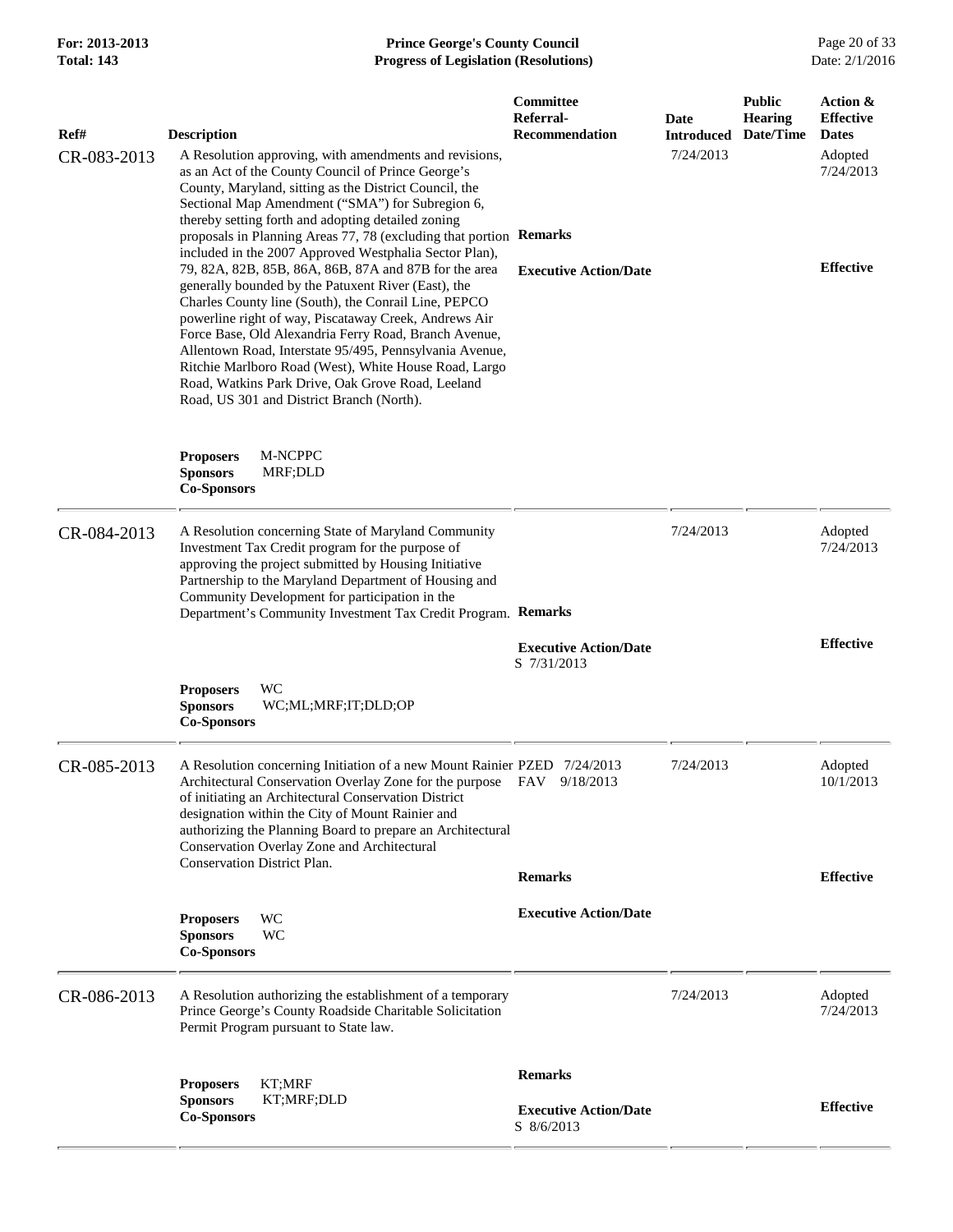**For: 2013-2013 Prince George's County Council** Page 21 of 33<br>**Progress of Legislation (Resolutions)** Date: 2/1/2016 **Progress of Legislation (Resolutions) Progress of Legislation (Resolutions)** 

| Ref#        | <b>Description</b>                                                                                                                                                                                                                                                                                              | Committee<br>Referral-<br><b>Recommendation</b> | Date<br><b>Introduced</b> | <b>Public</b><br><b>Hearing</b><br>Date/Time | Action &<br><b>Effective</b><br><b>Dates</b> |
|-------------|-----------------------------------------------------------------------------------------------------------------------------------------------------------------------------------------------------------------------------------------------------------------------------------------------------------------|-------------------------------------------------|---------------------------|----------------------------------------------|----------------------------------------------|
| CR-087-2013 | A Resolution expressing support and approving the<br>application by Prince George's County, Maryland, to the<br>Maryland Department of Housing and Community<br>Development for funding through the Community Legacy<br><b>Financial Assistance Fund</b>                                                        | THE 9/10/2013<br>FAV<br>9/19/2013               | 9/10/2013                 |                                              | Adopted<br>9/24/2013                         |
|             | CO. EXEC.<br><b>Proposers</b><br><b>Sponsors</b><br>KT;AH;OP;DLD;MRF;ML<br><b>Co-Sponsors</b>                                                                                                                                                                                                                   | <b>Remarks</b><br><b>Executive Action/Date</b>  |                           |                                              | <b>Effective</b>                             |
|             |                                                                                                                                                                                                                                                                                                                 | S 10/8/2013                                     |                           |                                              |                                              |
| CR-088-2013 | A Resolution concerning the Public Facilities Element of<br>the Preliminary Largo Town Center Sector Plan and<br>Proposed Sectional Map Amendment for the purpose of<br>identifying inconsistencies between the Preliminary Largo                                                                               |                                                 | 9/10/2013                 |                                              | Adopted<br>9/10/2013                         |
|             | Town Center Sector Plan and existing or proposed State or<br>County facilities and approving the inclusion of any new<br>transportation proposals prior to the adoption of the sector                                                                                                                           | <b>Remarks</b>                                  |                           |                                              | <b>Effective</b>                             |
|             | plan by the Prince George's County Planning Board.                                                                                                                                                                                                                                                              | <b>Executive Action/Date</b>                    |                           |                                              |                                              |
|             | <b>Proposers</b><br>M-NCPPC<br><b>Sponsors</b><br>MRF;KT;AH<br><b>Co-Sponsors</b>                                                                                                                                                                                                                               |                                                 |                           |                                              |                                              |
| CR-089-2013 | A Resolution approving a multi-year Financing Agreement C.O.W. 9/10/2013<br>for the refunding of Dimensions Healthcare System Inc.<br><b>Bonds</b>                                                                                                                                                              | FAV 9/17/2013                                   | 9/10/2013                 | 10/1/2013<br>10:00 AM                        | Adopted<br>10/1/2013                         |
|             | <b>Proposers</b><br>CO. EXEC.<br><b>Sponsors</b><br>WC;DLD;MRF;AH;OP;IT;KT<br><b>Co-Sponsors</b>                                                                                                                                                                                                                | <b>Remarks</b>                                  |                           |                                              | <b>Effective</b><br>10/1/2013                |
|             |                                                                                                                                                                                                                                                                                                                 | <b>Executive Action/Date</b><br>S 10/8/2013     |                           |                                              |                                              |
| CR-090-2013 | A Resolution amending the Annual Action Plan for<br>Housing and Community Development: FY 2013 and<br>reprogramming \$1,079,233 in HOME Investment<br>Partnerships ("HOME") funds from prior year Annual<br>Action Plans to the "My HOME" program, an existing FY<br>2013 Annual Action Plan Homebuyer activity | C.O.W. 9/10/2013<br>FAV 9/30/2013               | 9/10/2013                 | 10/1/2013<br>10:00 AM                        | Adopted<br>9/30/2013                         |
|             |                                                                                                                                                                                                                                                                                                                 | <b>Remarks</b>                                  |                           |                                              | <b>Effective</b>                             |
|             | CO. EXEC.<br><b>Proposers</b><br><b>Sponsors</b><br>IT;AH;DLD<br><b>Co-Sponsors</b>                                                                                                                                                                                                                             | <b>Executive Action/Date</b><br>S 12/30/2013    |                           |                                              | 9/30/2013                                    |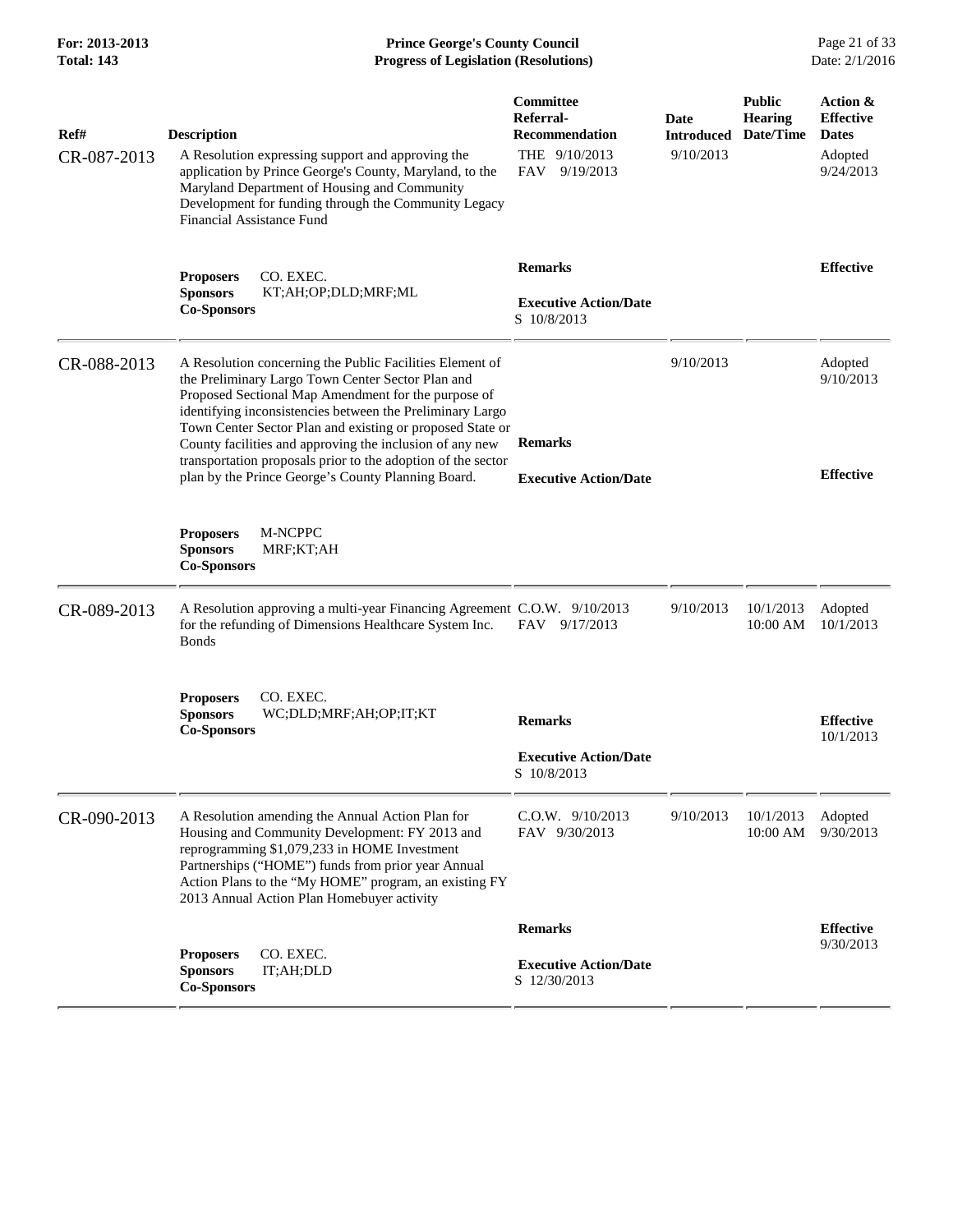**For: 2013-2013 Prince George's County Council** Page 22 of 33<br>**Progress of Legislation (Resolutions)** Date: 2/1/2016 **Progress of Legislation (Resolutions)** 

| Ref#<br>CR-091-2013 | <b>Description</b><br>A Resolution concerning the State of Maryland<br>Neighborhood and Community Assistance Program for the FAV<br>purpose of approving the project to be submitted by Legal<br>Aid Bureau Inc., to the Maryland Department of Housing<br>and Community Development for participation in the | Committee<br>Referral-<br><b>Recommendation</b><br>THE 9/10/2013<br>9/19/2013     | Date<br><b>Introduced</b><br>9/10/2013 | <b>Public</b><br><b>Hearing</b><br>Date/Time | Action &<br><b>Effective</b><br><b>Dates</b><br>Adopted<br>9/24/2013 |
|---------------------|---------------------------------------------------------------------------------------------------------------------------------------------------------------------------------------------------------------------------------------------------------------------------------------------------------------|-----------------------------------------------------------------------------------|----------------------------------------|----------------------------------------------|----------------------------------------------------------------------|
|                     | Department's Community Investment Tax Credit Program<br>CO. EXEC.<br><b>Proposers</b><br><b>Sponsors</b><br>MRF;AH;OP;DLD;IT;KT<br><b>Co-Sponsors</b>                                                                                                                                                         | <b>Remarks</b><br><b>Executive Action/Date</b><br>S 10/8/2013                     |                                        |                                              | <b>Effective</b>                                                     |
| CR-092-2013         | A Resolution concerning the 2008 Water and Sewer Plan<br>(August 2013 Amendment Cycle) to change the water and FAV 11/7/2013<br>sewer category designations within the 2008 Water and<br>Sewer Plan                                                                                                           | THE $9/17/2013$                                                                   | 9/17/2013                              |                                              | Adopted<br>11/12/2013                                                |
|                     | <b>Proposers</b><br>CO. EXEC.<br><b>Sponsors</b><br>AH<br><b>Co-Sponsors</b>                                                                                                                                                                                                                                  | <b>Remarks</b><br><b>Executive Action/Date</b>                                    |                                        |                                              | <b>Effective</b><br>11/25/2013                                       |
| CR-093-2013         | A Resolution approving the application by Housing<br>Initiative Partnership, Inc. to the Maryland Department of FAV 10/3/2013<br>Housing and Community Development for funding<br>through the Community Legacy Financial Assistance Fund                                                                      | THE $9/17/2013$                                                                   | 9/17/2013                              |                                              | Adopted<br>10/8/2013                                                 |
|                     | CO. EXEC.<br><b>Proposers</b><br><b>Sponsors</b><br>AH;WC;DLD;MRF;ML;EO;OP;IT;KT<br><b>Co-Sponsors</b>                                                                                                                                                                                                        | <b>Remarks</b><br><b>Executive Action/Date</b><br>S 10/18/2013                    |                                        |                                              | <b>Effective</b>                                                     |
| CR-094-2013         | A Resolution amending the Prince George's County Fiscal THE 9/17/2013<br>Year 2013 Annual Action Plan to include "The Gateway at FAV(A) 10/21/2013<br>Brentwood" project and to reprogram HOME Investment<br>Partnerships ("HOME") funds from prior year annual<br>action plans                               |                                                                                   | 9/17/2013                              | 10/8/2013 Adopted                            | 10:00 AM 10/22/2013                                                  |
|                     | CO. EXEC.<br><b>Proposers</b><br><b>Sponsors</b><br>AH;DLD;MRF;ML;IT<br><b>Co-Sponsors</b>                                                                                                                                                                                                                    | <b>Remarks</b><br><b>Executive Action/Date</b><br>S 10/30/2013                    |                                        |                                              | <b>Effective</b><br>10/22/2013                                       |
| CR-095-2013         | A Resolution to amend the Salary Plan for the Deputy<br>Sheriff's Association of Prince George's County, Inc.<br>(Deputy Sheriffs), Salary Schedule W, Effective July 1,<br>2013 through June 30, 2015                                                                                                        | PSFM 9/17/2013<br>FAV 9/26/2013                                                   | 9/17/2013                              |                                              | Adopted<br>10/29/2013                                                |
|                     | CO. EXEC.<br><b>Proposers</b><br><b>Sponsors</b><br>WC;DLD;MRF;AH;ML;OP;IT;KT<br><b>Co-Sponsors</b>                                                                                                                                                                                                           | <b>Remarks</b><br>Retroactive to July 1,<br>2013.<br><b>Executive Action/Date</b> |                                        |                                              | <b>Effective</b><br>10/29/2013                                       |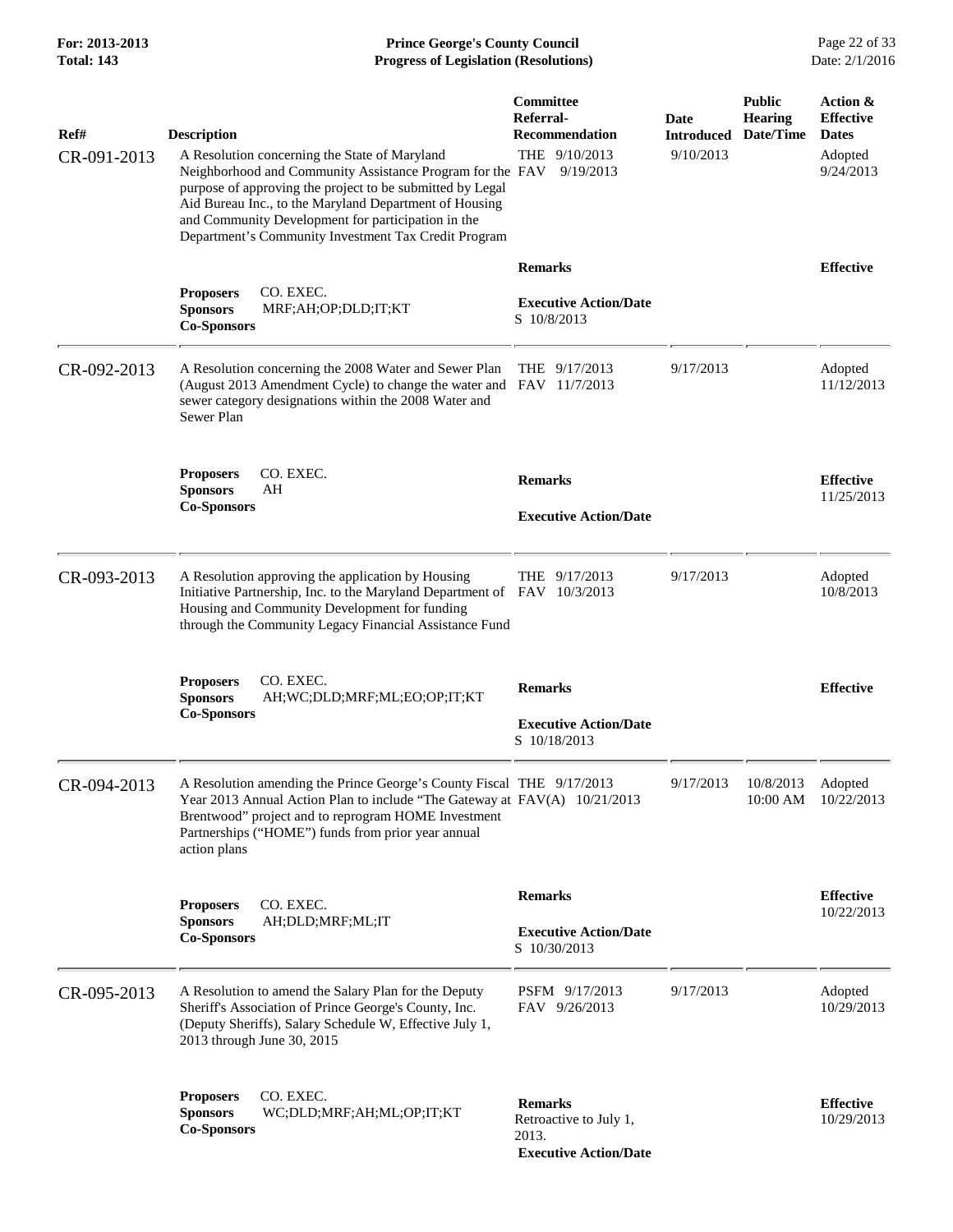**For: 2013-2013 Prince George's County Council** Page 23 of 33<br>**Progress of Legislation (Resolutions)** Date: 2/1/2016 **Progress of Legislation (Resolutions) Progress of Legislation (Resolutions)** 

| Ref#        | <b>Description</b>                                                                                                                                                                                                                                                                                                                                                                            | Committee<br>Referral-<br><b>Recommendation</b>                               | Date<br><b>Introduced</b> | <b>Public</b><br><b>Hearing</b><br>Date/Time | Action &<br><b>Effective</b><br><b>Dates</b> |
|-------------|-----------------------------------------------------------------------------------------------------------------------------------------------------------------------------------------------------------------------------------------------------------------------------------------------------------------------------------------------------------------------------------------------|-------------------------------------------------------------------------------|---------------------------|----------------------------------------------|----------------------------------------------|
| CR-096-2013 | A Resolution to amend the Salary Plan for the Deputy<br>Sheriff's Association of Prince George's County, Inc.<br>(Civilian Units), Salary Schedule Z, Effective July 1, 2013<br>through June 30, 2015                                                                                                                                                                                         | PSFM 9/17/2013<br>FAV 9/26/2013                                               | 9/17/2013                 |                                              | Adopted<br>10/29/2013                        |
|             | <b>Proposers</b><br>CO. EXEC.<br><b>Sponsors</b><br>WC;DLD;MRF;AH;ML;OP;IT;KT<br><b>Co-Sponsors</b>                                                                                                                                                                                                                                                                                           | <b>Remarks</b><br>Retroactive to July 1, 2013<br><b>Executive Action/Date</b> |                           |                                              | <b>Effective</b><br>10/29/2013               |
| CR-097-2013 | A Resolution concerning State of Maryland Community<br>Legacy Program for the purpose of approving the<br>application by CASA de Maryland, Inc., a Maryland<br>nonprofit, through the Maryland Department of Housing<br>and Community Development for funding through the<br>Community Legacy Financial Assistance Fund to assist in<br>maintaining the Multicultural Center in Langley Park. | THE $9/17/2013$<br>9/19/2013<br><b>FAV</b><br><b>Remarks</b>                  | 9/17/2013                 |                                              | Adopted<br>9/24/2013<br><b>Effective</b>     |
|             | EO;WC<br><b>Proposers</b><br><b>Sponsors</b><br>EO;WC;MRF;ML;IT;DLD<br><b>Co-Sponsors</b>                                                                                                                                                                                                                                                                                                     | <b>Executive Action/Date</b><br>S 10/8/2013                                   |                           |                                              |                                              |
| CR-098-2013 | A Resolution expressing the County Council's support for<br>declaring September 19th, 2013 as "Drive 4 Pledge Day"<br>in Prince George's County as part of the "It Can Wait"<br>nationwide public service campaign to discourage texting<br>while driving.                                                                                                                                    |                                                                               | 9/17/2013                 |                                              | Adopted<br>9/17/2013                         |
|             | <b>Proposers</b><br>EO<br><b>Sponsors</b><br>EO;MRF;AH;DLD;WC;IT;KT;OP<br><b>Co-Sponsors</b>                                                                                                                                                                                                                                                                                                  | <b>Remarks</b><br><b>Executive Action/Date</b>                                |                           |                                              | <b>Effective</b>                             |
| CR-099-2013 | A Resolution approving the terms and conditions of a<br>Negotiated Payments in Lieu of Taxes ("PILOT")<br>Agreement between Prince George's County and St. Paul<br>Senior Living Limited Partnership/St. Paul Senior Living<br>II Limited Partnership                                                                                                                                         | $C.0.W.$ $9/17/2013$<br>FAV 10/1/2013                                         | 9/17/2013                 |                                              | Adopted<br>10/1/2013                         |
|             | CO. EXEC.<br><b>Proposers</b><br><b>Sponsors</b><br>AH;DLD;MRF;ML;OP;KT;IT<br><b>Co-Sponsors</b>                                                                                                                                                                                                                                                                                              | <b>Remarks</b><br><b>Executive Action/Date</b><br>S 10/8/2013                 |                           |                                              | <b>Effective</b>                             |
| CR-100-2013 | A Resolution for the purpose of approving the application<br>by the Redevelopment Authority of Prince George's<br>County to the Maryland Department of Housing and<br>Community Development for funding through the<br><b>Strategic Demolition and Smart Growth Impact Fund</b>                                                                                                               | THE $9/17/2013$<br>FAV(A) 10/21/2013                                          | 9/17/2013                 |                                              | Adopted<br>10/22/2013                        |
|             | CO. EXEC.<br><b>Proposers</b><br><b>Sponsors</b><br>KT;AH;MRF;WC;OP;IT;EO<br><b>Co-Sponsors</b>                                                                                                                                                                                                                                                                                               | <b>Remarks</b><br><b>Executive Action/Date</b><br>S 10/30/2013                |                           |                                              | <b>Effective</b>                             |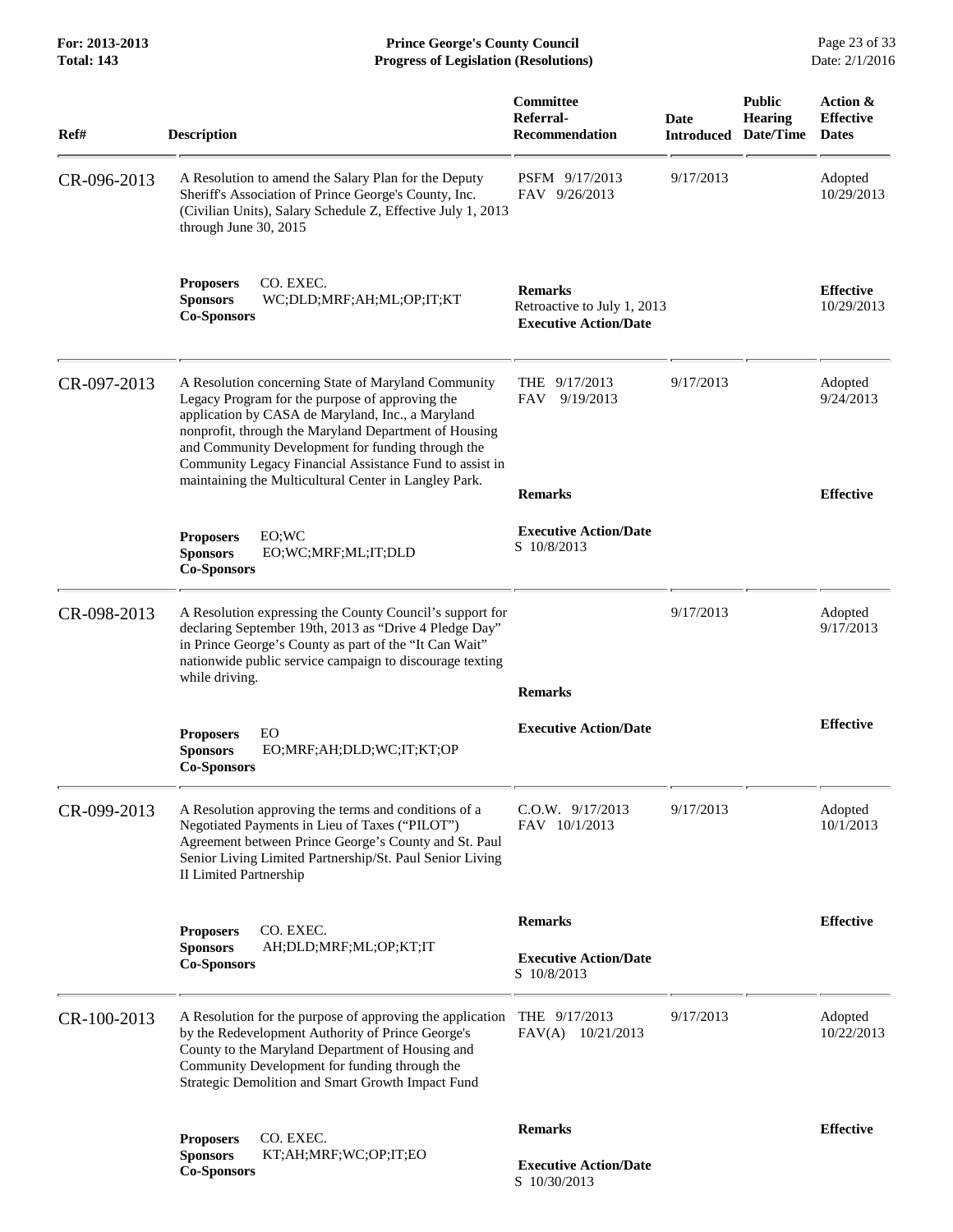**For: 2013-2013 Prince George's County Council** Page 24 of 33<br>**Progress of Legislation (Resolutions)** Date: 2/1/2016 **Progress of Legislation (Resolutions) Progress of Legislation (Resolutions)** 

| Ref#        | <b>Description</b>                                                                                                                                                                                                                                                                 | Committee<br>Referral-<br>Recommendation                                                                             | Date<br><b>Introduced</b> | <b>Public</b><br><b>Hearing</b><br>Date/Time | Action &<br><b>Effective</b><br><b>Dates</b> |
|-------------|------------------------------------------------------------------------------------------------------------------------------------------------------------------------------------------------------------------------------------------------------------------------------------|----------------------------------------------------------------------------------------------------------------------|---------------------------|----------------------------------------------|----------------------------------------------|
| CR-101-2013 | A resolution expressing the County Council's support for<br>September 20th - 22nd, 2013 as Car Free Days in Prince<br>George's County as part of international mobility week in<br>the Washington, D.C. metropolitan region.                                                       |                                                                                                                      | 9/17/2013                 |                                              | Adopted<br>9/17/2013                         |
|             |                                                                                                                                                                                                                                                                                    | <b>Remarks</b>                                                                                                       |                           |                                              |                                              |
|             | <b>Proposers</b><br>AH;EO;KT;IT<br><b>Sponsors</b><br>AH;EO;KT;IT;MRF;ML<br><b>Co-Sponsors</b>                                                                                                                                                                                     | <b>Executive Action/Date</b>                                                                                         |                           |                                              | <b>Effective</b>                             |
| CR-102-2013 | A Resolution for the purpose of emphasizing the County<br>Council's commitment to observing the humanity in every FAV 9/24/2013<br>individual.                                                                                                                                     | C.O.W. 9/24/2013                                                                                                     | 9/24/2013                 |                                              | Adopted<br>9/24/2013                         |
|             | EO<br><b>Proposers</b><br><b>Sponsors</b><br>EO;AH;WC;DLD;MRF;ML;OP;IT;KT<br><b>Co-Sponsors</b>                                                                                                                                                                                    | <b>Remarks</b>                                                                                                       |                           |                                              | <b>Effective</b>                             |
|             |                                                                                                                                                                                                                                                                                    | <b>Executive Action/Date</b>                                                                                         |                           |                                              |                                              |
| CR-103-2013 | A Resolution concerning the Charter Review Commission<br>and Compensation Review Board for the purpose of<br>revising a certain appointment to the Charter Review<br>Commission and Compensation Review Board                                                                      |                                                                                                                      | 9/17/2013                 |                                              | Adopted<br>9/17/2013                         |
|             |                                                                                                                                                                                                                                                                                    | <b>Remarks</b>                                                                                                       |                           |                                              |                                              |
|             | AH<br><b>Proposers</b><br><b>Sponsors</b><br>AH;DLD;MRF;OP;IT<br><b>Co-Sponsors</b>                                                                                                                                                                                                | <b>Executive Action/Date</b>                                                                                         |                           |                                              | <b>Effective</b>                             |
| CR-104-2013 | A resolution for the purpose of establishing that a<br>multifamily unit student housing development known as<br>The Enclave at 8700 located in census tract number<br>807000, qualifies for a revitalization/redevelopment tax<br>credit pursuant to Section 10-235.02 and Section | PSFM 9/24/2013                                                                                                       | 9/24/2013                 |                                              |                                              |
|             | 10-235.03 of the Prince George's County Code.                                                                                                                                                                                                                                      | <b>Remarks</b>                                                                                                       |                           |                                              | <b>Effective</b>                             |
|             | EO<br><b>Proposers</b><br><b>Sponsors</b><br>EO;ML;OP;DLD;IT<br><b>Co-Sponsors</b>                                                                                                                                                                                                 | <b>Executive Action/Date</b>                                                                                         |                           |                                              |                                              |
| CR-105-2013 | A Resolution to amend the Salary Plan for Prince George's PSFM 9/24/2013<br>County Correctional Officers' Association, Inc. (PGCOA) FAV 10/3/2013<br>(Civilian Unit), Salary Schedule Q, effective July 1, 2013<br>through June 30, 2015                                           |                                                                                                                      | 9/24/2013                 |                                              | Adopted<br>11/5/2013                         |
|             | <b>Proposers</b><br>CO. EXEC.<br><b>Sponsors</b><br>WC;DLD;MRF;AH;ML;EO;OP;IT;KT<br><b>Co-Sponsors</b>                                                                                                                                                                             | <b>Remarks</b><br>See also CB-84-2013;<br>Retroactively effective to<br>July 1, 2013<br><b>Executive Action/Date</b> |                           |                                              | <b>Effective</b><br>11/5/2013                |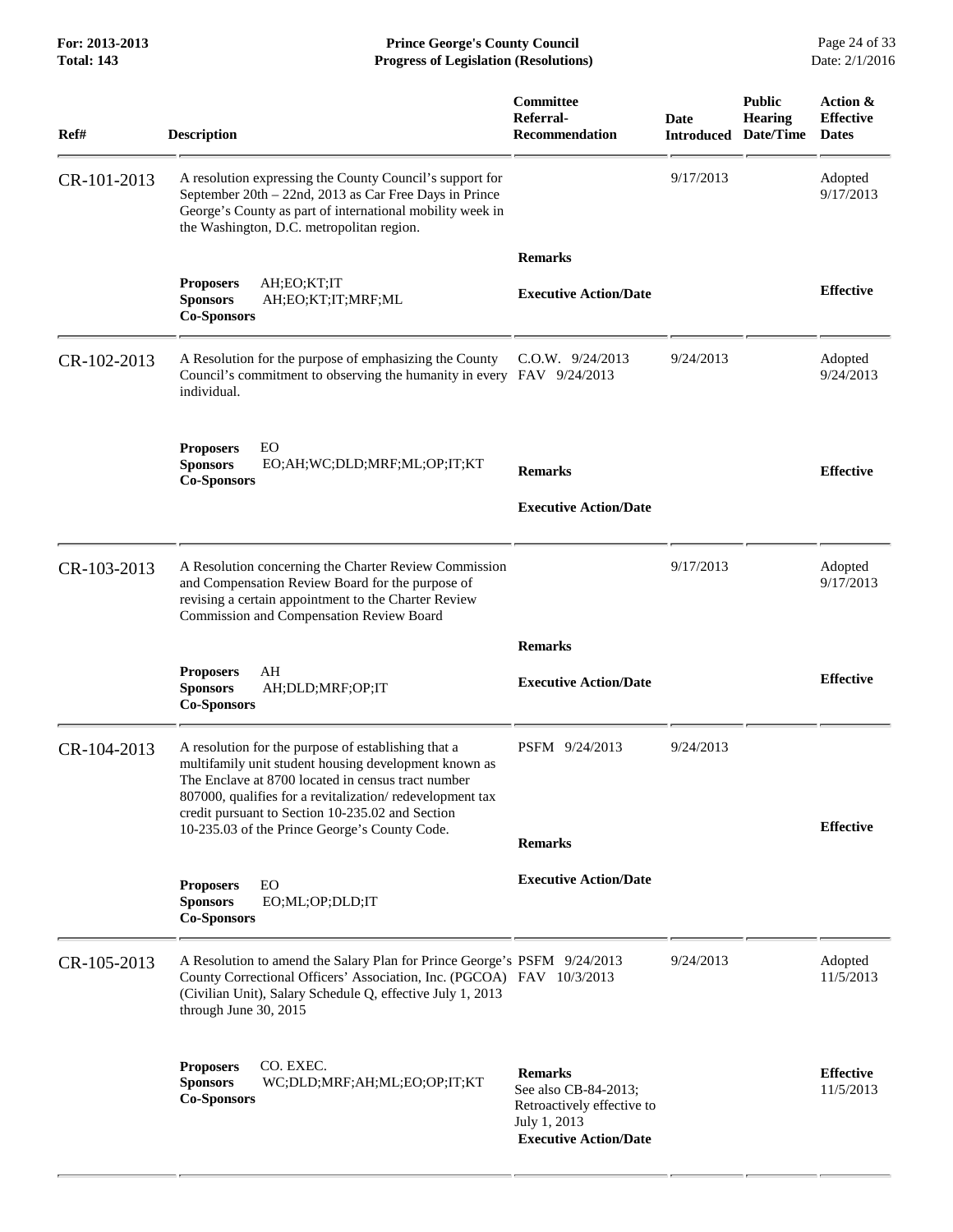**For: 2013-2013 Prince George's County Council** Page 25 of 33<br>**Prince George's County Council** Page 25 of 33<br>Date: 2/1/2016 **Progress of Legislation (Resolutions) Progress of Legislation (Resolutions)** 

| Ref#<br>CR-106-2013 | <b>Description</b><br>A Resolution to amend the Salary Plan for Prince George's PSFM 9/24/2013<br>County Correctional Officers' Association, Inc. (PGCOA) FAV 10/3/2013                               | Committee<br>Referral-<br><b>Recommendation</b>                                                           | Date<br><b>Introduced</b><br>9/24/2013 | <b>Public</b><br><b>Hearing</b><br>Date/Time | Action &<br><b>Effective</b><br><b>Dates</b><br>Adopted<br>11/5/2013 |
|---------------------|-------------------------------------------------------------------------------------------------------------------------------------------------------------------------------------------------------|-----------------------------------------------------------------------------------------------------------|----------------------------------------|----------------------------------------------|----------------------------------------------------------------------|
|                     | (Correctional Officers), Salary Schedule D, effective July<br>1, 2013 through June 30, 2015<br>CO. EXEC.<br><b>Proposers</b><br><b>Sponsors</b><br>WC;DLD;MRF;AH;ML;EO;OP;IT;KT<br><b>Co-Sponsors</b> | <b>Remarks</b><br>See also CB-85-2013.<br>Retroactive to July 1,<br>2013.<br><b>Executive Action/Date</b> |                                        |                                              | <b>Effective</b><br>11/5/2013                                        |
| CR-107-2013         | A Resolution to amend the Salary Plan for Corrections<br>Officials, Salary Schedule C-O, to reflect wage and benefit<br>modifications, effective July 1, 2013 through June 30,<br>2014                | 10/3/2013<br>FAV                                                                                          | 9/24/2013                              |                                              | Adopted<br>11/5/2013                                                 |
|                     | CO. EXEC.<br><b>Proposers</b><br><b>Sponsors</b><br>WC;DLD;MRF;AH;ML;EO;OP;IT;KT<br><b>Co-Sponsors</b>                                                                                                | <b>Remarks</b><br>Retroactive to July 1, 2013<br><b>Executive Action/Date</b>                             |                                        |                                              | <b>Effective</b><br>11/5/2013                                        |
| CR-108-2013         | A Resolution extending the reporting date for<br>recommendations from the Parental Engagement and<br>Education Program.                                                                               |                                                                                                           | 9/24/2013                              |                                              | Adopted<br>9/24/2013                                                 |
|                     | <b>DLD</b><br><b>Proposers</b><br><b>Sponsors</b><br>DLD;MRF;ML;EO;KT<br><b>Co-Sponsors</b>                                                                                                           | <b>Remarks</b><br><b>Executive Action/Date</b>                                                            |                                        |                                              | <b>Effective</b>                                                     |
| CR-109-2013         | A Resolution to amend Salary Schedule S-O for officials in PSFM 9/24/2013<br>the Office of the Sheriff, effective July 1, 2013 through<br>June 30, 2014                                               | FAV 10/3/2013                                                                                             | 9/24/2013                              |                                              | Adopted<br>10/29/2013                                                |
|                     | CO. EXEC.<br><b>Proposers</b><br><b>Sponsors</b><br>IT;AH;OP;DLD;KT;WC;EO;MRF<br><b>Co-Sponsors</b>                                                                                                   | <b>Remarks</b><br>Retroactive to July 1, 2013<br><b>Executive Action/Date</b>                             |                                        |                                              | <b>Effective</b><br>10/29/2013                                       |
| CR-110-2013         | A Resolution approving the terms and conditions of a<br>Negotiated Payment in Lieu of Taxes Agreement between FAV 10/1/2013<br>Prince George's County and Laurel II LLLP                              | $C.0.W.$ 9/24/2013                                                                                        | 9/24/2013                              |                                              | Adopted<br>10/1/2013                                                 |
|                     | CO. EXEC.<br><b>Proposers</b><br><b>Sponsors</b><br>AH;DLD;OP<br><b>Co-Sponsors</b>                                                                                                                   | <b>Remarks</b>                                                                                            |                                        |                                              | <b>Effective</b><br>10/1/2013                                        |
|                     |                                                                                                                                                                                                       | <b>Executive Action/Date</b><br>S 10/8/2013                                                               |                                        |                                              |                                                                      |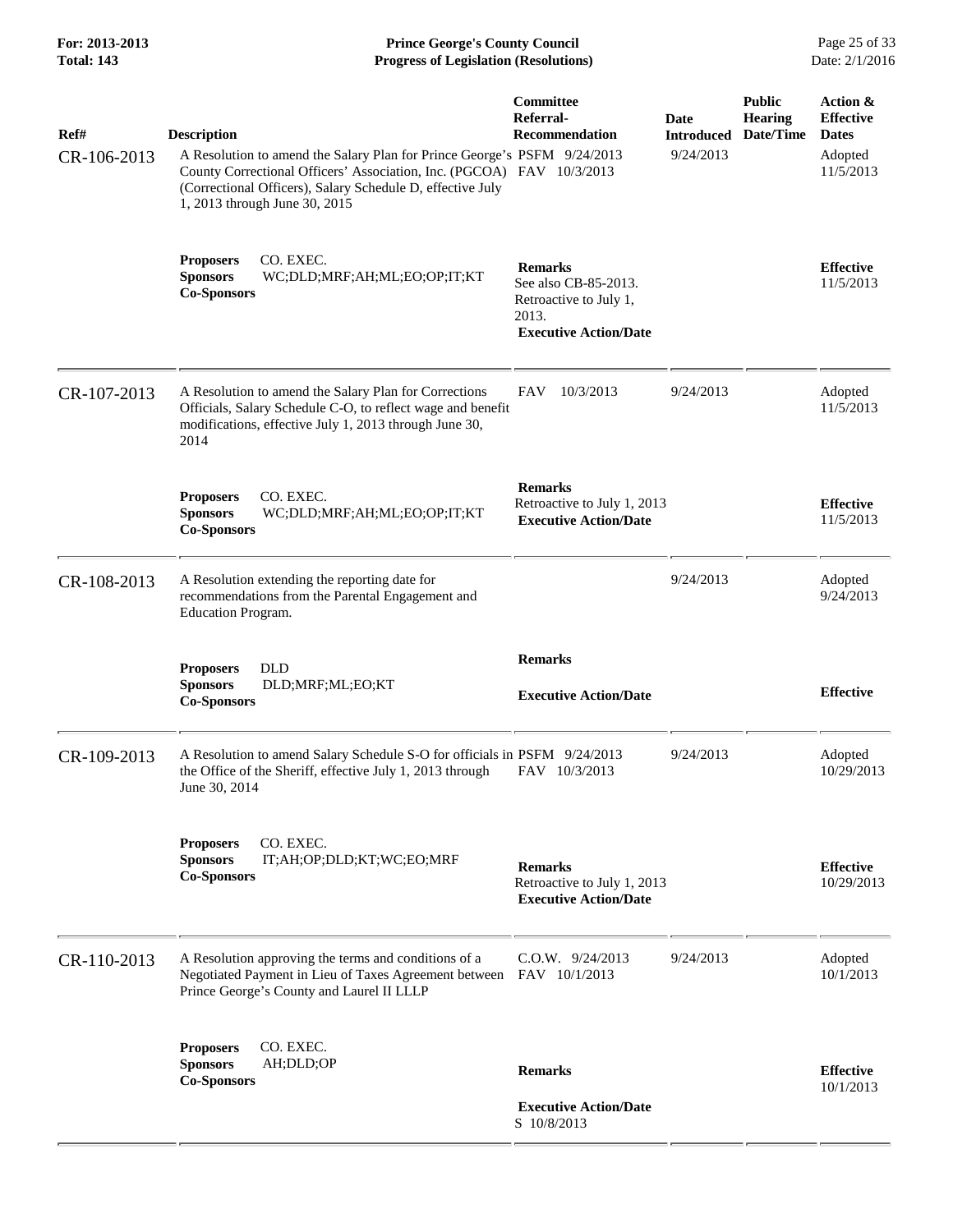| For: 2013-2013<br><b>Total: 143</b> | <b>Prince George's County Council</b><br><b>Progress of Legislation (Resolutions)</b>                                                                                                                                    |                                                                                           |                                        |                                              | Page 26 of 33<br>Date: 2/1/2016                                       |
|-------------------------------------|--------------------------------------------------------------------------------------------------------------------------------------------------------------------------------------------------------------------------|-------------------------------------------------------------------------------------------|----------------------------------------|----------------------------------------------|-----------------------------------------------------------------------|
| Ref#<br>CR-111-2013                 | <b>Description</b><br>A Resolution approving the project and project financing<br>for the acquisition and rehabilitation of Park View at<br>Laurel II                                                                    | <b>Committee</b><br>Referral-<br><b>Recommendation</b><br>THE 9/24/2013<br>FAV 10/21/2013 | Date<br><b>Introduced</b><br>9/24/2013 | <b>Public</b><br><b>Hearing</b><br>Date/Time | Action &<br><b>Effective</b><br><b>Dates</b><br>Adopted<br>10/22/2013 |
|                                     | <b>Proposers</b><br>CO. EXEC.<br>AH;DLD<br><b>Sponsors</b><br><b>Co-Sponsors</b>                                                                                                                                         | <b>Remarks</b><br><b>Executive Action/Date</b><br>S 10/30/2013                            |                                        |                                              | <b>Effective</b><br>10/22/2013                                        |
| CR-112-2013                         | A Resolution approving the terms and conditions of an<br>Amended and Restated Negotiated Payment in Lieu of<br>Taxes (PILOT) Agreement between Prince George's<br>County and Fort Washington Manor Limited Partnership   | FAV 10/1/2013                                                                             | 9/24/2013                              |                                              | Adopted<br>10/1/2013                                                  |
|                                     | <b>Proposers</b><br>CO. EXEC.<br><b>Sponsors</b><br>AH;DLD<br><b>Co-Sponsors</b>                                                                                                                                         | <b>Remarks</b><br><b>Executive Action/Date</b><br>S 10/8/2013                             |                                        |                                              | <b>Effective</b><br>10/1/2013                                         |
| CR-113-2013                         | A Resolution approving the terms and conditions of a<br>Negotiated Payment in Lieu of Taxes Agreement (PILOT) FAV 10/1/2013<br>between Prince George's County and Woodland<br><b>Townhomes LLLP</b>                      | $C.O.W.$ 9/24/2013                                                                        | 9/24/2013                              |                                              | Adopted<br>10/1/2013                                                  |
|                                     | <b>Proposers</b><br>CO. EXEC.<br><b>Sponsors</b><br>AH;DLD;MRF<br><b>Co-Sponsors</b>                                                                                                                                     | <b>Remarks</b><br><b>Executive Action/Date</b><br>S 10/8/2013                             |                                        |                                              | <b>Effective</b><br>10/1/2013                                         |
| CR-114-2013                         | A Resolution approving the project and project financing<br>for the acquisition and new construction of The<br>Residences at Woodland Springs                                                                            | THE 9/24/2013<br>FAV 10/21/2013                                                           | 9/24/2013                              |                                              | Adopted<br>10/22/2013                                                 |
|                                     | CO. EXEC.<br><b>Proposers</b><br><b>Sponsors</b><br>AH;DLD;MRF<br><b>Co-Sponsors</b>                                                                                                                                     | <b>Remarks</b><br><b>Executive Action/Date</b><br>S 10/30/2013                            |                                        |                                              | <b>Effective</b><br>10/22/2013                                        |
| CR-115-2013                         | A Resolution approving the terms and conditions of a<br>Negotiated Payment in Lieu of Taxes (PILOT) Agreement FAV 10/1/2013<br>between Prince George's County and Queens Manor<br>Gardens Apartments Limited Partnership | $C.O.W.$ 9/24/2013                                                                        | 9/24/2013                              |                                              | Adopted<br>10/1/2013                                                  |
|                                     | CO. EXEC.<br><b>Proposers</b><br><b>Sponsors</b><br>AH;DLD<br><b>Co-Sponsors</b>                                                                                                                                         | <b>Remarks</b><br><b>Executive Action/Date</b><br>S 10/8/2013                             |                                        |                                              | <b>Effective</b><br>10/1/2013                                         |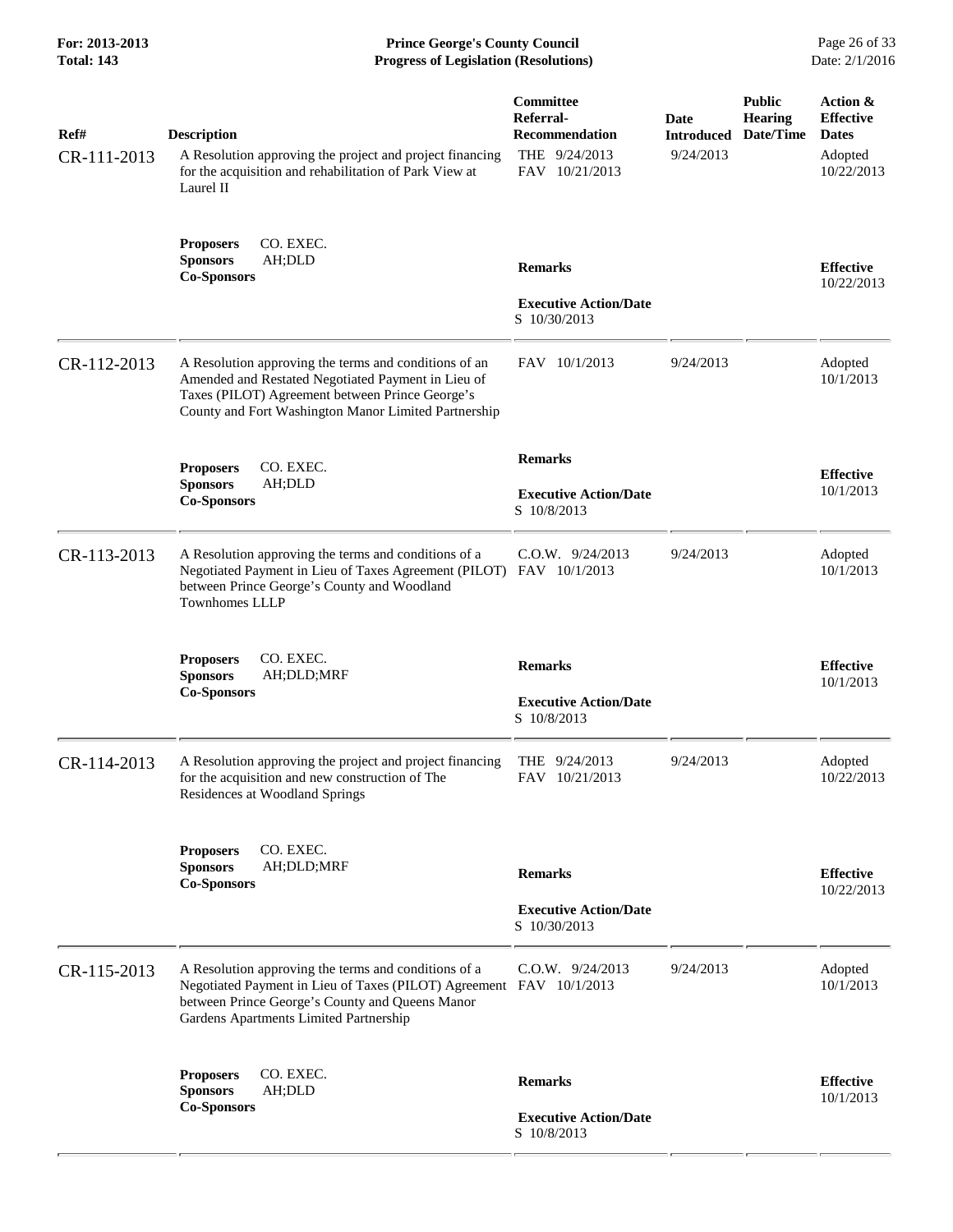| For: 2013-2013<br><b>Total: 143</b> | <b>Prince George's County Council</b><br><b>Progress of Legislation (Resolutions)</b>                                                                                                                                                                                                                                         |                                                                                   |                                        |                                              | Page 27 of 33<br>Date: 2/1/2016                                       |
|-------------------------------------|-------------------------------------------------------------------------------------------------------------------------------------------------------------------------------------------------------------------------------------------------------------------------------------------------------------------------------|-----------------------------------------------------------------------------------|----------------------------------------|----------------------------------------------|-----------------------------------------------------------------------|
| Ref#<br>CR-116-2013                 | <b>Description</b><br>A Resolution approving and adopting the Analysis of<br>Impediments to Fair Housing Choice for Prince George's<br>County                                                                                                                                                                                 | Committee<br>Referral-<br><b>Recommendation</b><br>THE 9/24/2013<br>FAV 11/7/2013 | Date<br><b>Introduced</b><br>9/24/2013 | <b>Public</b><br><b>Hearing</b><br>Date/Time | Action &<br><b>Effective</b><br><b>Dates</b><br>Adopted<br>11/12/2013 |
|                                     | CO. EXEC.<br><b>Proposers</b><br><b>Sponsors</b><br>ML;AH;DLD<br><b>Co-Sponsors</b>                                                                                                                                                                                                                                           | <b>Remarks</b><br><b>Executive Action/Date</b>                                    |                                        |                                              | <b>Effective</b><br>11/12/2013                                        |
| CR-117-2013                         | A Resolution amending the Annual Action Plan for<br>Housing and Community Development: FY 2013, and<br>reprogramming and restructuring \$1,903,813 in<br>Community Development Block Grant ("CDBG") funds<br>from prior year Annual Action Plans to the activities<br>related to housing and community development            | THE 9/24/2013<br>FAV(A) 10/29/2013                                                | 9/24/2013                              | 10/22/2013 Adopted<br>10:00 AM               | 10/29/2013                                                            |
|                                     | CO. EXEC.<br><b>Proposers</b><br><b>Sponsors</b><br>ML;AH;DLD;OP;IT;KT<br><b>Co-Sponsors</b>                                                                                                                                                                                                                                  | <b>Remarks</b><br><b>Executive Action/Date</b><br>S 11/1/2013                     |                                        |                                              | <b>Effective</b><br>10/29/2013                                        |
| CR-118-2013                         | A Resolution concerning Tax Increment Financing related C.O.W. 9/24/2013<br>to Town Center at Camp Springs Development District for FAV 9/24/2013<br>the purpose of approving a TIF proposal and certifications<br>pursuant to CR-38-2011                                                                                     |                                                                                   | 9/24/2013                              |                                              | Adopted<br>9/24/2013                                                  |
|                                     | CO. EXEC.<br><b>Proposers</b><br><b>Sponsors</b><br>MRF;AH;OP;DLD;ML;KT;EO<br><b>Co-Sponsors</b>                                                                                                                                                                                                                              | <b>Remarks</b><br><b>Executive Action/Date</b>                                    |                                        |                                              | <b>Effective</b>                                                      |
| CR-119-2013                         | A Resolution concerning Economic Development Week<br>for the purpose of expressing Prince George's County's<br>support for declaring the week of September 30 - October<br>4, 2013 as Economic Development Week in Prince<br>George's County                                                                                  | <b>Remarks</b>                                                                    | 9/24/2013                              |                                              | Adopted<br>9/24/2013                                                  |
|                                     | CO. EXEC.<br><b>Proposers</b><br><b>Sponsors</b><br>WC;DLD;MRF;AH;ML;EO;OP;IT;KT<br><b>Co-Sponsors</b>                                                                                                                                                                                                                        | <b>Executive Action/Date</b><br>S 10/8/2013                                       |                                        |                                              | <b>Effective</b>                                                      |
| CR-120-2013                         | A Resolution concerning Housing and Community<br>Development - Consolidated Plan: FY 2011-2015 -<br>Hearing Procedures for the purpose of temporarily<br>amending a provision of the approved Housing and<br>Community Development - Consolidated Plan FY<br>2011-2015 public participation program in order to amend Remarks |                                                                                   | 9/30/2013                              |                                              | Adopted<br>9/30/2013                                                  |
|                                     | the Annual Action Plan for Housing and Community<br>Development: FY 2013 and approve the reprogramming<br>certain funds in the HOME Investment Partnership<br>("HOME") funds to the "My Home" program.                                                                                                                        | <b>Executive Action/Date</b>                                                      |                                        |                                              | <b>Effective</b>                                                      |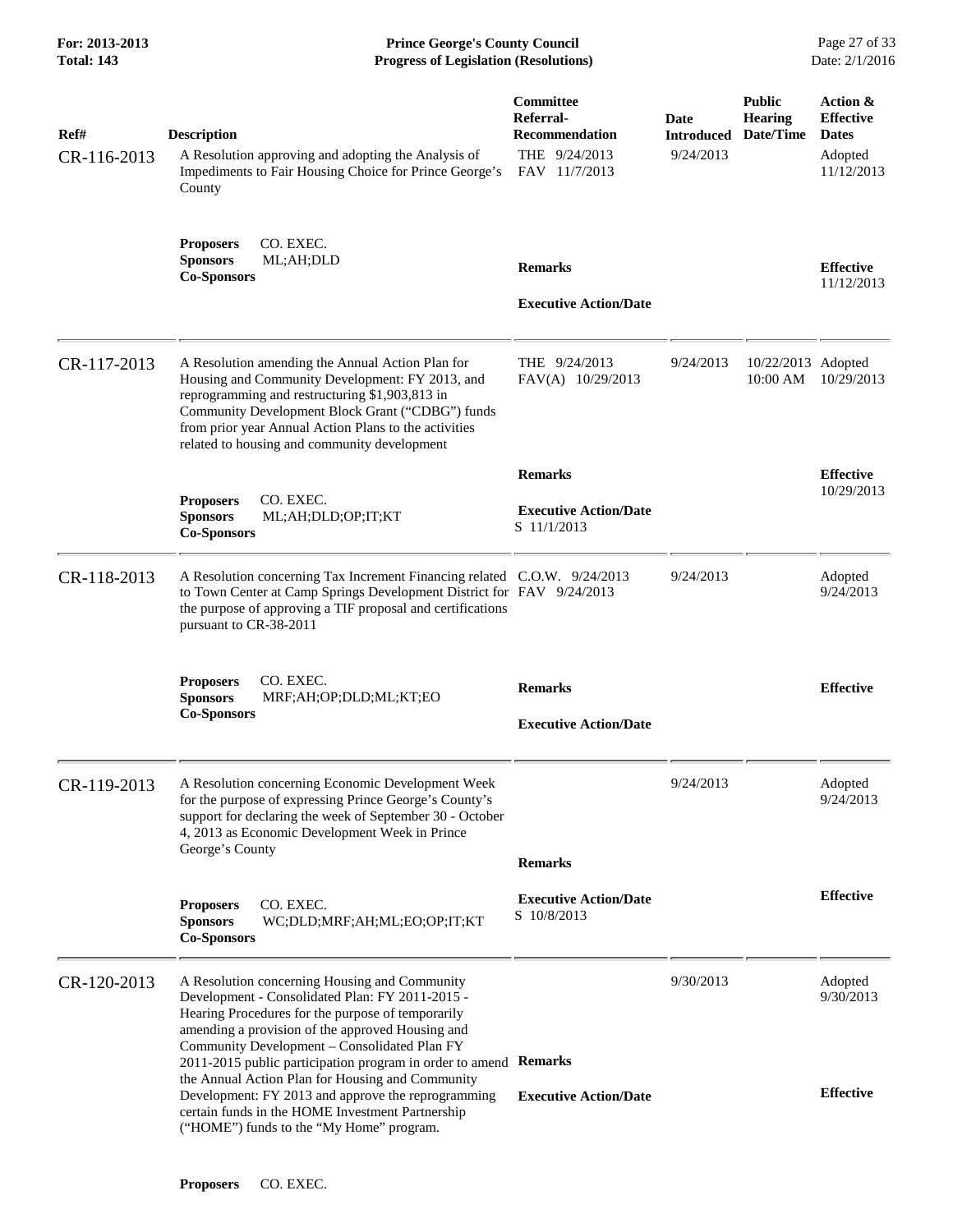**For: 2013-2013 Prince George's County Council** Page 28 of 33<br>**Progress of Legislation (Resolutions)** Date: 2/1/2016 **Progress of Legislation (Resolutions) Progress of Legislation (Resolutions)** 

| Ref#        | <b>Description</b><br>DLD;ML;WC<br><b>Sponsors</b><br><b>Co-Sponsors</b>                                                                                                                                                                                                                                                                   | Committee<br>Referral-<br><b>Recommendation</b>               | Date<br>Introduced | <b>Public</b><br><b>Hearing</b><br>Date/Time | Action &<br><b>Effective</b><br><b>Dates</b> |
|-------------|--------------------------------------------------------------------------------------------------------------------------------------------------------------------------------------------------------------------------------------------------------------------------------------------------------------------------------------------|---------------------------------------------------------------|--------------------|----------------------------------------------|----------------------------------------------|
| CR-121-2013 | A Resolution concerning Admissions and Amusement Tax C.O.W. 10/1/2013<br>for the purpose of approving a certain incentive for an<br>event in Prince George's County in the form of a reduction<br>in the amount of the County admissions and amusement<br>tax levy on the event                                                            | FAV 10/1/2013                                                 | 10/1/2013          |                                              | Adopted<br>10/1/2013                         |
|             | CO. EXEC.<br><b>Proposers</b><br><b>Sponsors</b><br>AH<br><b>Co-Sponsors</b>                                                                                                                                                                                                                                                               | <b>Remarks</b><br><b>Executive Action/Date</b><br>S 10/8/2013 |                    |                                              | <b>Effective</b>                             |
| CR-122-2013 | A Resolution supporting the partnership between the<br>Prince George's County Government and the Prince<br>George's County Public School System                                                                                                                                                                                            |                                                               | 10/1/2013          |                                              | Adopted<br>10/1/2013                         |
|             | IT;WC;DLD;MRF;AH;ML;EO;OP;KT<br><b>Proposers</b><br><b>Sponsors</b><br>WC;DLD;MRF;AH;ML;EO;OP;IT;KT<br><b>Co-Sponsors</b>                                                                                                                                                                                                                  | <b>Remarks</b><br><b>Executive Action/Date</b>                |                    |                                              | <b>Effective</b>                             |
| CR-123-2013 | A Resolution concerning Temporary County-based<br>Business Certification for the purpose of temporarily<br>considering local businesses with certain existing business<br>certifications to be certified County-based businesses for<br>the purposes of Section 10A-101(13) of the Code                                                    | PSFM 10/8/2013<br>FAV 11/7/2013                               | 10/8/2013          |                                              | Adopted<br>11/12/2013                        |
|             | <b>Proposers</b><br>MRF;DLD;AH;IT<br><b>Sponsors</b><br>MRF;DLD;AH;IT;ML<br><b>Co-Sponsors</b>                                                                                                                                                                                                                                             | <b>Remarks</b><br><b>Executive Action/Date</b>                |                    |                                              | <b>Effective</b>                             |
| CR-124-2013 | A Resolution concerning the State of Maryland<br>Neighborhood and Community Assistance Program for the FAV<br>purpose of approving the project submitted by CASA de<br>Maryland, Inc., to the Maryland Department of Housing<br>and Community Development for participation in the<br>Department's Community Investment Tax Credit Program | THE 10/8/2013<br>10/21/2013                                   | 10/8/2013          |                                              | Adopted<br>10/22/2013                        |
|             |                                                                                                                                                                                                                                                                                                                                            | <b>Remarks</b>                                                |                    |                                              | <b>Effective</b>                             |
|             | CO. EXEC.<br><b>Proposers</b><br><b>Sponsors</b><br>ML;OP;EO;MRF;DLD;IT;WC<br><b>Co-Sponsors</b>                                                                                                                                                                                                                                           | <b>Executive Action/Date</b><br>S 10/30/2013                  |                    |                                              |                                              |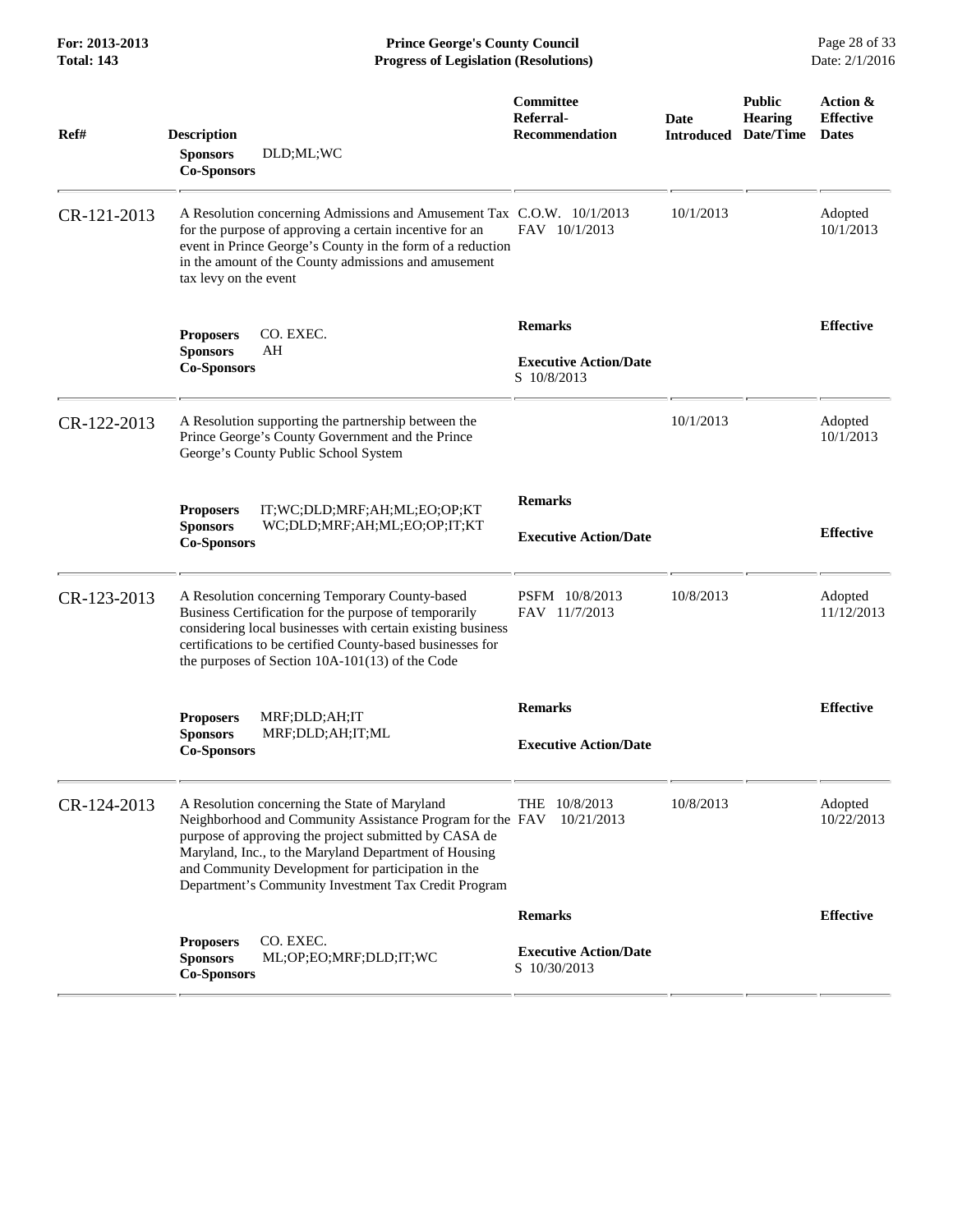| For: 2013-2013<br><b>Total: 143</b> | <b>Prince George's County Council</b><br><b>Progress of Legislation (Resolutions)</b>                                                                                                                          |                                                                                                                  |                                        |                                              | Page 29 of 33<br>Date: 2/1/2016                                       |
|-------------------------------------|----------------------------------------------------------------------------------------------------------------------------------------------------------------------------------------------------------------|------------------------------------------------------------------------------------------------------------------|----------------------------------------|----------------------------------------------|-----------------------------------------------------------------------|
| Ref#<br>CR-125-2013                 | <b>Description</b><br>A Resolution to amend the Salary Plan for the Fraternal<br>Order of Police, Prince George's County Lodge 89, Inc.,<br>Salary Schedule L, effective July 1, 2013 through June 30,<br>2015 | Committee<br>Referral-<br><b>Recommendation</b><br>PSFM 10/8/2013<br>FAV 10/17/2013                              | Date<br><b>Introduced</b><br>10/8/2013 | <b>Public</b><br><b>Hearing</b><br>Date/Time | Action &<br><b>Effective</b><br><b>Dates</b><br>Adopted<br>11/19/2013 |
|                                     | CO. EXEC.<br><b>Proposers</b><br><b>Sponsors</b><br>WC;DLD;MRF;AH;ML;EO;OP;IT;KT<br><b>Co-Sponsors</b>                                                                                                         | <b>Remarks</b><br>See also CB-95-2013;<br>Retroactively effective to<br>7/1/2013<br><b>Executive Action/Date</b> |                                        |                                              | <b>Effective</b><br>11/19/2013                                        |
| CR-126-2013                         | A Resolution to amend the Salary Plan for the Prince<br>George's County Police Civilian Employees Association,<br>Salary Schedule P, effective July 1, 2013 through June 30,<br>2015                           | PSFM 10/8/2013<br>FAV 10/17/2013                                                                                 | 10/8/2013                              |                                              | Adopted<br>11/19/2013                                                 |
|                                     | CO. EXEC.<br><b>Proposers</b><br><b>Sponsors</b><br>WC;DLD;MRF;AH;ML;EO;OP;IT;KT<br><b>Co-Sponsors</b>                                                                                                         | <b>Remarks</b><br>See also CB-96-2013;<br>Retroactively effective<br>7/1/2013<br><b>Executive Action/Date</b>    |                                        |                                              | <b>Effective</b><br>11/19/2013                                        |
| CR-127-2013                         | A Resolution to amend Salary Schedule P-O for officials in PSFM 10/8/2013<br>the Police Department, effective July 1, 2013 through June FAV 10/17/2013<br>30, 2014                                             |                                                                                                                  | 10/8/2013                              |                                              | Adopted<br>11/19/2013                                                 |
|                                     | CO. EXEC.<br><b>Proposers</b><br>WC;DLD;MRF;AH;ML;EO;OP;IT;KT<br><b>Sponsors</b><br><b>Co-Sponsors</b>                                                                                                         | <b>Remarks</b><br>Retroactively effective<br>7/1/2013<br><b>Executive Action/Date</b>                            |                                        |                                              | <b>Effective</b><br>11/19/2013                                        |
| CR-128-2013                         | A Resolution to amend Salary Schedule H for the<br>International Association of Fire Fighters, Local 1619,<br>AFL-CIO (Civilians), effective July 1, 2013 through June<br>30, 2015                             | PSFM 10/15/2013<br>FAV 10/17/2013                                                                                | 10/15/2013                             |                                              | Adopted<br>11/19/2013                                                 |
|                                     | CO. EXEC.<br><b>Proposers</b><br><b>Sponsors</b><br>DLD;MRF;ML;EO;OP;IT;KT<br><b>Co-Sponsors</b>                                                                                                               | <b>Remarks</b><br>See also CB-98-2013;<br>Retroactively effective<br>7/1/2013<br><b>Executive Action/Date</b>    |                                        |                                              | <b>Effective</b><br>11/19/2013                                        |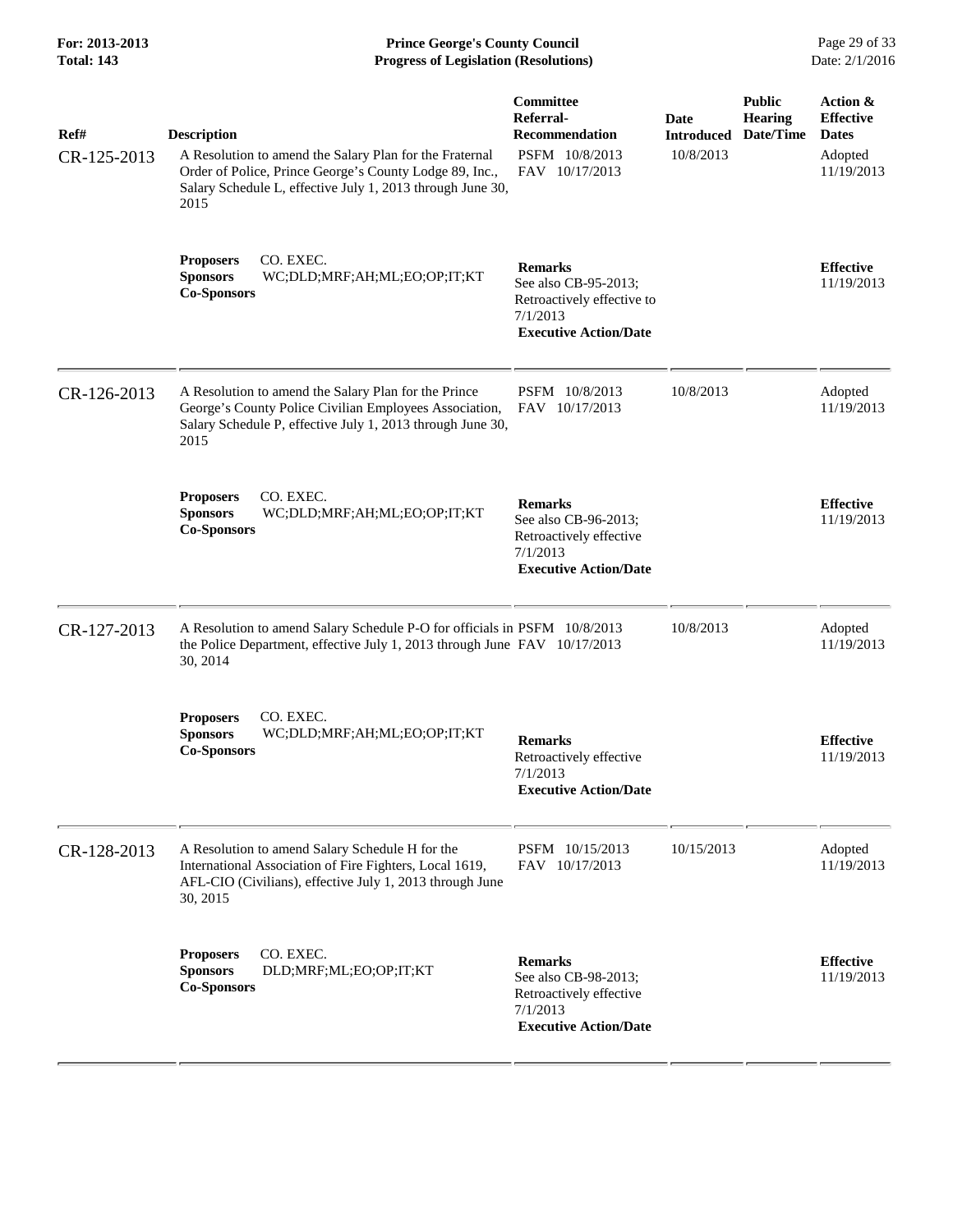**For: 2013-2013 Prince George's County Council** Page 30 of 33<br>**Progress of Legislation (Resolutions)** Date: 2/1/2016 **Progress of Legislation (Resolutions) Progress of Legislation (Resolutions)** 

| Ref#<br>CR-129-2013 | <b>Description</b><br>A Resolution concerning Supplementary Appropriations of PSFM 10/15/2013<br>Federal, State and other funds in the amount of \$371,266<br>to the Police Department, Health Department and the<br>Office of the Sheriff                                                                                                                                                                                                                                                                                                                                                                                                                                               | Committee<br>Referral-<br>Recommendation<br>FAV 11/7/2013      | Date<br><b>Introduced</b><br>10/15/2013 | <b>Public</b><br><b>Hearing</b><br>Date/Time | Action &<br><b>Effective</b><br><b>Dates</b><br>Adopted<br>11/12/2013 |
|---------------------|------------------------------------------------------------------------------------------------------------------------------------------------------------------------------------------------------------------------------------------------------------------------------------------------------------------------------------------------------------------------------------------------------------------------------------------------------------------------------------------------------------------------------------------------------------------------------------------------------------------------------------------------------------------------------------------|----------------------------------------------------------------|-----------------------------------------|----------------------------------------------|-----------------------------------------------------------------------|
|                     | CO. EXEC.<br><b>Proposers</b><br><b>Sponsors</b><br>MRF;ML;OP;DLD;KT;IT<br><b>Co-Sponsors</b>                                                                                                                                                                                                                                                                                                                                                                                                                                                                                                                                                                                            | <b>Remarks</b><br><b>Executive Action/Date</b>                 |                                         |                                              | <b>Effective</b><br>11/12/2013                                        |
| CR-130-2013         | A Resolution concerning the Adequate Public Safety<br>Facilities Surcharge for the purpose of approving a partial NR 11/14/2013<br>waiver of the adequate public safety facilities surcharge for<br>all residential units within the Patriots Landing<br>Redevelopment Project.                                                                                                                                                                                                                                                                                                                                                                                                          | PSFM 10/15/2013                                                | 10/15/2013                              |                                              | Adopted<br>11/19/2013                                                 |
|                     | <b>OP</b><br><b>Proposers</b><br><b>Sponsors</b><br><b>OP</b><br><b>Co-Sponsors</b>                                                                                                                                                                                                                                                                                                                                                                                                                                                                                                                                                                                                      | <b>Remarks</b><br><b>Executive Action/Date</b>                 |                                         |                                              | <b>Effective</b>                                                      |
| CR-131-2013         | A Resolution concerning the Public Facilities Element of<br>the Preliminary Eastover / Forest Heights / Glassmanor<br>Sector Plan and Proposed Sectional Map Amendment for<br>the purpose of identifying inconsistencies between the<br>public facilities proposed in the Preliminary Eastover /<br>Forest Heights / Glassmanor Sector Plan and Proposed<br>Sectional Map Amendment and existing or proposed State<br>or County facilities, and approving the inclusion of any<br>highway or transportation line proposals prior to the<br>adoption of the sector plan by the Prince George's County<br>Planning Board of The Maryland-National Capital Park<br>and Planning Commission. | <b>Remarks</b><br><b>Executive Action/Date</b>                 | 10/15/2013                              |                                              | Adopted<br>10/15/2013<br><b>Effective</b>                             |
|                     | AH<br><b>Proposers</b><br><b>Sponsors</b><br>MRF;OP;DLD<br><b>Co-Sponsors</b>                                                                                                                                                                                                                                                                                                                                                                                                                                                                                                                                                                                                            |                                                                |                                         |                                              |                                                                       |
| CR-132-2013         | A Resolution for the purpose of approving the terms and<br>conditions of a Negotiated Payment in Lieu of Taxes<br>Agreement (PILOT) by and between Prince George's<br>County and ECHO-UTC, LLC                                                                                                                                                                                                                                                                                                                                                                                                                                                                                           | $C.0.W.$ $10/29/2013$<br>FAV 11/5/2013                         | 10/29/2013                              |                                              | Adopted<br>11/12/2013                                                 |
|                     | CO. EXEC.<br><b>Proposers</b><br><b>Sponsors</b><br>AH;WC;EO;DLD;MRF<br><b>Co-Sponsors</b>                                                                                                                                                                                                                                                                                                                                                                                                                                                                                                                                                                                               | <b>Remarks</b><br><b>Executive Action/Date</b><br>S 11/25/2013 |                                         |                                              | <b>Effective</b><br>11/12/2013                                        |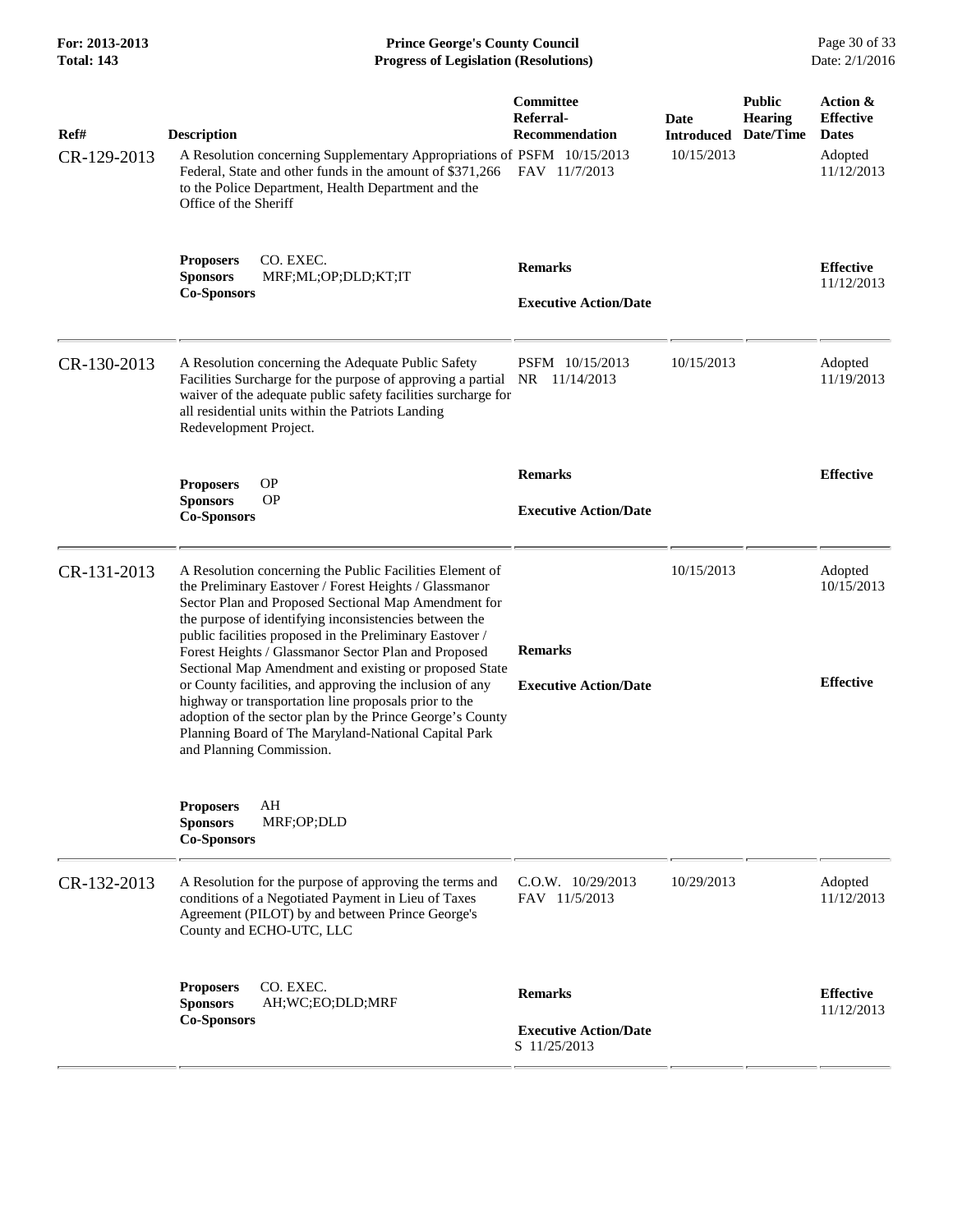**For: 2013-2013 Prince George's County Council** Page 31 of 33<br>**Progress of Legislation (Resolutions)** Date: 2/1/2016 **Progress of Legislation (Resolutions) Progress of Legislation (Resolutions)** 

| Ref#<br>CR-133-2013 | <b>Description</b><br>A Resolution establishing spending control limits on the<br>Fiscal Year 2015 Water and Sewer Operating and Capital<br>Budgets of the Washington Suburban Sanitary<br>Commission (WSSC).                                                                                                                                                                                                                                                                      | Committee<br>Referral-<br><b>Recommendation</b>                                                                       | Date<br><b>Introduced</b><br>10/29/2013 | <b>Public</b><br><b>Hearing</b><br>Date/Time | Action &<br><b>Effective</b><br><b>Dates</b><br>Adopted<br>10/29/2013 |
|---------------------|------------------------------------------------------------------------------------------------------------------------------------------------------------------------------------------------------------------------------------------------------------------------------------------------------------------------------------------------------------------------------------------------------------------------------------------------------------------------------------|-----------------------------------------------------------------------------------------------------------------------|-----------------------------------------|----------------------------------------------|-----------------------------------------------------------------------|
|                     | AH<br><b>Proposers</b><br><b>Sponsors</b><br>AH;DLD<br><b>Co-Sponsors</b>                                                                                                                                                                                                                                                                                                                                                                                                          | <b>Remarks</b><br><b>Executive Action/Date</b>                                                                        |                                         |                                              | <b>Effective</b>                                                      |
| CR-134-2013         | A Resolution concerning Prince George's County<br>Construction and Demolition Diversion Work Group for<br>the purpose of establishing the Prince George's County<br>Construction and Demolition Diversion Work Group to<br>review and evaluate the creation and implementation of<br>diversion of construction and demolition waste program<br>for reuse, recycling and salvaging and to recommend<br>appropriate policies and/or legislation for such a program<br>in the County. | <b>THE</b><br>10/29/2013<br><b>FAV</b><br>11/7/2013<br><b>Remarks</b><br><b>Executive Action/Date</b><br>S 11/25/2013 | 10/29/2013                              |                                              | Adopted<br>11/12/2013<br><b>Effective</b>                             |
|                     | ML<br><b>Proposers</b><br><b>Sponsors</b><br>ML<br><b>Co-Sponsors</b>                                                                                                                                                                                                                                                                                                                                                                                                              |                                                                                                                       |                                         |                                              |                                                                       |
| CR-135-2013         | A Resolution determining the adequacy of the private<br>right-of way or easement serving the lot and single-family<br>dwelling on property owned by Pyles Corporation, and<br>authorizing the issuance of a building permit subject to<br>stated conditions                                                                                                                                                                                                                        | <b>Remarks</b>                                                                                                        |                                         |                                              | <b>Effective</b>                                                      |
|                     | <b>Proposers</b><br>CO. EXEC.<br><b>Sponsors</b><br><b>Co-Sponsors</b>                                                                                                                                                                                                                                                                                                                                                                                                             | <b>Executive Action/Date</b>                                                                                          |                                         |                                              |                                                                       |
| CR-136-2013         | A Resolution concerning the Work Group on Crime,<br>Children and Safer Communities for the purpose of<br>extending the reporting date for the Work Group on<br>Crime, Children and Safer Communities to make<br>recommendations to the County Council.                                                                                                                                                                                                                             | <b>Remarks</b>                                                                                                        | 11/5/2013                               |                                              | Adopted<br>11/5/2013                                                  |
|                     | <b>Proposers</b><br>KТ<br><b>Sponsors</b><br>KT;MRF;AH;OP;DLD;IT;WC<br><b>Co-Sponsors</b>                                                                                                                                                                                                                                                                                                                                                                                          | <b>Executive Action/Date</b>                                                                                          |                                         |                                              | <b>Effective</b>                                                      |
| CR-137-2013         | A Resolution concerning The Largo Town Center Sector<br>Plan for the purpose of approving with revisions, as an Act FAV(A) 11/12/2013<br>of the County Council of Prince George's County,<br>Maryland, sitting as the District Council for that portion of<br>the Maryland-Washington Regional District in Prince<br>George's County, the Largo Town Center Sector Plan,<br>thereby defining long-range land use and development                                                   | $C.0.W.$ 11/12/2013                                                                                                   | 11/12/2013                              |                                              | Adopted<br>11/12/2013                                                 |
|                     | policies for the Largo Town Center area, generally<br>comprised of the properties bounded by the Capital<br>Beltway (I-95/I-495) to the west, Landover Road (MD<br>202) and the southwest boundary of the Woodview Village<br>subdivision to the north, Campus Way North, Lake Arbor<br>Way, and Landover Road (MD 202) to the east, and                                                                                                                                           | <b>Remarks</b><br><b>Executive Action/Date</b>                                                                        |                                         |                                              | <b>Effective</b>                                                      |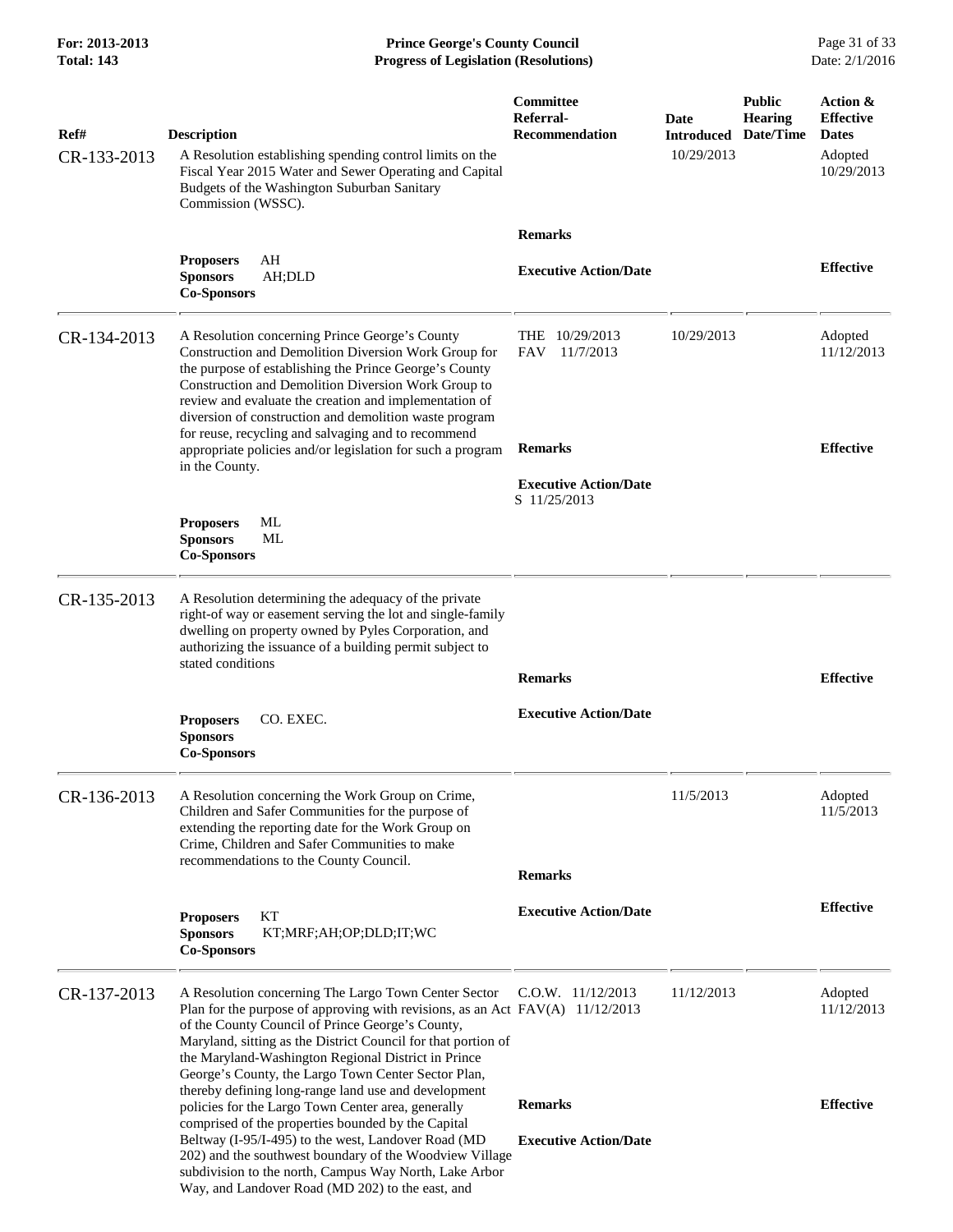**For: 2013-2013 Prince George's County Council** Page 32 of 33<br>**Progress of Legislation (Resolutions)** Date: 2/1/2016 **Total: 143 Progress of Legislation (Resolutions)** 

| Ref#        | <b>Description</b><br>Central Avenue (MD 214) to the south.                                                                                                                                                                                                                                                                                                                                                                                                      | Committee<br>Referral-<br><b>Recommendation</b> | Date<br><b>Introduced</b> | <b>Public</b><br><b>Hearing</b><br>Date/Time | Action &<br><b>Effective</b><br><b>Dates</b> |
|-------------|------------------------------------------------------------------------------------------------------------------------------------------------------------------------------------------------------------------------------------------------------------------------------------------------------------------------------------------------------------------------------------------------------------------------------------------------------------------|-------------------------------------------------|---------------------------|----------------------------------------------|----------------------------------------------|
|             | M-NCPPC<br><b>Proposers</b><br><b>Sponsors</b><br><b>DLD</b><br><b>Co-Sponsors</b>                                                                                                                                                                                                                                                                                                                                                                               |                                                 |                           |                                              |                                              |
| CR-138-2013 | A Resolution concerning The Largo Town Center<br>Sectional Map Amendment for the purpose of approving<br>with revisions, as an Act of the County Council of Prince<br>George's County, Maryland, sitting as the District Council<br>for that portion of the Maryland-Washington Regional<br>District in Prince George's County, the Largo Town<br>Center Sectional Map Amendment ("SMA"), thereby                                                                | $C.0.W.$ 11/12/2013<br>FAV(A) 11/12/2013        | 11/12/2013                |                                              | Adopted<br>11/12/2013                        |
|             | setting forth and adopting detailed zoning proposals for the Remarks<br>Largo Town Center area, generally comprised of the<br>properties bounded by the Capital Beltway (I-95/I-495) to Executive Action/Date<br>the west, Landover Road (MD 202) and the southwest<br>boundary of the Woodview Village subdivision to the<br>north, Campus Way North, Lake Arbor Way, and<br>Landover Road (MD 202) to the east, and Central Avenue<br>$(MD 214)$ to the south. |                                                 |                           |                                              | <b>Effective</b>                             |
|             | M-NCPPC<br><b>Proposers</b><br><b>Sponsors</b><br><b>DLD</b><br><b>Co-Sponsors</b>                                                                                                                                                                                                                                                                                                                                                                               |                                                 |                           |                                              |                                              |
| CR-139-2013 | A Resolution concerning The Southern Green Line Station<br>Area Sector Plan and Sectional Map Amendment For the<br>purpose of proposing amendments to the Adopted<br>Southern Green Line Station Area Sector Plan and<br>Endorsed Sectional Map Amendment and directing that a<br>joint public hearing be held to receive testimony on the<br>proposed amendments.                                                                                               | <b>Remarks</b>                                  | 11/19/2013                |                                              | Adopted<br>11/19/2013                        |
|             |                                                                                                                                                                                                                                                                                                                                                                                                                                                                  | <b>Executive Action/Date</b>                    |                           |                                              | <b>Effective</b>                             |
|             | M-NCPPC<br><b>Proposers</b><br><b>Sponsors</b><br>MRF;KT;OP<br><b>Co-Sponsors</b>                                                                                                                                                                                                                                                                                                                                                                                |                                                 |                           |                                              |                                              |
| CR-140-2013 | A Resolution concerning Supplementary Appropriation of<br>Federal, State and other funds in the amount of \$4,771,903<br>to support grant programs for the Department of Social<br>Services, Department of Corrections, Office of Homeland<br>Security, Office of the Sheriff, Circuit Court, Department                                                                                                                                                         |                                                 | 11/12/2013                |                                              | Adopted<br>11/12/2013                        |
|             | of Family Services, Health Department, Fire/EMS<br>Department, Police Department, Office of the State's<br>Attorney and Department of Housing and Community<br>Development                                                                                                                                                                                                                                                                                       | <b>Remarks</b><br><b>Executive Action/Date</b>  |                           |                                              | <b>Effective</b><br>11/12/2013               |
|             | CO. EXEC.<br><b>Proposers</b><br><b>Sponsors</b><br>DLD;MRF;IT;OP;ML<br><b>Co-Sponsors</b>                                                                                                                                                                                                                                                                                                                                                                       |                                                 |                           |                                              |                                              |